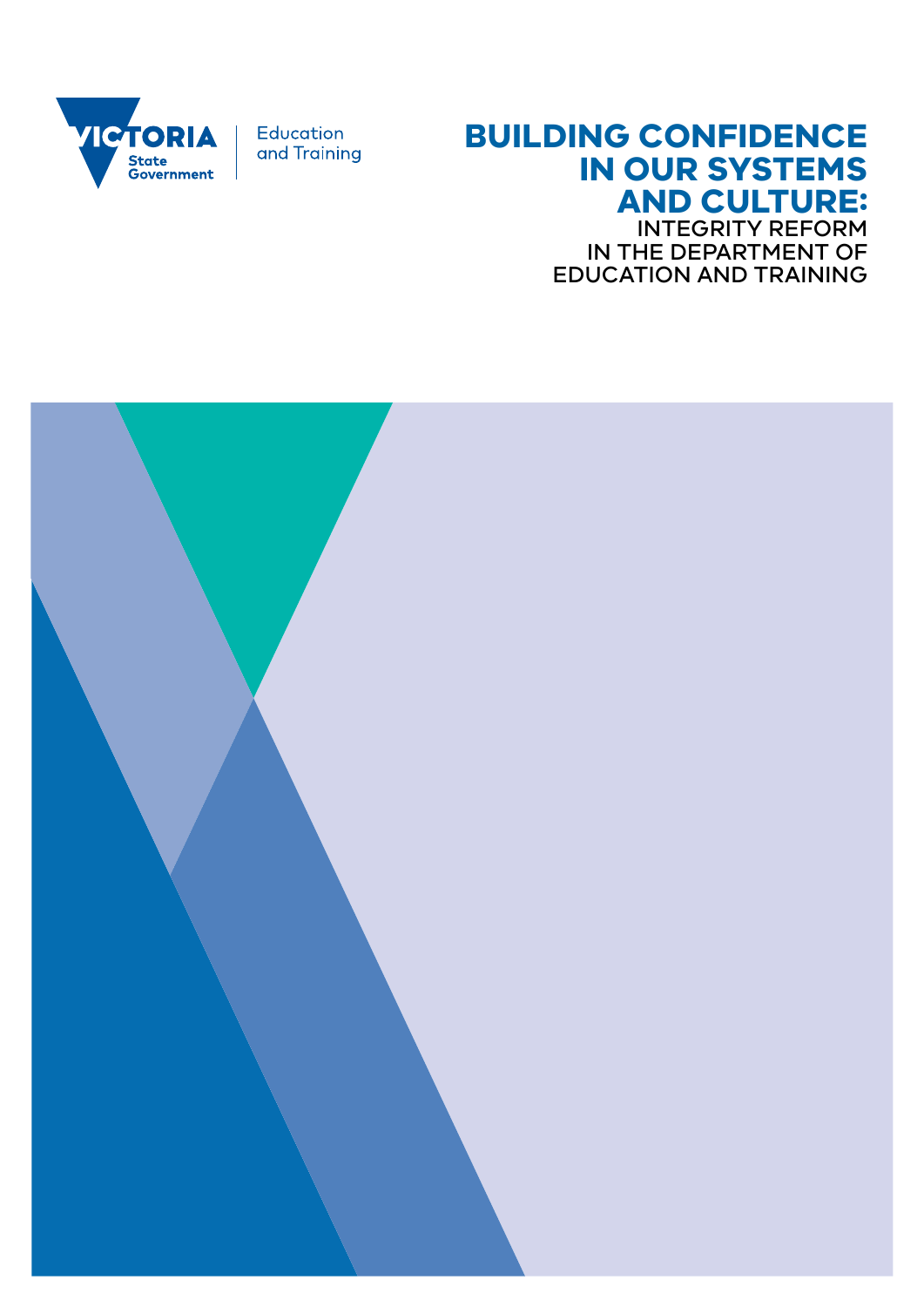## **IBAC Recommendations**

## **Recommendation 1**

The Secretary of the Department to provide IBAC with a detailed progress report by 30 December 2016 on the implementation of its reform program to address the issues identified during Operation Ord and a final report demonstrating the effectiveness of these reforms by 30 September 2017. These reports will be published on IBAC's website.

**Executive Summary**

**p. 6**

## **Recommendation 2**

The Secretary's reports are to advise on actions to strengthen integrity and corruption prevention across the Department (including schools) in relation to the following issues, inter alia:

1. The integrity framework

**Section 1 Policy** 

**p. 13**

**p. 33**

## Recommendation 2.A

All employees' understanding of and compliance with public sector values and the code of conduct, and departmental policies and procedures related to conflicts of interest, declarable associations, and gifts and benefits. **Section 3 People** 5. A culture of integrity and respect

**p.37** 6. Ethical leadership

## Recommendation 2.B

Employment policies and practices, including preemployment vetting of prospective employees and regular revalidation for employees in identified positions, the potential for rotation of employees in identified positions and executive roles, and any steps taken to improve disciplinary and dismissal processes for employees found to have engaged in serious misconduct or corruption

| <b>Section 3 People</b><br>7. Staff support<br>and development | p. 41 |
|----------------------------------------------------------------|-------|
| 6. Ethical leadership                                          | p.37  |
| <b>Section 2 Process</b><br>4. Improved controls               | p.27  |

## Recommendation 2.C

Financial management, procurement and contracting systems and controls, and associated employee training and compliance measures

**p. 23 Section 2 Process**  3. Improved systems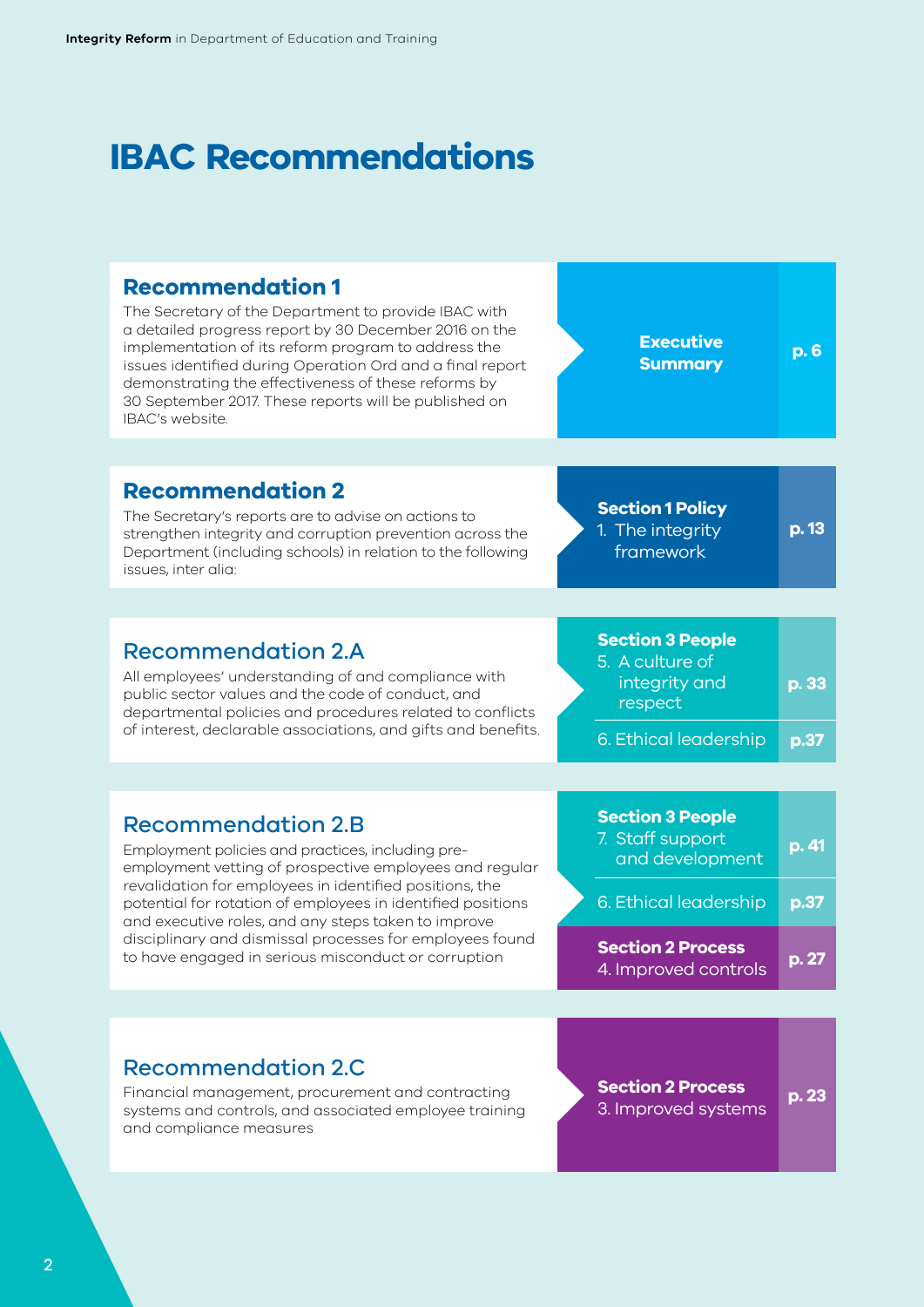| <b>Recommendation 2.D</b><br>School governance and financial management<br>arrangements, including the proposed new model to<br>deliver 'shared services' to schools (i.e. any new approach<br>to program coordinator schools) and relevant policies,<br>procedures and other controls   | <b>Section 2 Process</b><br>3. Improved systems                | p. 23 |
|------------------------------------------------------------------------------------------------------------------------------------------------------------------------------------------------------------------------------------------------------------------------------------------|----------------------------------------------------------------|-------|
|                                                                                                                                                                                                                                                                                          |                                                                |       |
| <b>Recommendation 2.E</b><br>Audit and risk management programs to provide<br>assurance in areas of identified risk                                                                                                                                                                      | <b>Section 2 Process</b><br>4. Improved controls               | p. 27 |
|                                                                                                                                                                                                                                                                                          |                                                                |       |
| <b>Recommendation 2.F</b><br>Mechanisms to encourage and support employees to<br>speak up and report suspected misconduct or corruption,<br>and to ensure appropriate assessment, escalation and<br>investigation of such matters                                                        | <b>Section 3 People</b><br>7. Staff support and<br>development | p. 41 |
|                                                                                                                                                                                                                                                                                          |                                                                |       |
| <b>Recommendation 2.G</b><br>Leadership and management programs to ensure<br>executives are accountable for modelling integrity and<br>public sector values, and to set the right tone at the top.                                                                                       | <b>Section 3 People</b><br>6. Ethical leadership               | p. 37 |
|                                                                                                                                                                                                                                                                                          |                                                                |       |
| <b>Recommendation 3</b><br>The Department to undertake a review to identify and<br>audit any schools in addition to those identified by<br>Operation Ord that may have been used inappropriately<br>as banker schools to expend funds on behalf of either<br>regional or central office. | <b>Section 2 Process</b><br>3. Improved systems                | p. 23 |
|                                                                                                                                                                                                                                                                                          |                                                                |       |
| <b>Recommendation 4</b><br>The Department to take appropriate steps to exclude<br>people and entities whose behaviour has been found<br>to be improper or corrupt from obtaining work with the<br>Department (including schools) in future.                                              | <b>Section 2 Process</b><br>4. Improved controls               | p.27  |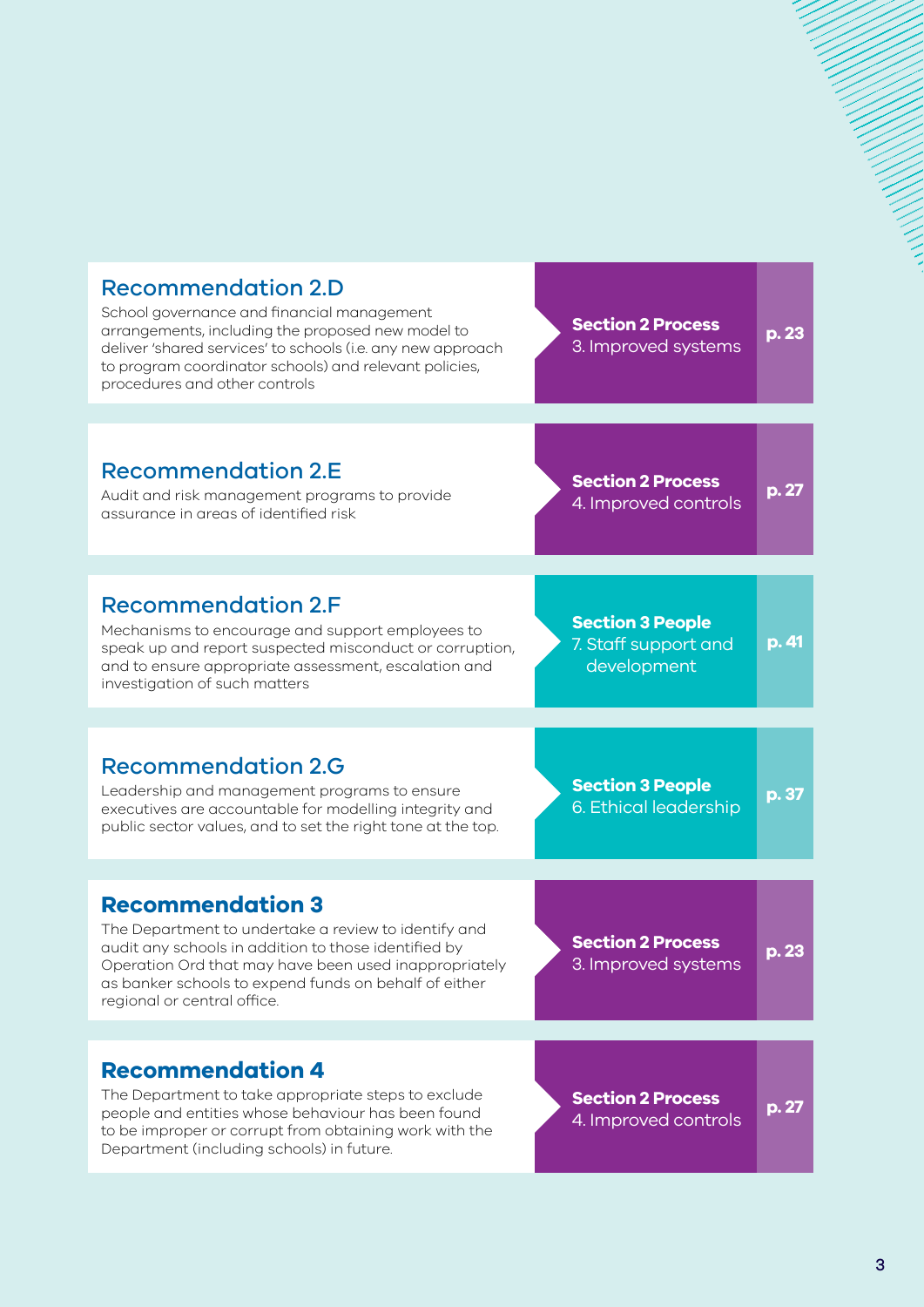

## **Secretary's foreword**

I am proud to provide the Independent Broad-based Anti-corruption Commission (IBAC) with our first report on the progress of the Department of Education and Training's Integrity Reform Program.

This report confirms to IBAC and the community that the Department is delivering on its promise to restore confidence in our public education system.

Corruption has absolutely no place in Victoria, and especially not in a system that is so important to the lives of Victorians and, indeed, the future of this state.

We owe it to the thousands of children, young people and families we serve to make sure corruption never returns to the Department. This report outlines in detail how we are making good on that promise.

More than preventing corruption, we are delivering sweeping reforms to embed a healthy, high performing and ethical culture in our corporate workplaces and schools.

We are doing so by focusing on four key areas:

- Setting the bar high for **ethical leadership**, starting at the top
- Establishing **good governance** over how we make decisions and oversee public money
- Designing **smart systems and controls** that increase accountability and are easy to use
- Strengthening our **staff development and support** to ensure our people make ethical decisions and feel safe to raise concerns.

We have already achieved a great deal.

In establishing a new leadership charter and development program, we are holding our executives to account for their decisions and conduct. We also supported the Government to introduce new legislation to ensure we can remove staff employed under the Education and Training Reform Act 2006 more swiftly for misconduct whenever it occurs.

In abolishing the program coordination school model, we recalled vulnerable funds from so called 'banker schools' and designed a robust, new funding model to be piloted in 2017. We also overhauled our school audit program, leading to improved assurance of school finances and greater financial management support to schools.

In establishing a whistleblower service, we are supporting staff to speak up about suspected fraud and corruption. We are supporting staff to talk about the public sector values and why they matter across the employment lifecycle: from induction to team meetings and performance discussions.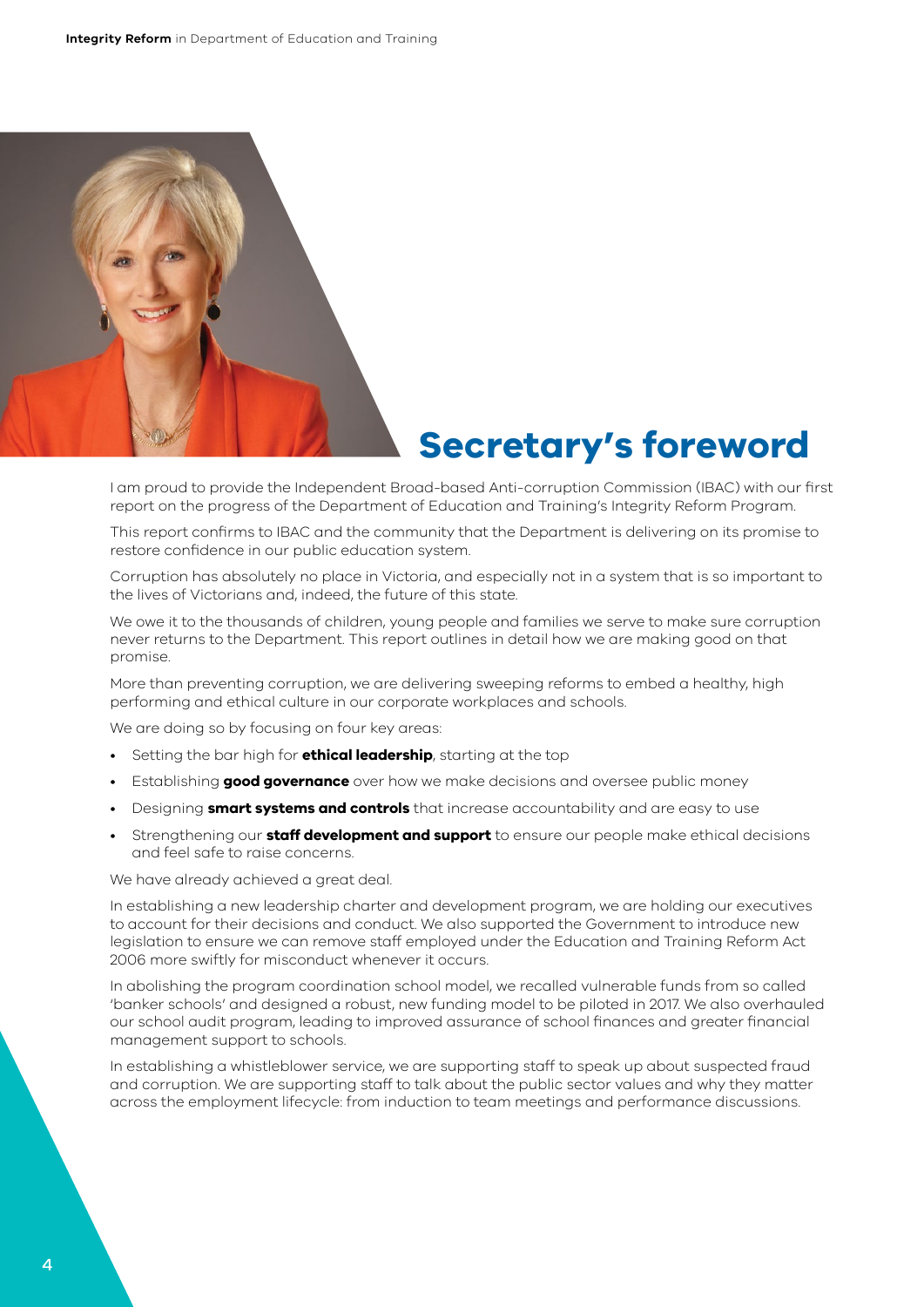The Department has adopted the public sector values in the code of conduct for Victorian Public Sector Employees. We have developed a suite of materials about the DET Values to use in offices and schools, such as values-based conversation cards, web resources, and an eLearning module. We start our Executive Board meetings, and other leadership meetings, with 'integrity moments' – where we reflect on our most important value, integrity.

The recent People Matter Survey demonstrated our efforts are working in embedding the DET Values, with 90 per cent of staff indicating awareness of the values, well above the public sector average.

We are only part way along our reform journey, with many significant projects on the horizon, including our efforts to transform procurement processes and practices.

Moving into 2017, the Department will streamline activities to maximise the impact of key priorities and to continue to build a strong narrative for reform. Coordinating a complex and multifaceted program across an organisation as large and dispersed as the Department is a substantial challenge, and we continue to work to deepen our engagement with regions and schools.

We are embedding systems and practices that support our staff with our primary goal: to lift outcomes for Victorian children, young people and families.

Integrity reform is key to improving our public education system, and to do so, with the confidence of the community we serve.

I look forward to updating you on our progress with the next report to IBAC in September 2017.

 $200<sup>2</sup>$ 

**Gill Callister** Secretary Department of Education and Training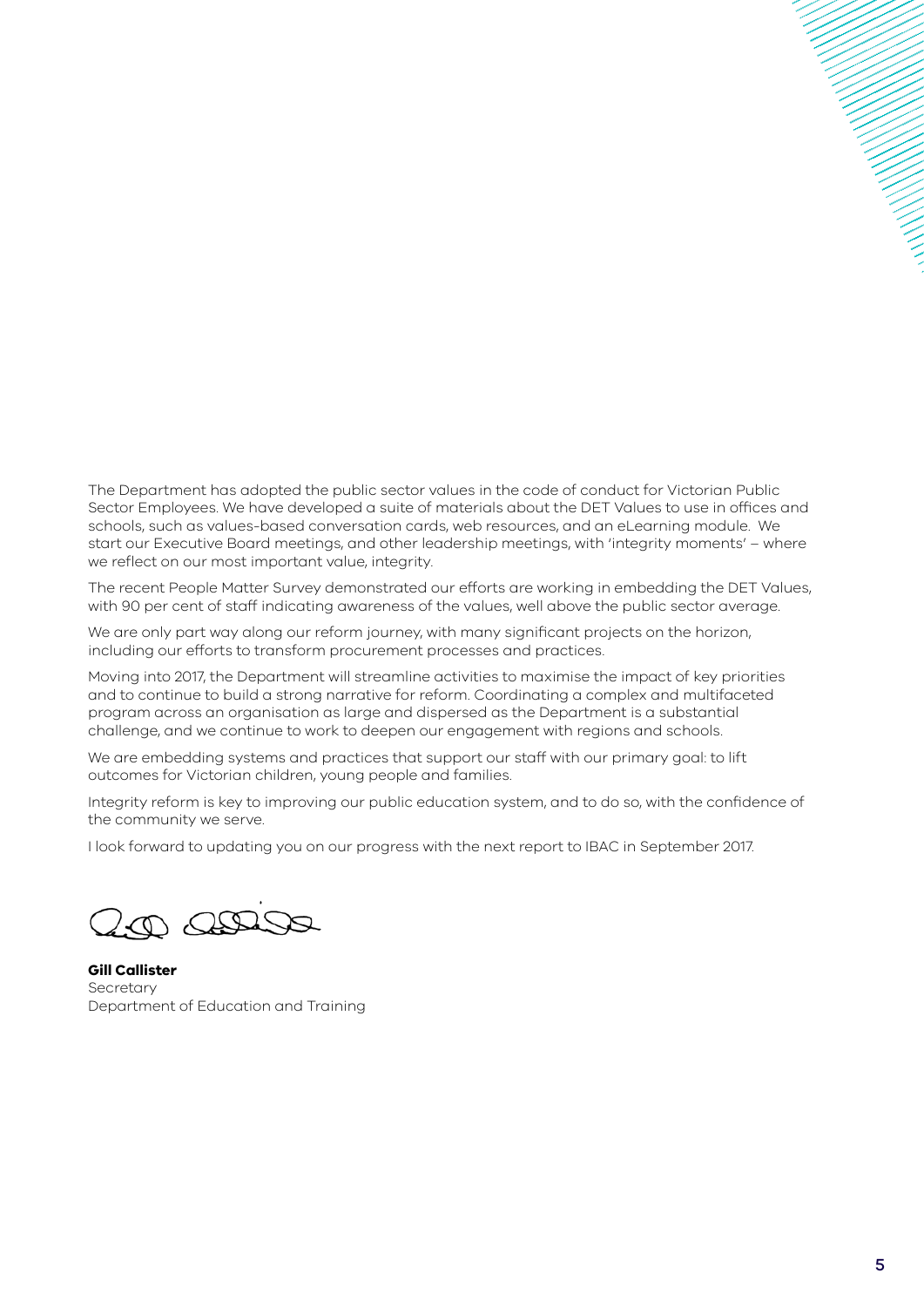## **Executive summary**

Victorians rightly demand and expect a public education system in which they can take confidence and pride. The Independent Broad-based Anti-corruption Commission's (IBAC) Operation Ord exposed the corruption of a small number of Department of Education and Training officials, who used public funds to enrich themselves, and at the same time, undermine the system designed to support the education of children and young people.

The Department responded quickly, by establishing a new integrity function and developing and implementing changes to processes and structures necessary to foster integrity and resist corruption. This report details the Department's progress in reforming our culture and processes, to foster an ethical environment in our corporate workplaces and schools.

The Integrity Framework fosters systemic change throughout our corporate offices and our schools, establishing model behaviours and an ethical culture for our people, supported by clear and transparent processes and systems.

### **We are moving from an ethically neutral to an ethically positive culture**

The vast majority of our people do the right thing every day. We are creating an environment that actively acknowledges this behaviour, maintains high expectations and explicitly promotes good, ethical decision making in everything we do.

We are embodying our **DET Values** – responsiveness, integrity, impartiality, accountability, respect, leadership and human rights – and ensuring they are explicit in discussions, actions, decision making, relationship building and service delivery. We developed a suite of materials to use in offices and schools, such as values-based conversation cards, web resources, an eLearning module and 'Integrity moments' in meetings.

We launched our *Investing in Our People Strategy* in December 2016, providing a framework for our vision for our Victorian Public Service (VPS) staff. The strategy maps out our intentions and proposed actions for recruitment, professional development, people management and cultural change. We will assess the success of these measures via staff surveys.

## **Ethical leadership starts at the top**

Our departmental leaders are the key to establishing an environment that encourages open, transparent and ethical behaviour.

All senior leaders have committed to a leadership charter, which sets out our commitment to living the values and modelling the behaviours the community rightly expects. The charter guides how Department leaders work, make decisions, form relationships and bring out the best in staff. Drawing on the binding Code of Conduct for Victorian Public Sector Employees, the charter encourages the leadership capabilities Department leaders should strive to have, including leading with integrity. These capabilities are reflected in executive performance development plans, position descriptions and induction materials.

Further, the recently established Executive Officer Development Centre includes activities to assess and develop each executive officer's ability to lead with integrity.

Everyone can be an 'ethical leader', so we are supporting staff at all levels to lead ethically:

- We have **Integrity Leadership Groups** in each of our four regions and in central office that drive the Integrity Reform Program from the ground up. These groups bring together people from schools and offices who are acknowledged as ethical leaders. The groups meet regularly to discuss and consult on changes and improvements being made by the Department, and act as champions of integrity within their workplaces and networks.
- Each region also has an **Integrity Liaison Officer**, who coordinates the Integrity Leadership Groups, contributes to the Integrity Reform Program and acts as a local point of integrity advice for staff.
- We are developing and implementing **career pathways** for senior school staff and principals, to foster healthy networks, retain good people and better connect schools and corporate offices. We are also rolling out a program to **rotate executives to increase knowledge sharing and prevent unhealthy networks from forming.**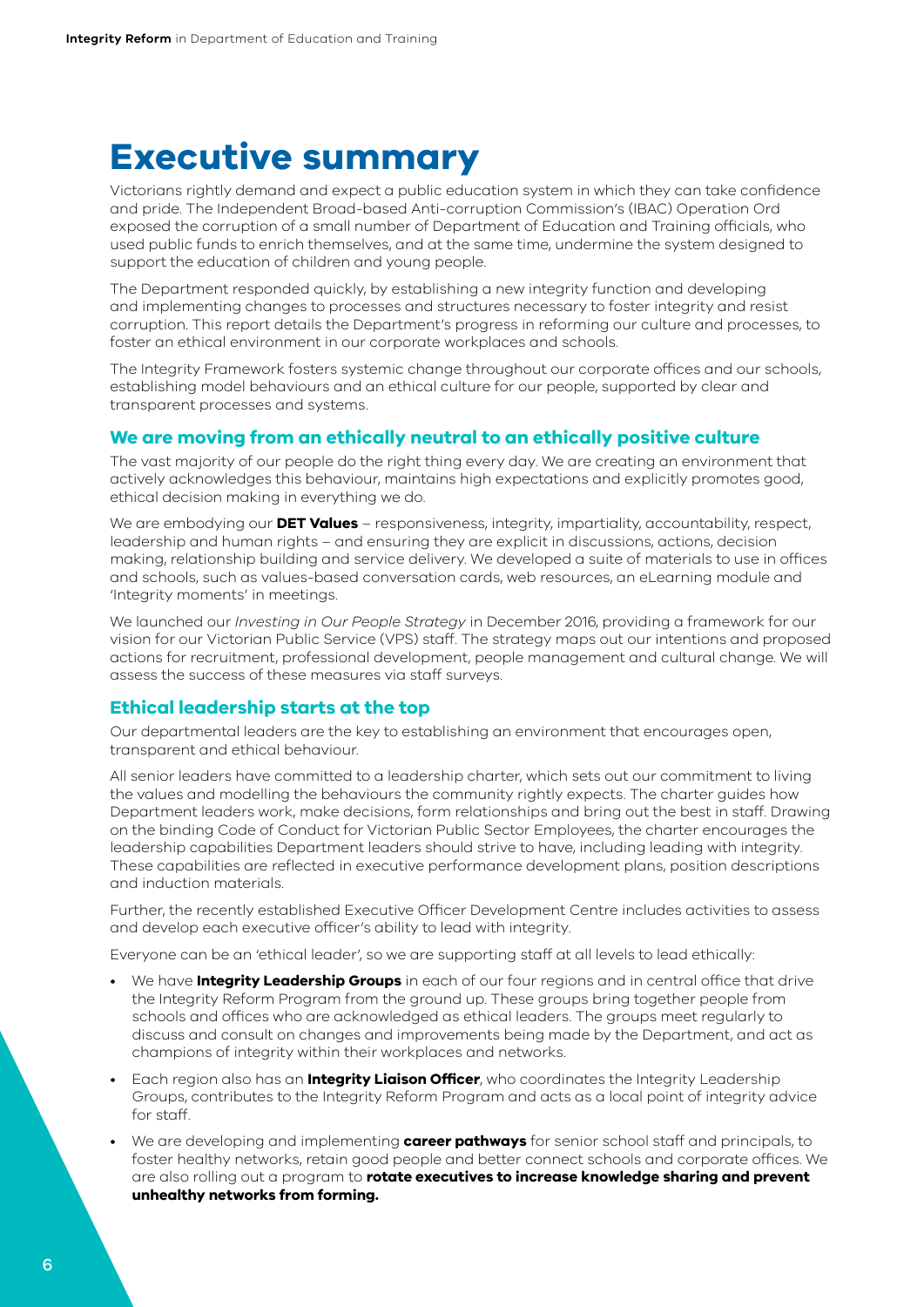- Our **Conflict of Interest (COI) framework** gives employees practical information and advice on ways to manage day-to-day COI situations, such as giving and receiving benefits, and employing a family member.
- We developed an **Ethical Decision Making Guide** and model, which provides practical advice about how to make good choices in ethically challenging situations. The model is embedded in existing training programs for staff, and we are examining other ways to increase staff awareness about the model and encourage them to use it.
- We are **supporting our staff**. We have included DET Values in position description documents that describe each employee's responsibilities, to ensure our people have the right skills, values, qualifications and experience. Our induction program also includes a dedicated session on Working with Integrity. Employees must include performance measures related to DET Values in their performance development plans.
- We are developing a **capability framework** for business managers, which will include integrity and ethical practice as part of agreed professional standards. We are also developing new **professional development** courses for principals, business managers and school councils on legal, financial, people and asset management.

## **We're making it easier for staff to 'Speak Up'**

Staff concerned about behaviour or improper conduct need a safe and easy-to-use avenue to report their concerns. They also must have confidence that they will be supported and that their concerns will be taken seriously. We launched the Speak Up service in December 2015, so staff can report their concerns confidentially and anonymously to an external provider.

We have also improved our complaints handling processes, to better assess and refer matters, and ensure our approach embodies the principles of inclusion, respect, transparency and empathy.

## **We are developing strong, smart and intuitive systems**

Good governance, transparent procurement systems and transparent funding arrangements create an environment that encourages and allows our staff to operate efficiently and effectively, and deliver the public education services Victorian deserve.

We have a number of initiatives to improve our systems, some still underway:

- A **new operating model for the Financial Services Division (FSD)** clarifies the finance functions, as well as the roles and responsibilities for staff. The new model, which will be implemented in April 2017, includes compulsory training for financial delegates.
- Our new **corporate procurement operating model**, which is being developed, will make procurement easier and more efficient for the Department's business units, build capacity and expertise in procurement, assure probity and deliver value for money. At the same time, our staff will receive comprehensive guidance on the expected behavioural principles, attitudes and purpose of robust procurement practices.
- Our **new school procurement framework** promotes consistent purchasing practices, minimises probity risks and increases value for money. It includes improved systems and guidelines, training and support programs, data analysis tools and reporting. It also streamlines processes and reduces red tape, to make purchasing easier and clearer for principals and school business managers. Implementation is expected to start in 2017, using a phased approach.
- **We ceased the central and regional funded Program Coordinator Schools (PCS) 'banker schools'**, and reconciled all PCS funds (valued at approximately \$6 million).
- We developed **new acquittal arrangements for the Student Resource Package (SRP)**. Most funding for schools is received through the SRP, which derives a funding amount for each student and school based on a range of evidence-based factors. Under the new acquittal arrangements, principals must acquit expenditure and confirm it has been used for its intended use.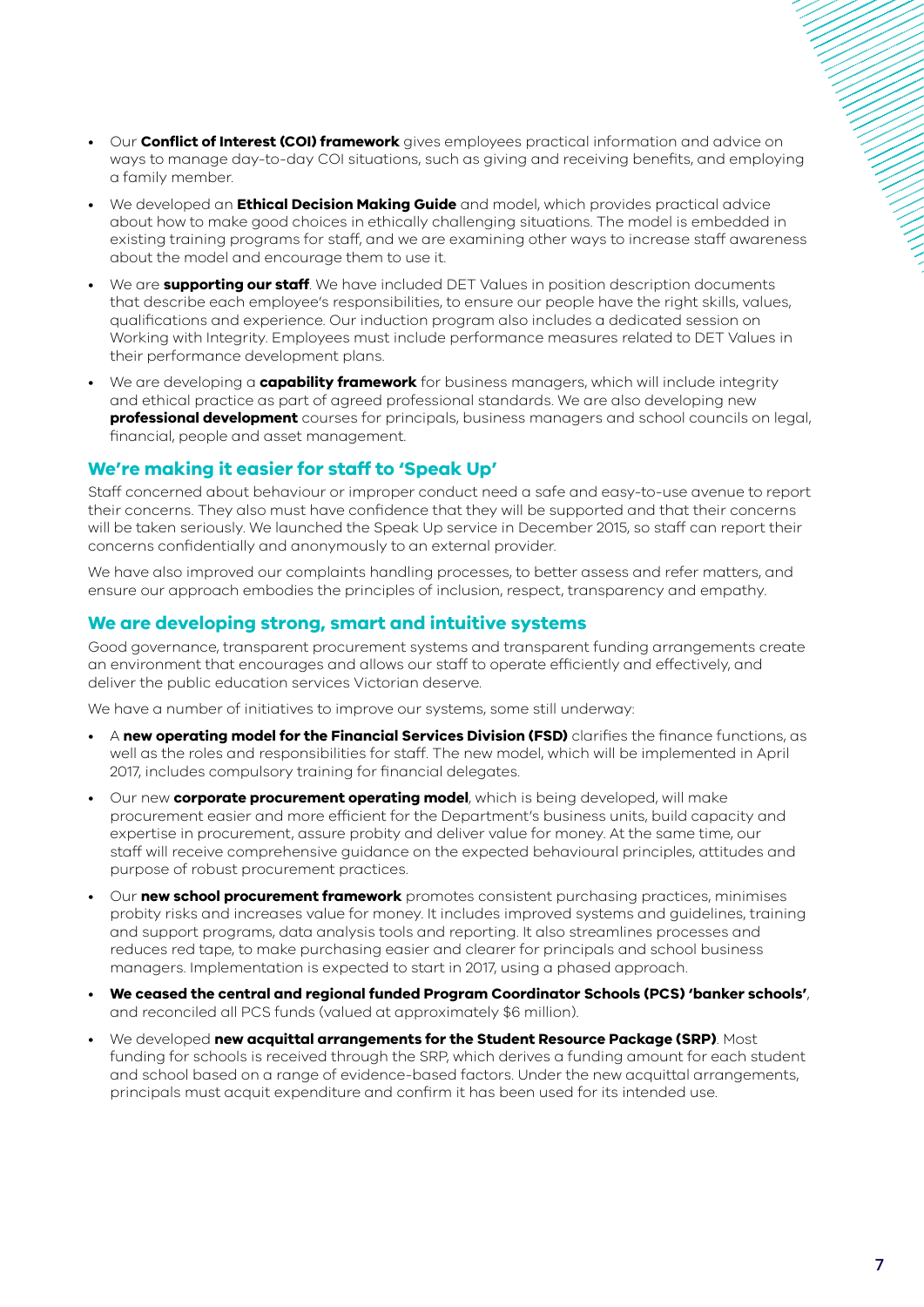- We reviewed school funding governance, resulting in a **new school 'targeted' funding model**, which will be piloted in 100 schools in 2017. Instead of receiving targeted funding in advance, program areas will either pay for goods and services, or schools will apply to program areas for reimbursement. The pilot schools will receive hands-on support from the Department as they build a closer working relationship between the officers who administer the programs and the school staff who deliver them.
- We are building the capability of **school councils** and strengthening school governance advice. The Department's school council training package *Improving School Governance* has reached over 5,340 participants across nearly all Victorian government schools.
- We are reviewing **travel, fleet and fuel card policies.** We will release new policies in 2017, based on Victorian Government directions and feedback from schools and corporate staff.

### **We are putting in place appropriate controls**

As well as appropriate systems, we need appropriate controls, to ensure our people understand and fulfil their obligations.

We developed a new **Risk Management Framework**, based on three lines of defence. The framework clearly articulates the responsibilities of operational managers who own and manage risks (first line) and clearly outlines the operational separation of risk (second line) and audit (third line). Through increased training and leadership, we are also shifting the organisational risk culture from administrative to strategic.

To enhance the third line of defence, we designed and completed a **new, more rigorous school audit program**. We trialled the program on a representative sample of 269 schools, focusing on:

- locally raised funds
- cash, deposits, investments and banking activities
- expenses and accruals
- fixed assets
- local payroll
- school council governance.

The findings demonstrated an improved level of assurance across the Department. We will continue to improve the program and make it more flexible.

Under **new legislation**, we can more quickly, effectively and confidently remove staff employed under the *Education and Training Reform Act 2006* for serious misconduct.

We are also reviewing our **compliance obligations,** covering applicable legislation, regulations, standards, guidelines and policies. Based on this review, we will develop a new compliance framework, which will form part of business as usual processes in 2018.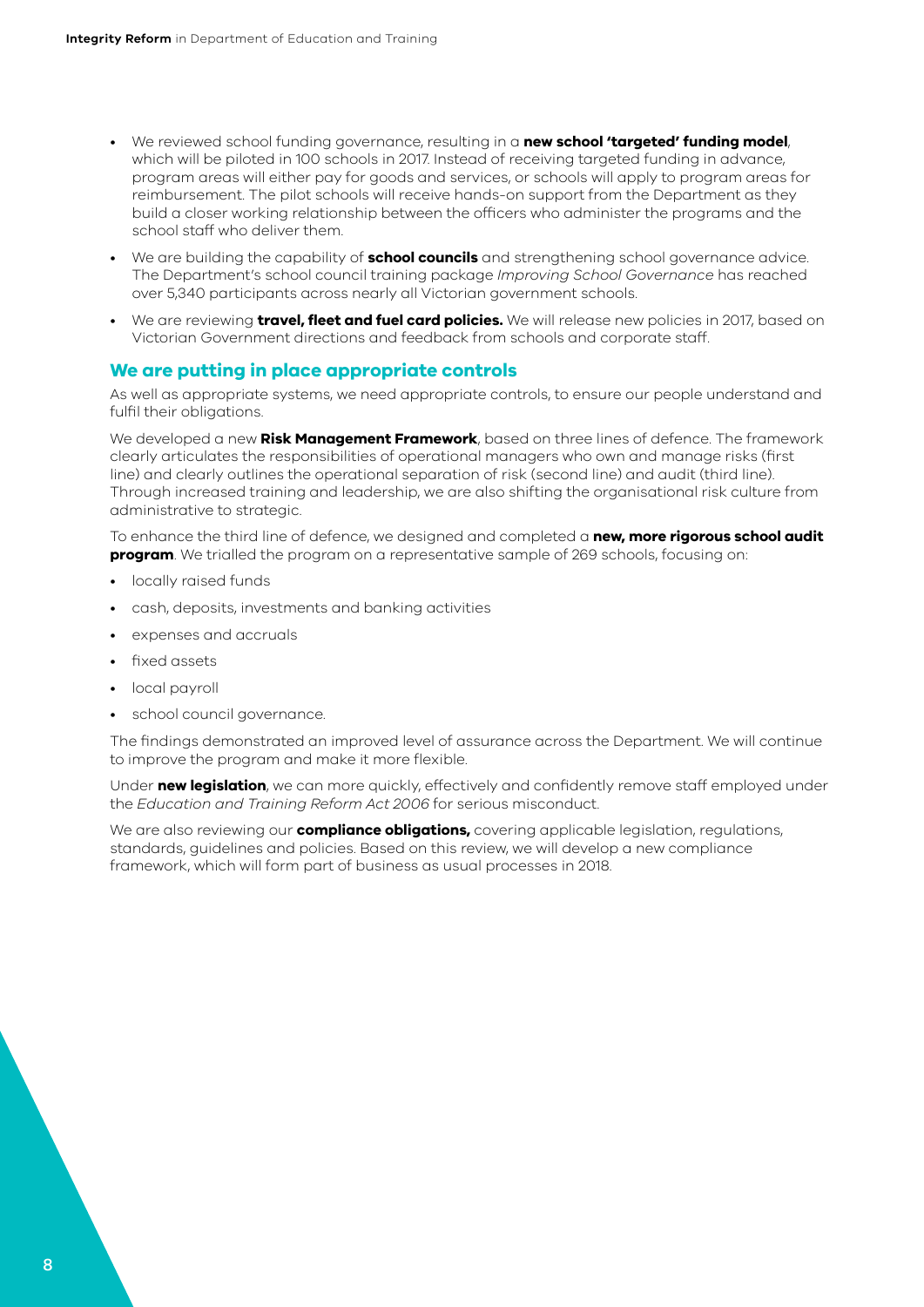# **Acronyms and abbreviations**

| Term               | <b>Definition</b>                                                                                       |
|--------------------|---------------------------------------------------------------------------------------------------------|
| <b>BFMC</b>        | <b>Budget and Financial Management Committee</b>                                                        |
| CAATs              | Computer-aided Audit Tools                                                                              |
| COI                | Conflict of Interest                                                                                    |
| <b>DET</b>         | Department of Education and Training                                                                    |
| <b>EDRC</b>        | Executive Development and Remuneration Committee                                                        |
| <b>ERP</b>         | <b>Executive Rotation Program</b>                                                                       |
| <b>ETRA</b>        | Education and Training Reform Act 2006                                                                  |
| ETRA Amendment Act | Education and Training Reform Amendment (Miscellaneous) Act 2016                                        |
| <b>FSD</b>         | <b>Financial Services Division</b>                                                                      |
| GBH                | gifts, benefits and hospitality                                                                         |
| <b>IAD</b>         | Integrity and Assurance Division                                                                        |
| <b>IBAC</b>        | Independent Broad-based Anti-corruption Commission                                                      |
| IC                 | Integrity Committee                                                                                     |
| <b>IMTC</b>        | Information Management and Technology Committee                                                         |
| <b>KEEP</b>        | Know what is expected, Educate and guide, Ensure we do the right thing,<br>Protect our education system |
| <b>PARC</b>        | Portfolio Audit and Risk Committee                                                                      |
| <b>PCS</b>         | Program Coordinator Schools                                                                             |
| <b>PD</b>          | position description                                                                                    |
| <b>PDP</b>         | performance development plan                                                                            |
| <b>PEC</b>         | Performance and Evaluation Committee                                                                    |
| <b>PIAP</b>        | Portfolio Internal Audit Plan                                                                           |
| <b>PIC</b>         | Policy and Implementation Committee                                                                     |
| <b>PPC</b>         | Procurement and Probity Committee                                                                       |
| <b>RMF</b>         | Risk Management Framework                                                                               |
| <b>SCFA</b>        | School Council Financial Audit                                                                          |
| <b>SRP</b>         | Student Resource Package                                                                                |
| <b>TSSP</b>        | Technical Support to Schools Program                                                                    |
| VAGO               | Victorian Auditor-General's Office                                                                      |
| <b>VPS</b>         | Victorian Public Service                                                                                |
| <b>VPSC</b>        | Victorian Public Sector Commission                                                                      |
| <b>VSB</b>         | Victorian Secretaries Board                                                                             |
| <b>WDCC</b>        | Workforce Development Culture Committee                                                                 |
| WoVG               | Whole of Victorian Government                                                                           |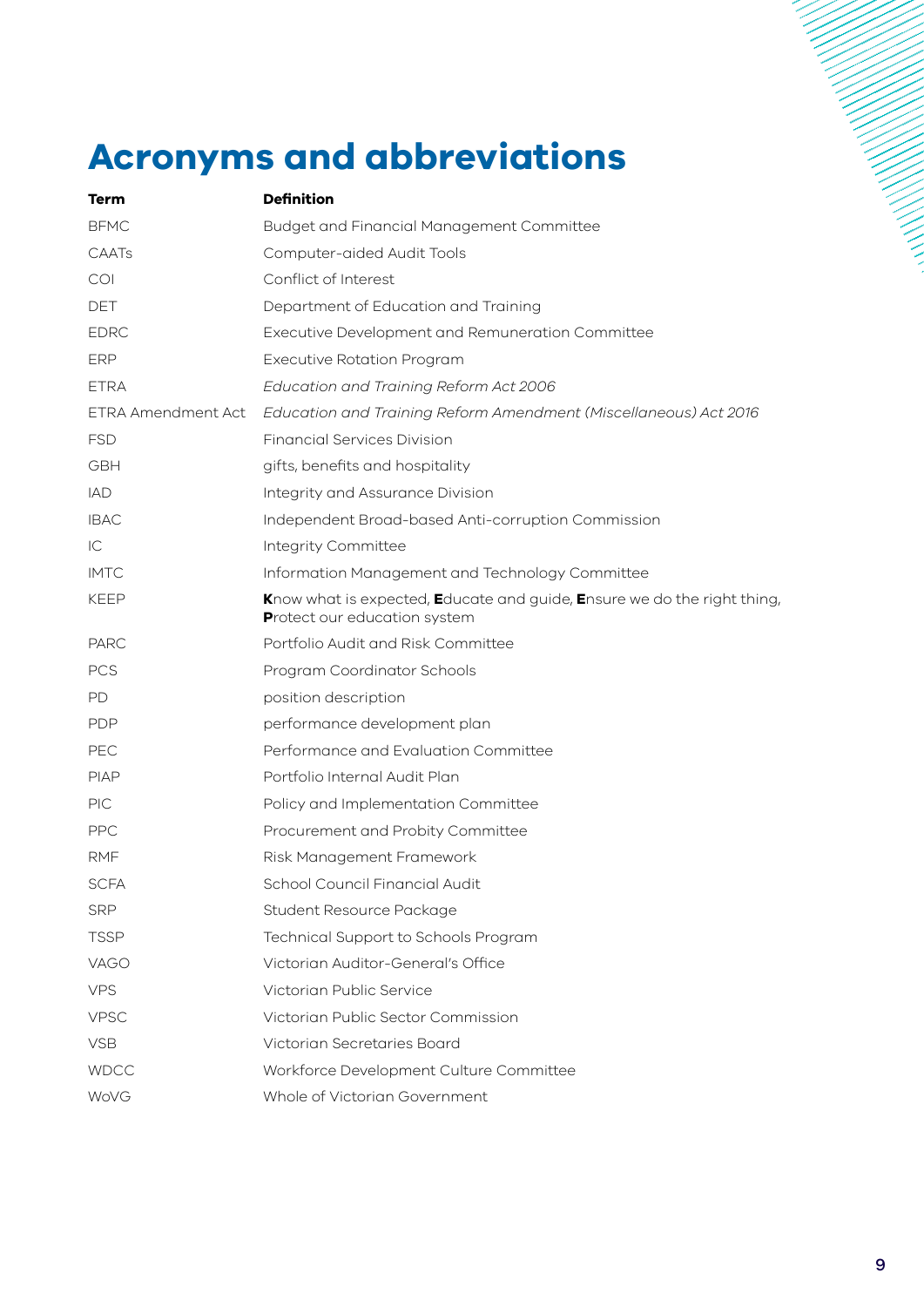## **Contents**

## **SECTION 1: POLICY**

## **SECTION 2: PROCESS**

| $\mathbf{2}$ |  |
|--------------|--|
|              |  |
|              |  |
|              |  |
|              |  |
|              |  |
|              |  |
|              |  |
|              |  |
|              |  |
| 3            |  |
|              |  |
|              |  |
|              |  |
|              |  |
|              |  |
|              |  |
|              |  |
|              |  |
|              |  |
|              |  |
|              |  |
|              |  |
|              |  |
|              |  |
|              |  |
|              |  |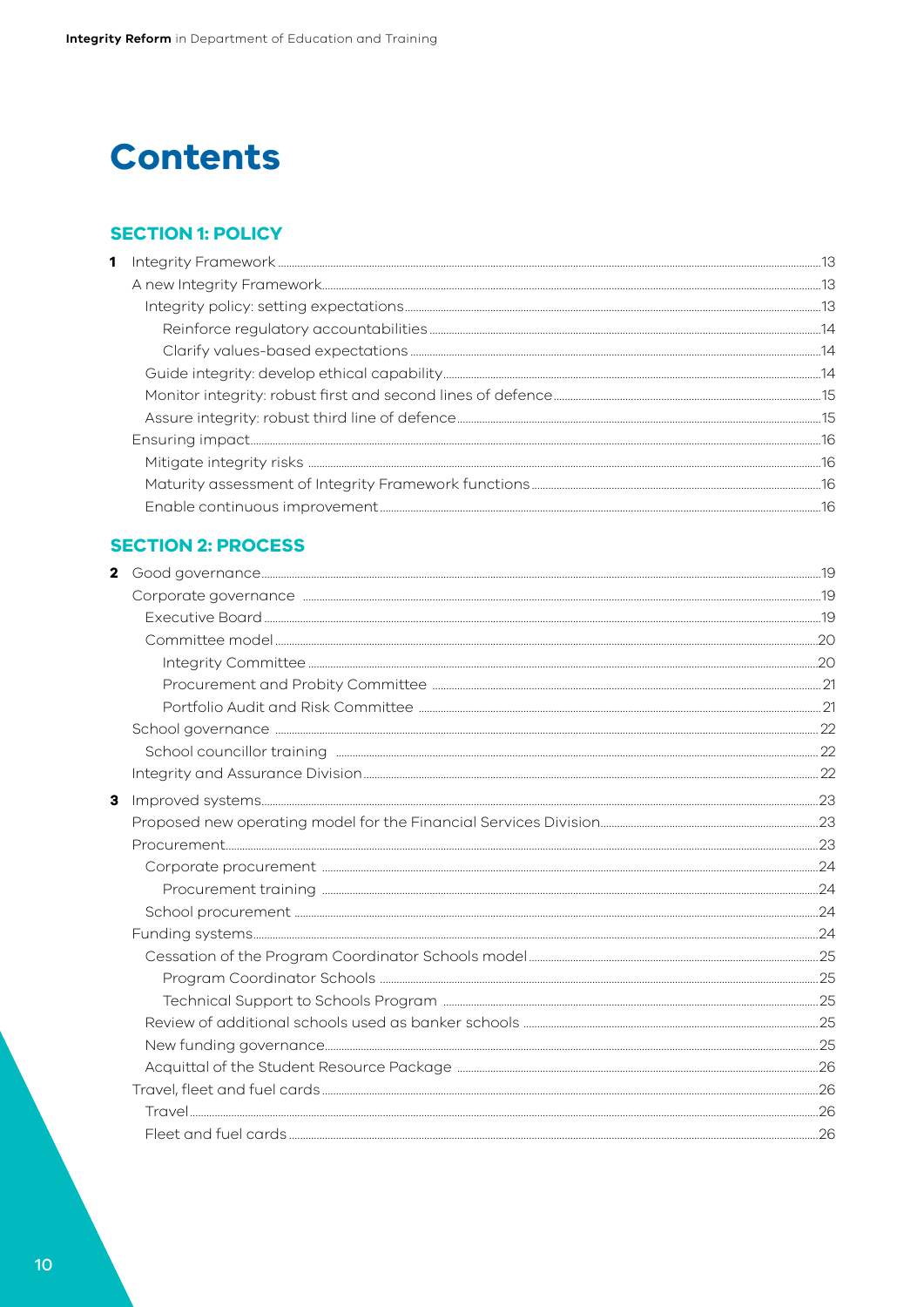|  | .28 |
|--|-----|
|  |     |
|  | .28 |
|  | .29 |
|  |     |
|  | .29 |
|  |     |
|  |     |
|  |     |
|  |     |
|  |     |

## **SECTION 3: PEOPLE**

| 5 |  |
|---|--|
|   |  |
|   |  |
|   |  |
|   |  |
| 6 |  |
|   |  |
|   |  |
|   |  |
|   |  |
|   |  |
|   |  |
|   |  |
| 7 |  |
|   |  |
|   |  |
|   |  |
|   |  |
|   |  |
|   |  |
|   |  |
|   |  |
|   |  |
|   |  |
|   |  |
|   |  |
|   |  |
|   |  |
|   |  |

ニーニー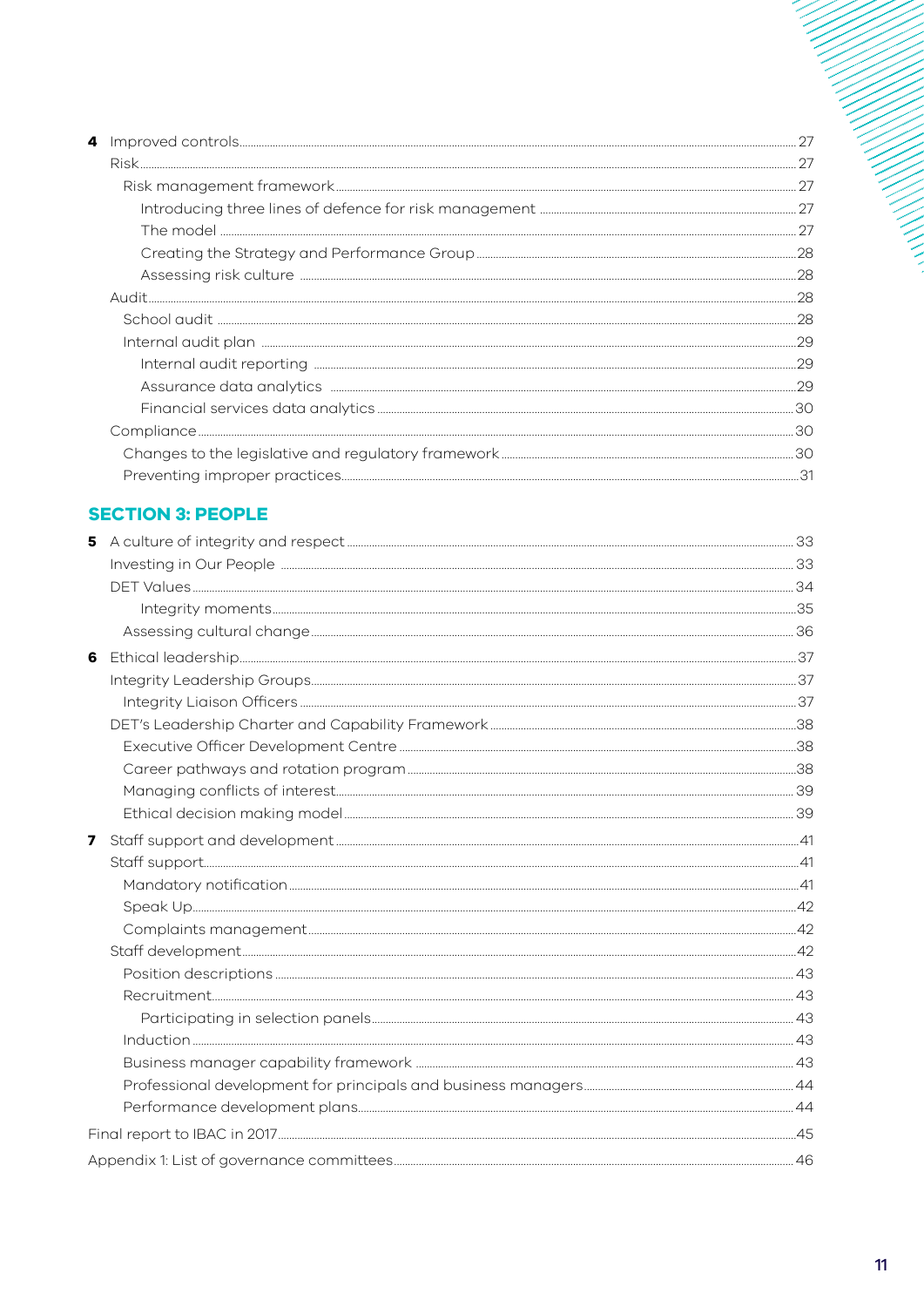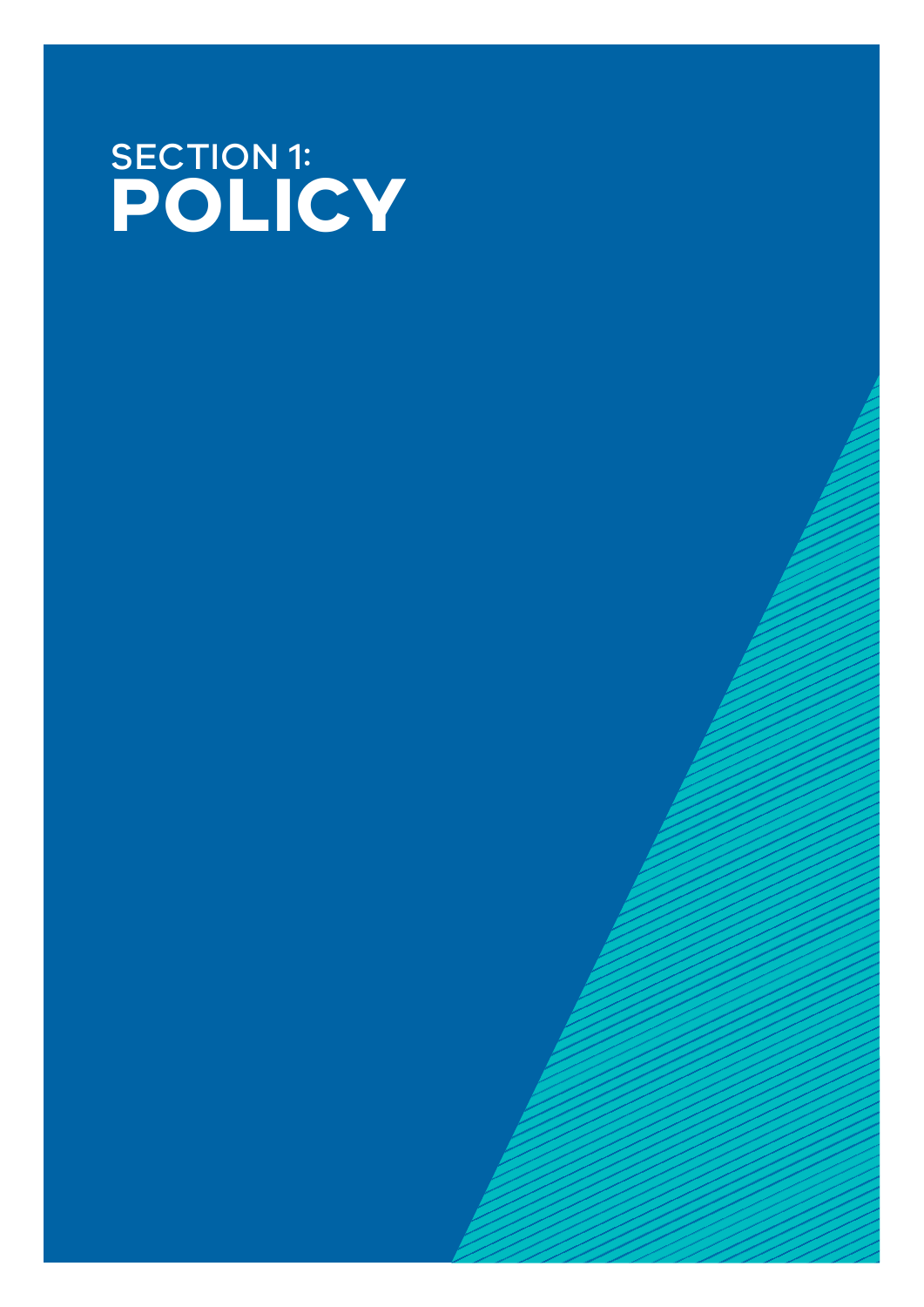# <span id="page-12-0"></span>**1 Integrity Framework**

Through the Operation Ord hearings, the Independent Broad-based Anti-corruption Commission (IBAC) confirmed the Department needed to:

- strengthen our integrity and corruption prevention
- cultivate a culture of integrity underpinned by clear accountabilities and behavioural expectations
- assure that employees understand and comply with integrity policies and risk controls.

Achieving cultural change and meeting our integrity reform objectives comes through actions that promote ethical leadership and behaviours, and strong systems to enable and support integrity.

## **A new Integrity Framework**

The Department's Integrity Framework will provide a conceptual foundation to develop and sustain mature integrity systems. It will leverage the work and tone of the Integrity Reform Program, while also providing a basis for business as usual integrity management. Specifically, the framework provides the Department's ethics infrastructure: the instruments, processes and structures we engage to foster integrity and resist corruption.

The Integrity Framework facilitates integrity actions that are:

- targeted to integrity risks
- effectively implemented and sustained
- monitored to inform continuous improvement
- experienced by staff as cohesive, informed and effective.

The Integrity Framework embodies three principles (values, ethical leadership, and compliance and assurance) and four 'KEEP' actions:

- **K**now what is expected
- **E**ducate and guide
- **E**nsure we do the right thing
- **P**rotect our education system.

The Integrity Framework has four core functions that reflect the four 'KEEP' actions: policy, guidance, monitoring and assurance.

## **Integrity policy: setting expectations**

Integrity policies are an important integrity risk control for the second line of defence. They establish the control environment: regulatory accountabilities, values-based behavioural expectations, and integrity risks in context. The three lines of defence risk management model is discussed in chapter 4, *Improved controls*. Policies that are core to the Integrity Framework have:

- regulatory minimum requirements to prevent fraud and corruption
- values-based expectations set out in the codes of conduct
- a role in addressing significant organisational integrity risks that require proportionate controls.

Based on these criteria, our core integrity policies are:

- fraud and corruption control
- Speak Up and protected disclosures
- Conflict of Interest (COI), including declarations of private interests and related aspects of recruitment and selection, and secondary employment
- gifts, benefits and hospitality (GBH)
- sponsorship
- probity in procurement.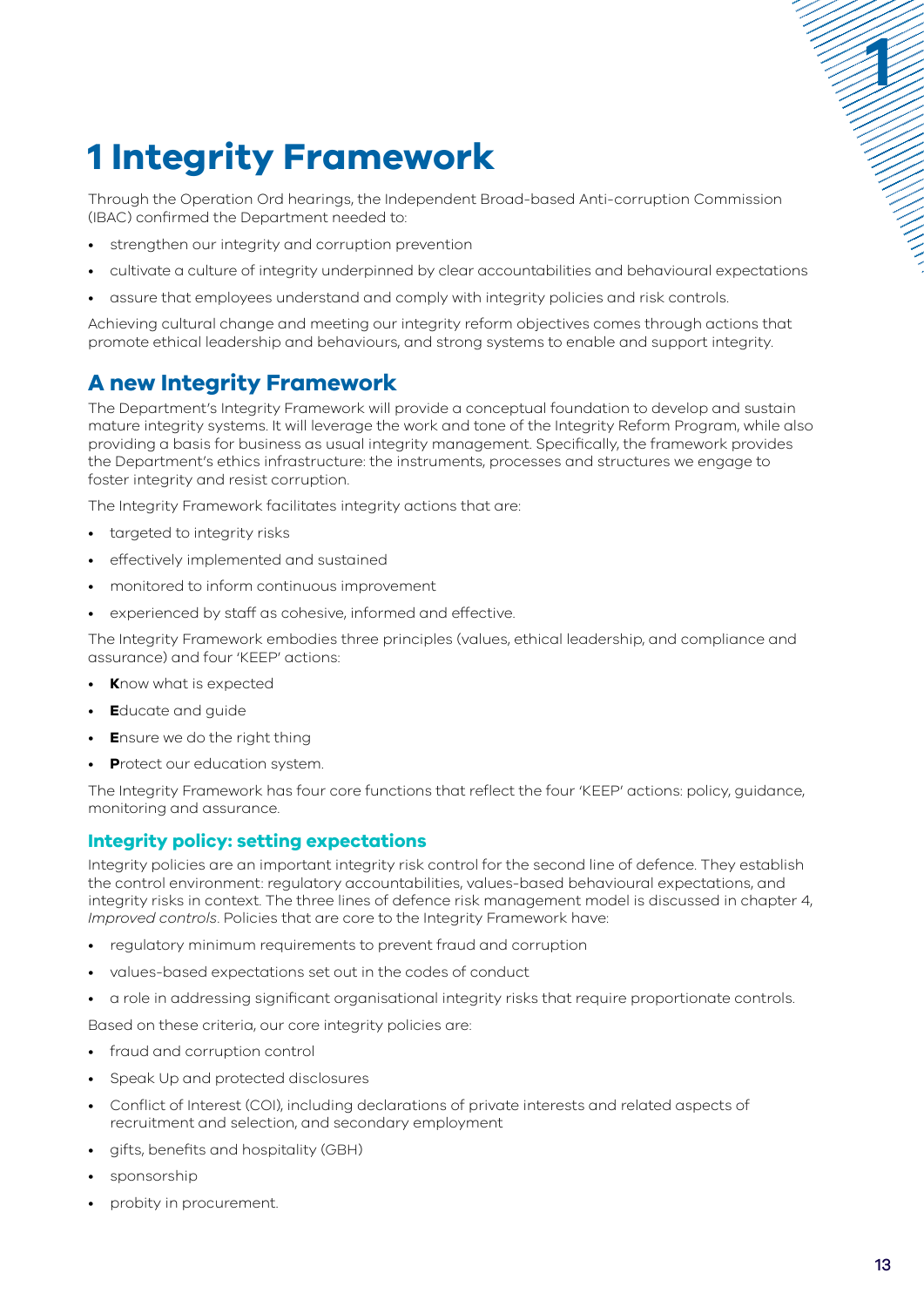<span id="page-13-0"></span>We also identified other complementary integrity policies that have significant integrity touch points: procurement, complaints management, grants management, travel policy, motor vehicles and fleet, and financial risk management.

We are taking a coordinated approach to systematically reviewing and refreshing our core and complementary integrity policies, to clarify regulatory accountabilities, values-based expectations, and integrity risks in context.

### Reinforce regulatory accountabilities

Our review of core integrity policies depends on and is informed by the evolving minimum accountabilities within Whole of Victorian Government (WoVG) policies and frameworks, including:

- *COI and GBH* Under direction from the Victorian Secretaries Board (VSB), the Victorian Public Sector Commission (VPSC) reissued these WoVG policy frameworks in late 2016.
- *sponsorship* The Department of Premier and Cabinet is expected to reissue the WoVG sponsorship policy shortly.
- *probity in procurement* The Department of Treasury and Finance is expected to release a new Supplier Code of Conduct shortly.

The Department will adopt revised WoVG policy and tool templates (e.g. declaration forms) to ensure that refreshed internal policies align with the spirit and letter of evolving WoVG integrity directions. COI are discussed further in chapter 6, *Ethical leadership*.

### Clarify values-based expectations

We are hardwiring values-based expectations within our integrity policies, procedures and guidance materials. The DET Values are central to the Integrity Framework, reinforcing the Victorian Public Service (VPS) values and the Code of Conduct for Victorian Public Sector Employees. The DET Values are: responsiveness, integrity, impartiality, accountability, respect, leadership and human rights.

Integrity policy reviews support our staff to apply the DET Values through:

- *universal behavioural expectations across corporate and schools* which require all staff to demonstrate the DET Values in their leadership, decisions and actions
- *reflecting DET integrity risks* which include controls for risk-sensitive roles and functions, and for external stakeholders where relevant
- *best practice guidelines tailored to the educational context and ethical dilemmas in practice* which are informed by risk mapping and stakeholder feedback.

## **Guide integrity: develop ethical capability**

Statements of rules and values are necessary, but they are not enough to ensure ethical capability. As an organisation, we must guide our staff on appropriate behaviour via many channels, including example-setting by management, education and training to develop ethical competence, advice and counselling, and communications.

We started the following projects under our Integrity Reform Program throughout 2016:

- implementing a Leadership Charter
- developing a Leadership Capability Framework
- establishing an Executive Officer Development Centre
- delivering integrity training
- promulgating an ethical decision making model.

These projects are discussed further in chapter 6, *Ethical leadership*.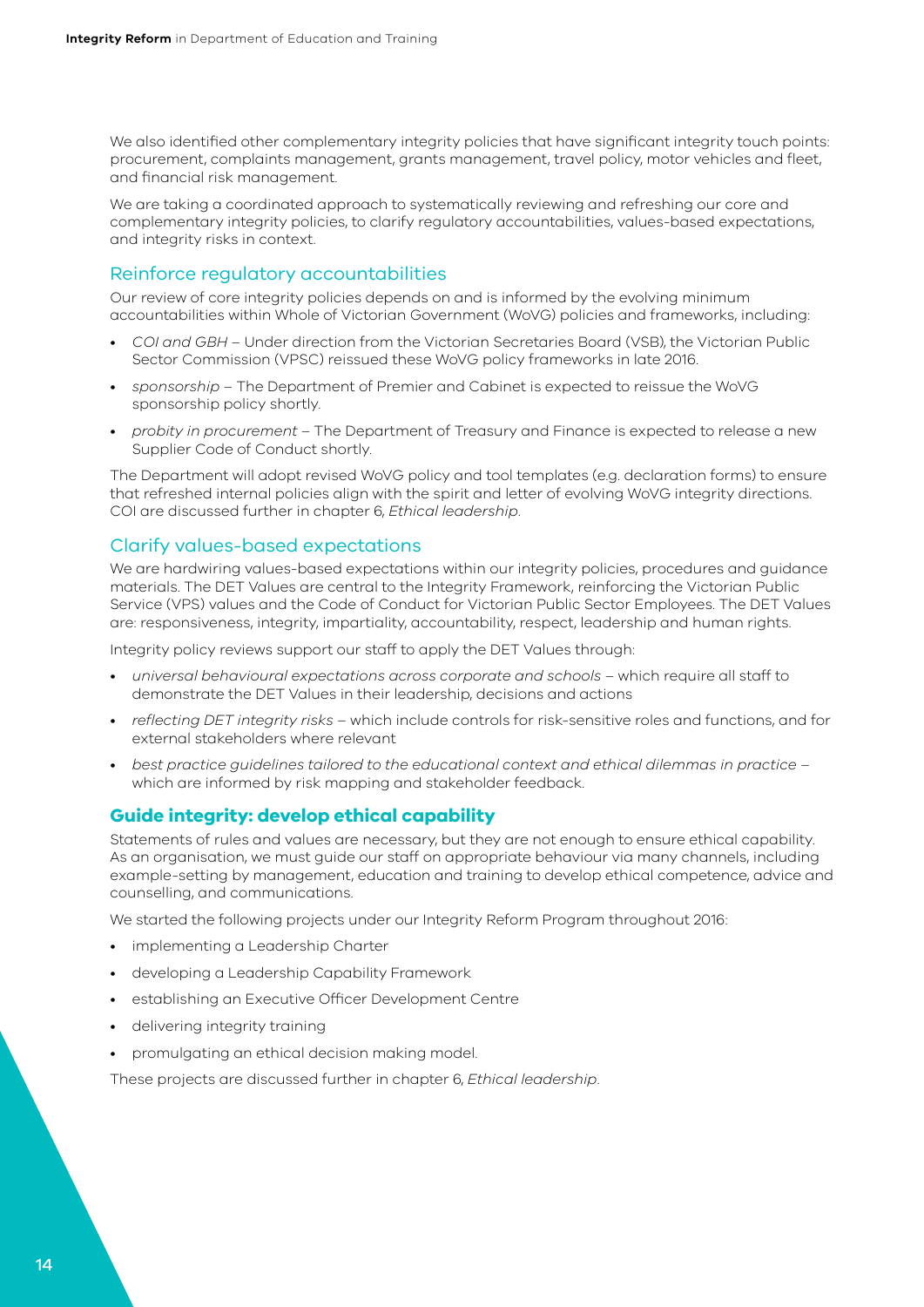## <span id="page-14-0"></span>**Monitor integrity: robust first and second lines of defence**

Monitoring integrity compliance and performance ensures we are answerable for our decisions and actions as individuals, and as a Department overall. The Department maintains integrity risk and compliance management programs to help build and monitor management controls, to ensure they are properly designed, in place, and mitigate risk as intended. Passive monitoring occurs through, for example, Speak Up processes (our fraud and corruption reporting service for staff), culture surveys, and analysis of public complaints. Active monitoring occurs through early warning systems, noncompliance monitoring and mapping, and integrity risk reporting and management.

Within the core integrity policies, first line of defence occurs primarily through declaration and delegate oversight. Second line of defence occurs primarily through oversight of declaration registers and risk-based reporting to senior management and committees.

WoVG declaration and register processes are either mandated or recommended for COI, GBH, sponsorship, private interests, and secondary employment. Key themes of recent WoVG integrity directions include a requirement for evidence of regulatory compliance, and risk-based monitoring and reporting. The Department is adopting the recently revised WoVG template declaration and register tools, via our review of integrity policies.

Departmental integrity actions in progress that strengthen our integrity performance monitoring include:

- establishing our Integrity and Assurance Division (IAD), including a Fraud and Corruption Control function and a Performance and Coordination function
- implementing a new Speak Up framework and supporting processes
- developing an IAD data analytics strategy and reporting framework
- strengthening and enhancing our complaints management process
- establishing a compliance function and supporting processes
- developing and implementing a three lines of defence risk management model
- strengthening the second line of defence function within the Financial Services Division.

These initiatives are discussed in chapter 4, *Improved controls.*

The IAD is also developing an overarching integrity performance reporting framework, so the Department's Executive Board can actively monitor and oversee integrity performance and compliance with integrity policies and systems. Integrity performance reporting is an important part of continuous improvement.

#### **Assure integrity: robust third line of defence**

Protecting our assets and enforcing integrity assures our stakeholders that we will identify and address misconduct with appropriate consequences. Effective governance, independent audit and external scrutiny are important, as is a timely, fair and consistent system of consequences.

Our third line of defence is supported by clear governance arrangements, risk-based reporting protocols, and a well-targeted audit program that confirms the effectiveness of secondary lines of defence. Several Integrity Reform Program projects that focus on strengthening governance arrangements are discussed in chapter 2, *Good governance*.

A well-targeted internal audit program supports integrity reform and strengthens control environments for areas of weakness identified by Operation Ord. In response to Operation Ord, the Department committed to reviewing processes for managing and detecting conflicts of interest. We will acquit this commitment via an internal audit planned for 2017-18. This internal audit plan and audit reporting is discussed further in chapter 4, *Improved controls*.

The Department has been swift in supporting the Government to deliver new legislation to more quickly, effectively and confidently remove staff for serious misconduct (discussed further in chapter 4*, Improved controls*).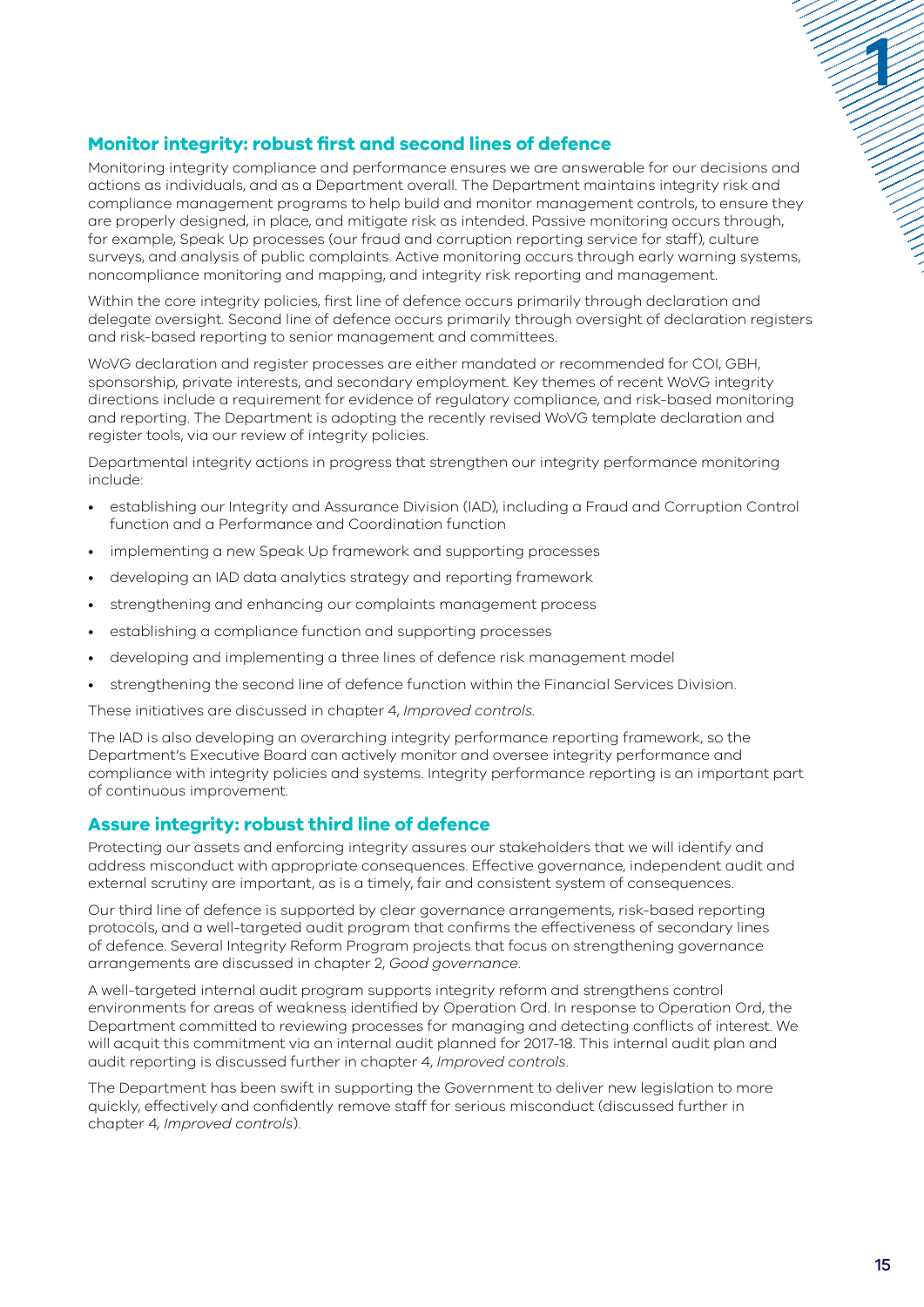## <span id="page-15-0"></span>**Ensuring impact**

Translating integrity objectives into business as usual is a complex, multi-faceted task. To be effective, our approach to ensuring integrity must target serious integrity risks, address identified cultural and systemic weaknesses and vulnerabilities, and enable continuous improvement and organisational learning.

## **Mitigate integrity risks**

To be effective, our Integrity Framework must be specific to our assets, risks and contexts. The Department identified the following integrity risks:

- fraud and corruption
- financial mismanagement
- lack of probity in procurement
- information mismanagement
- poor integrity culture
- improper selection and recruitment
- grooming by organised crime.

These integrity risks can now be selected within the Department's operational risk register and IAD's risk register. Selecting and mitigating these risks within cyclic Department-wide business planning fosters first line of defence controls and accountabilities. Second line risk reporting by the Risk and Decision Branch to the IAD will inform second line of defence oversight and risk-mitigation integrity actions where required. We will report integrity risks against in the Department's impending integrity performance reporting framework (discussed further below).

#### **Maturity assessment of Integrity Framework functions**

As discussed above, the Integrity Framework functions align with the KEEP actions: policy, guidance, monitoring and assurance. A working group established in August 2016 is responsible for progressing implementation of the Integrity Framework. The working group developed a protocol to assess the maturity of the Integrity Framework functions and policies. The protocol offers a point-intime assessment; the first maturity assessment provides an integrity performance baseline, with subsequent assessments examining the maturation of policy, systems and framework functions. We will use recommendations from completed assessments to consolidate our integrity policy systems, including education, communications and second line of defence monitoring.

#### **Enable continuous improvement**

Integrity assessment, monitoring and evaluation are central functions of the Integrity Framework. They are managed in a recurring cycle of planning, implementing, monitoring and adapting integrity actions and systems, as illustrated in [Figure 1](#page-16-0).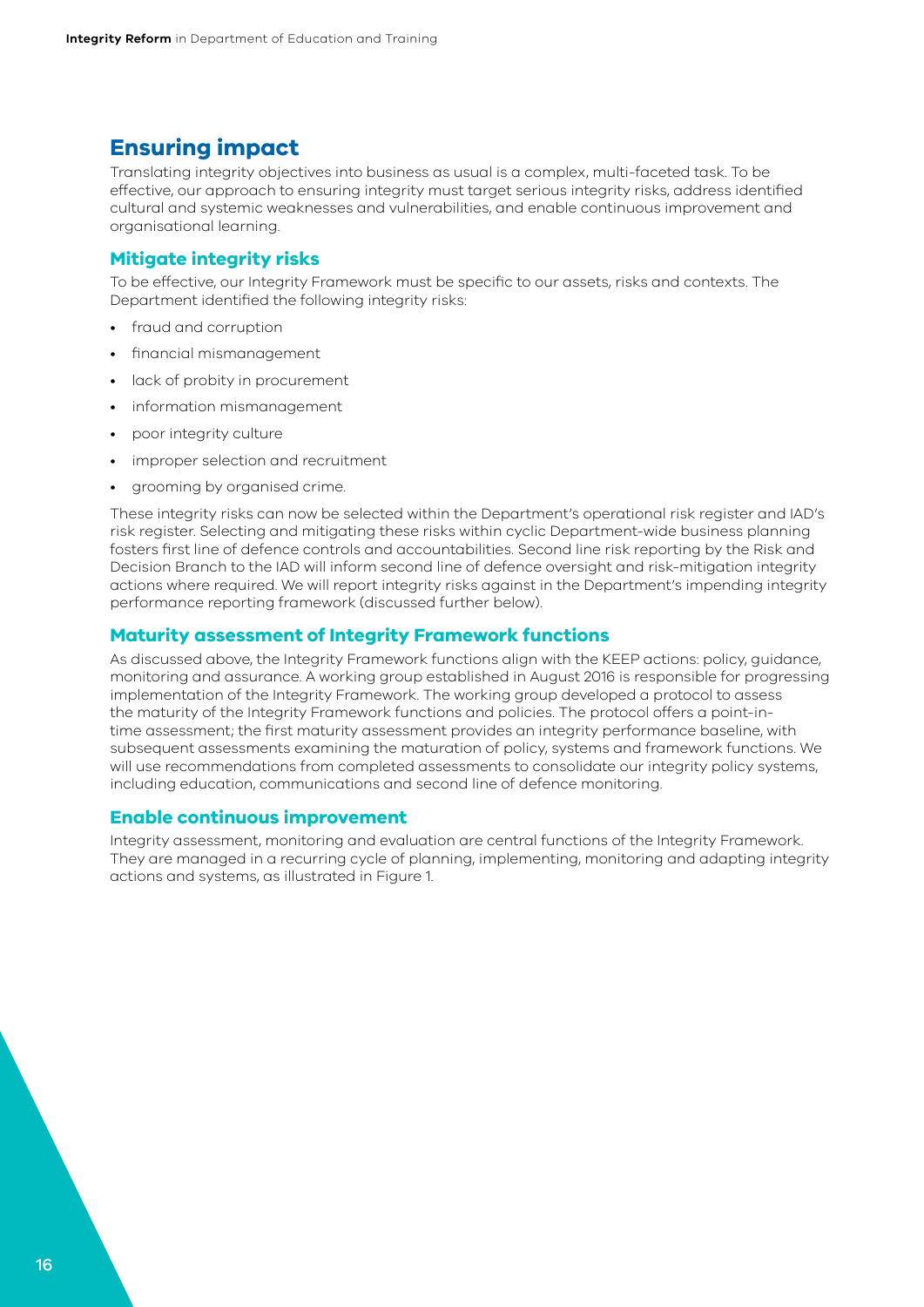

<span id="page-16-0"></span>Figure **1**: Integrity Framework — strategy for continuous improvement

The integrity reform program includes several deliverables related to improved monitoring and reporting on integrity, fraud and corruption, including an overarching integrity performance reporting framework. The reporting framework is in conceptual stages, and should be finalised by mid 2017.

Integrity reporting establishes a process for continuously benchmarking ethical standards, to identify improvements in organisational ethical standards over time, and the impacts and strengths of the Department's integrity systems.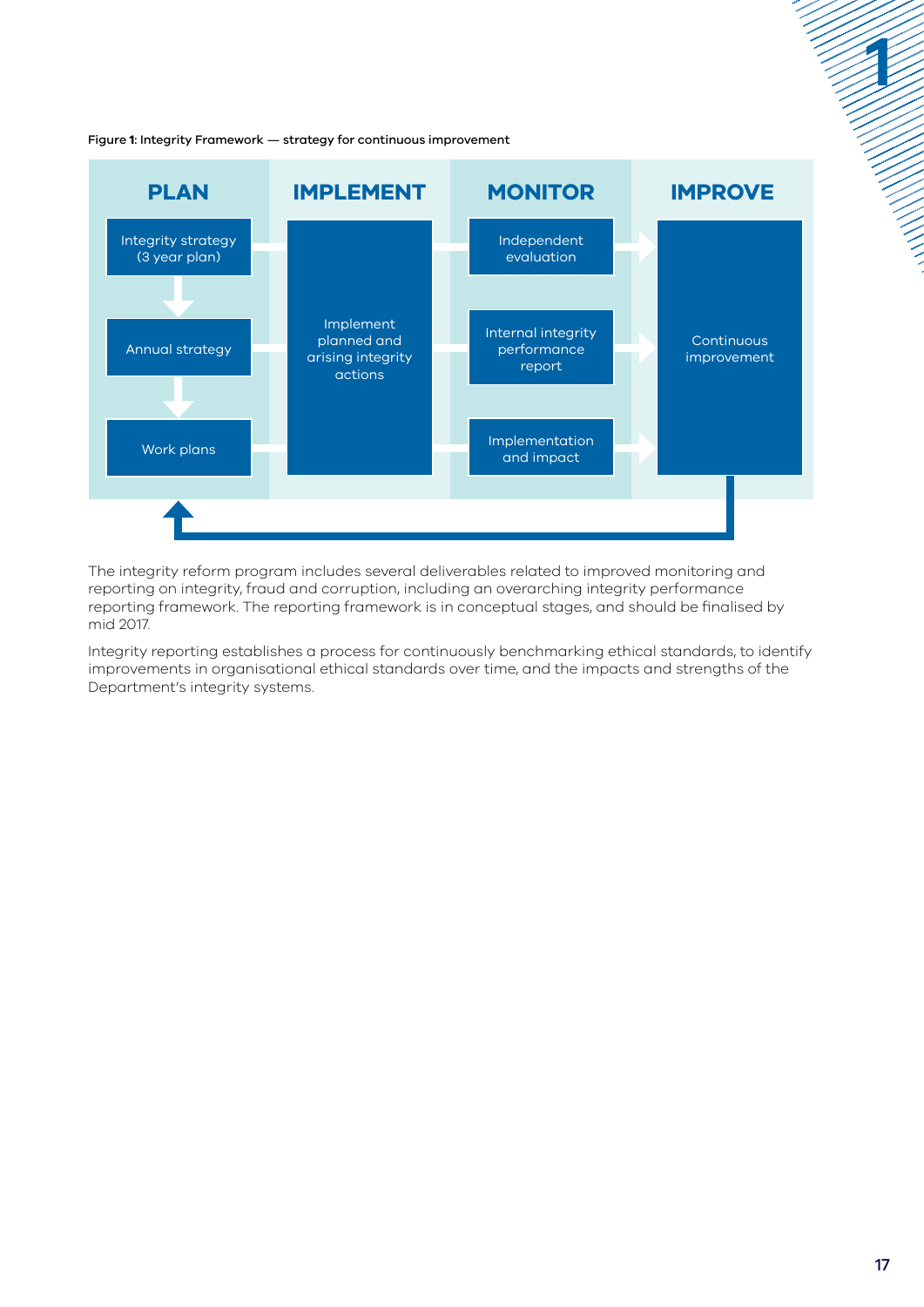# SECTION 2: **PROCESS**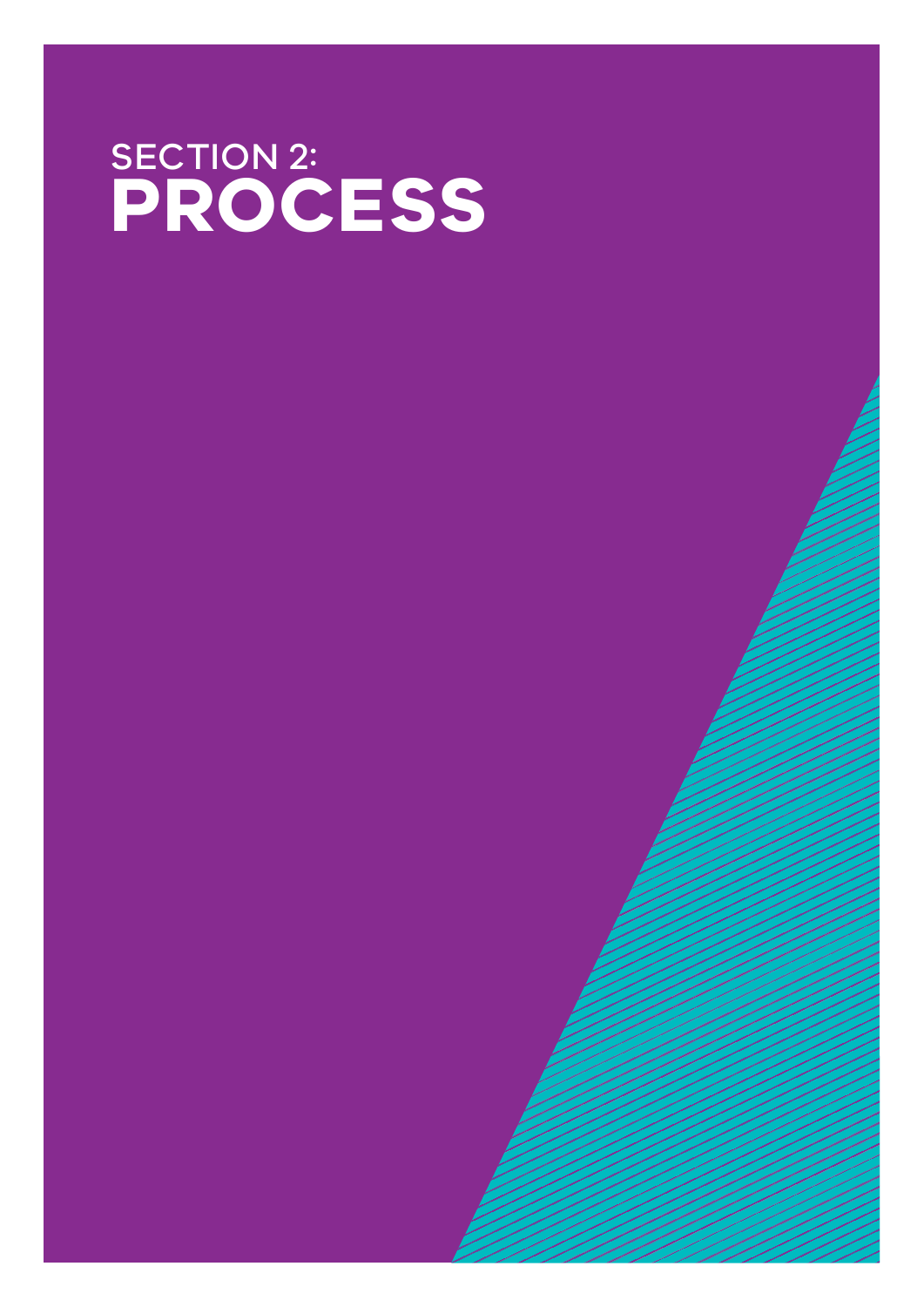## <span id="page-18-0"></span>**2 Good governance**

Good public sector governance is:

*…the set of responsibilities and practices, policies and procedures, exercised by an agency's executive to provide strategic direction, ensure objectives are achieved, manage risks and use resources responsibly and with accountability.1*

In line with the Department's commitments in response to IBAC's Operation Ord report, we introduced several initiatives to support good governance, including:

- a new corporate governance model, including new governance committees and associated processes
- strengthened school governance arrangements
- an updated training package for school councillors
- a new division within the Department, the Integrity and Assurance Division (IAD), to manage and deliver integrity actions cohesively.

## **Corporate governance**

Operation Ord identified weak program governance largely caused the vulnerability of the Program Coordination Schools funding model. Following this finding, the Secretary committed to improving the overall quality and accountability of corporate decision making and oversight centrally, including reviewing key corporate committees and high risk processes and functions (Secretary's Legal Statement to IBAC, paras 324–27).

The Department identified some opportunities for improving its governance structures, particularly relating to clarifying decision making authority and remits, mapping the relationships between committees, and strengthening accountability for actions. We then sought to identify and deliver a range of targeted interventions.

In late 2015, the Department's Executive Board approved the new governance committee structures (figure 2) and committed to implementing significant changes to committee processes. These changes aim to bring stronger leadership, more efficient and effective decision making and greater accountability and transparency to the Department's governance processes.

All corporate governance initiatives have now been implemented, with some work occurring in 2017 to embed and use governance tools and processes maturely.

#### **Executive Board**

The Executive Board provides stewardship for the Department and whole-of-organisation advice to the Secretary and Ministers as ultimate decision makers. The Board assists the Secretary with strategic leadership of the organisation, its agencies and the Department's portfolios, including vision, purpose, strategic direction and objectives. As part of the broader corporate governance reforms, the terms of reference for the Executive Board were revised to include clearly articulated departmental oversight and management accountabilities and greater engagement with committee operations via regular formal reporting from its supporting committees.

<sup>1</sup> This definition was reiterated in the Australian Public Service Commission's 2007 *Building better governance* report, and was originally from ANAO and Department of the Prime Minister and Cabinet 2006, *Implementation of programme and policy initiatives: making implementation matter, Better practice guide*, Commonwealth of Australia, Canberra, p. 13.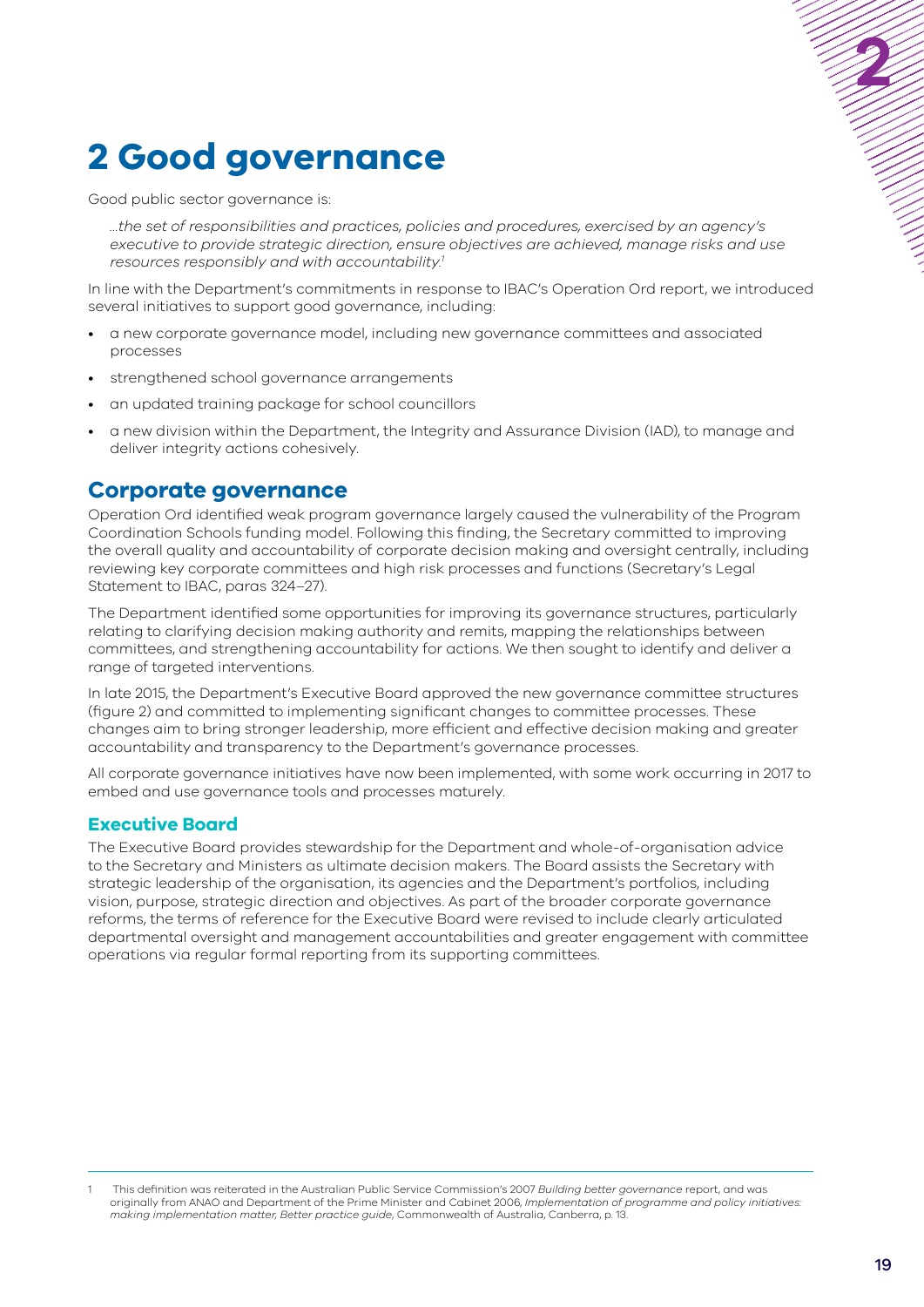#### <span id="page-19-0"></span>Figure 2: New executive committee structure



## **Committee model**

We developed and implemented an improved committee model to support the Executive Board. The model includes:

- *clear accountabilities* with all terms of references revised to clearly articulate each committee's remit and accountability
- *greater decision making authority* with committees expected to act as decision making delegates of the Executive Board rather than advisory bodies, with clear parameters about what is referred to the Board for approval and what can be approved by a committee
- *an annual work plan* to ensure each committee maintains their strategic focus
- *regional representation on committees* to ensure all areas of the Department are represented and to improve links between service delivery and policy
- *an online centralised governance portal* which is a repository of information on governance issues, and which also functions as an online committee paper access system
- *review and development of committee performance* including KPIs and assessment of individual member contributions
- *cross committee communication* which is a formalised processes to eliminate silos, by ensuring information exchange is transparent and collaborative
- *an ability to co-opt specialist advice* to ensure the Department draws on the best available expertise and to build and maintain understanding of market leading practice and knowledge.

#### Integrity Committee

The new Integrity Committee oversees the Integrity Reform Program developed in response to IBAC's Operation Ord report. The committee is chaired by the Secretary and includes four other members of the Executive Board, plus two independent members with expertise in integrity matters. The committee's mandate includes:

- guiding expectations under the VPS Code of Conduct, corporate policies, and relevant legislation governing integrity and ethics
- monitoring, performance, and inter-relationship between the Department's integrity and corruption prevention functions, including protected disclosures, employee conduct and ethics, audit, legal services, IBAC, fraud and special investigations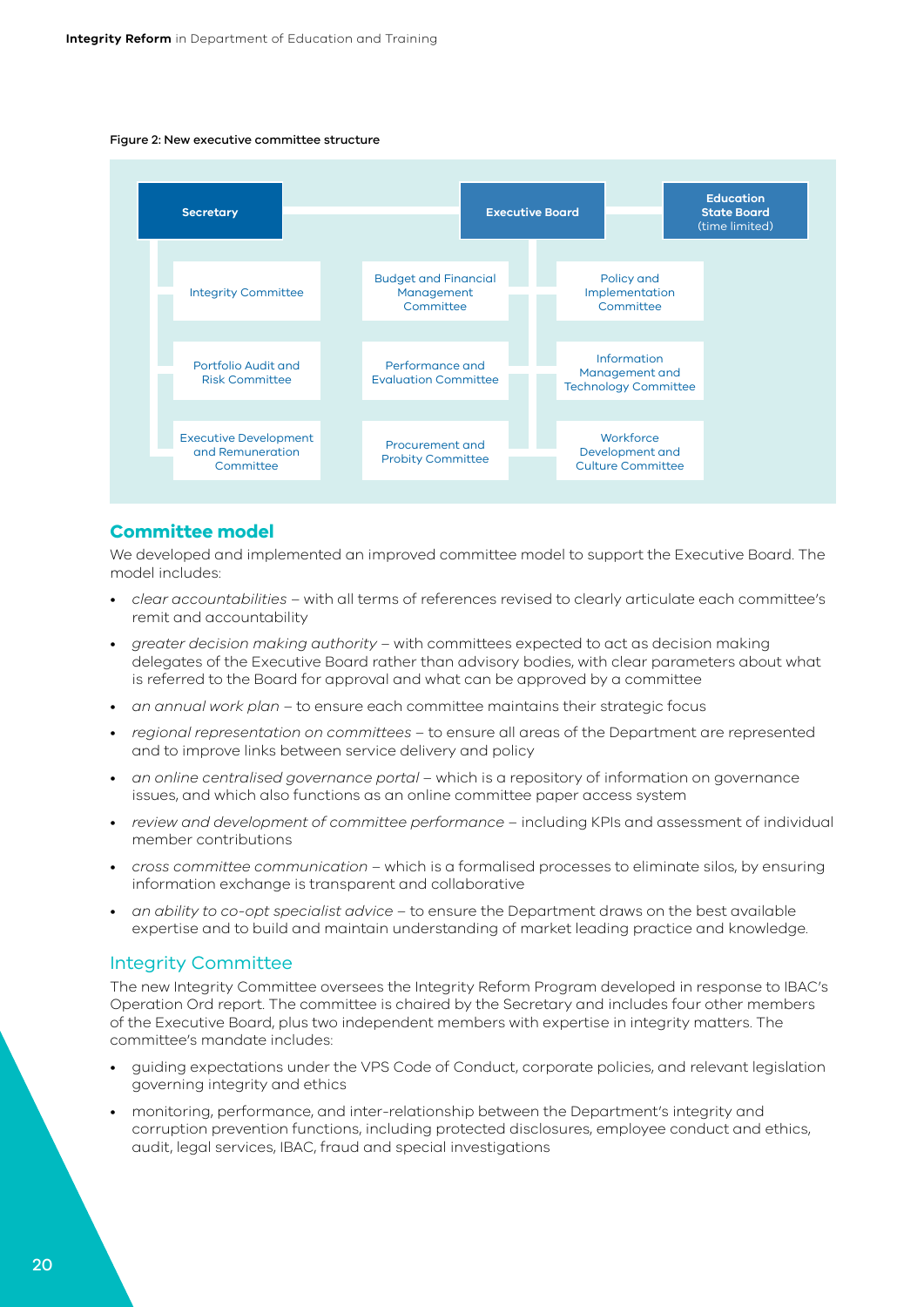- <span id="page-20-0"></span>• managing issues or risks relating to external integrity bodies
- managing complaints and reporting systems for internal staff, including overseeing effective whistleblower arrangements
- ensuring integrity controls in government schools and DET central and regional office locations, including support for financial management and acquittal processes
- monitoring staff compliance with ethical standards, and enforcing these standards
- leading the development of a values-led culture.

The committee reports regularly to the Executive Board.

## Procurement and Probity Committee

The Procurement and Probity Committee has a stronger emphasis on governance than its predecessor, strengthening the processes governing procurement proposals, based on the proposal's complexity, risk and value. The committee has an independent chair without line management responsibility for procurement. Membership terms are now shorter, with only the Chair and the Executive Director of the Procurement Division appointed as permanent members. Remaining members are appointed for a maximum of two years.

## Portfolio Audit and Risk Committee

The Portfolio Audit and Risk Committee (PARC) help the Secretary to fulfil governance responsibilities and obligations under the *Financial Management Act 1994*. Initially established in 2003 (then known as the Portfolio Audit Committee), the committee's governance arrangements, including the terms of reference, capabilities, and issue escalation options were reviewed and enhanced in response to the IBAC's Operation Ord findings (Secretary's Legal Statement to IBAC, para 98).

PARC oversees and advises the Secretary on governance, risk management, audit and control assurance activities. Several initiatives have improved PARC governance and reporting arrangements, including:

- *terms of reference* which are reviewed and updated annually, and then endorsed by the Secretary
- *membership* which comprises an independent chair, three independent and two Departmental members, in line with requirements under the Act
- *new skills matrix* which identifies the skills of members across categories of competencies, to ensure the committee membership has right balance of skills and diversity. The skills matrix will be refreshed annually, to identify any gaps requiring further training and to help with appointing new members
- *issue escalation*  which is a new process that clarifies the chair's ability to escalate matters beyond the Secretary (if deemed appropriate)
- *meetings with the Secretary* where the chair meets privately with the Secretary to discuss important matters. This approach allows independent, objective dialogue between the chair and the Secretary in the absence of senior departmental managers.

These activities improved the PARC's governance activities and meet the Department's commitments in response to Operation Ord. This initiative is largely complete, with new processes embedded as standard operating procedures for future years.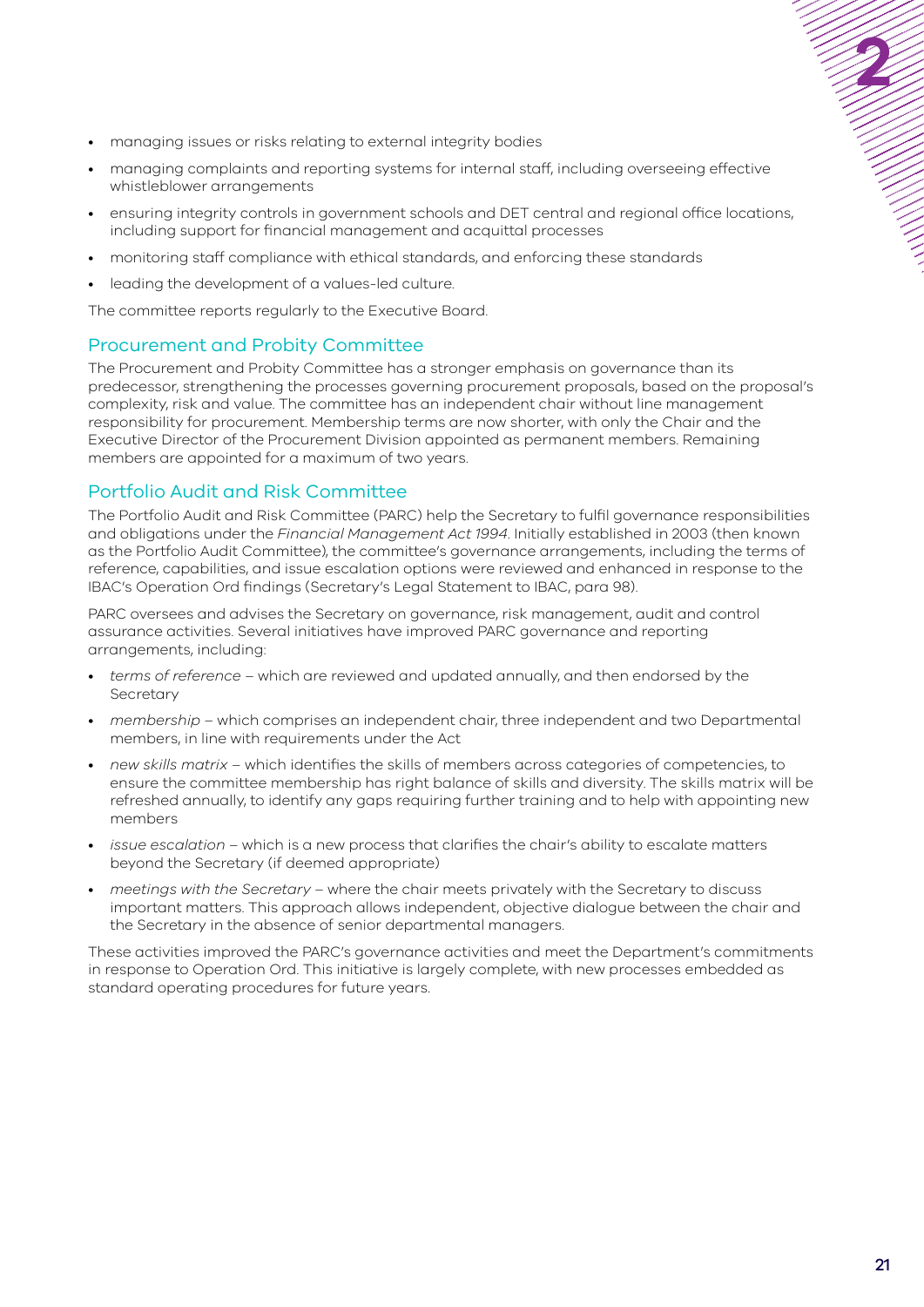## <span id="page-21-0"></span>**School governance**

School councils play a key governance role in Victorian government schools. School councils endorse key school planning, evaluation and reporting, including the School Strategic Plan, the school budget and the annual report to the school community. The Department is ensuring a clearly documented and robust governance and controls framework and clear accountabilities for school councils. We are clarifying roles and responsibilities for our school councils and ensuring greater transparency and oversight of program funding to schools.

## **School councillor training**

The Department is committed to building the capability of school councils and councillors, by:

- strengthening school governance advice and support materials
- providing more effective school councillor training, to help school council members fulfil their critical roles.

The Department's school council training package, *Improving School Governance,* reflects strong integrity messaging, financial management responsibilities and processes, and emphasis on ethical capability to identify and manage integrity risks. Topic modules include governance, school council president, finance, policy and review, and strategic planning. Training modes and tools include faceto-face training for school councillors, online training and accessible guidance materials tailored for school councillors. In the past year, over 5,340 participants attended school councillor training across nearly all Victorian public schools.

## **Integrity and Assurance Division**

As part of the Department's Operation Ord commitments, the Department established the IAD, to lead, strengthen and sustain a consistent culture of integrity and assurance across Department offices and schools.

- The Division's Integrity Branch and Integrity Reform Program leads the Department's focus on integrity reform and integrity performance, and investigations of apparent misconduct and reportable conduct.
- The Division's Assurance Branch provides internal audit and coordinates the Victorian Auditor-General's Office performance audits and departmental reviews.

External service providers complement the division's internal resources under a co-sourced model. This arrangement gives the Department access to leading methods, tools and subject matter experts.

The division is delivering many of the ambitious reforms under the Integrity Reform Program, as well as developing more mature business as usual systems to mitigate integrity risks and improve the Department's integrity performance (as discussed in chapter 1, *Integrity Framework*).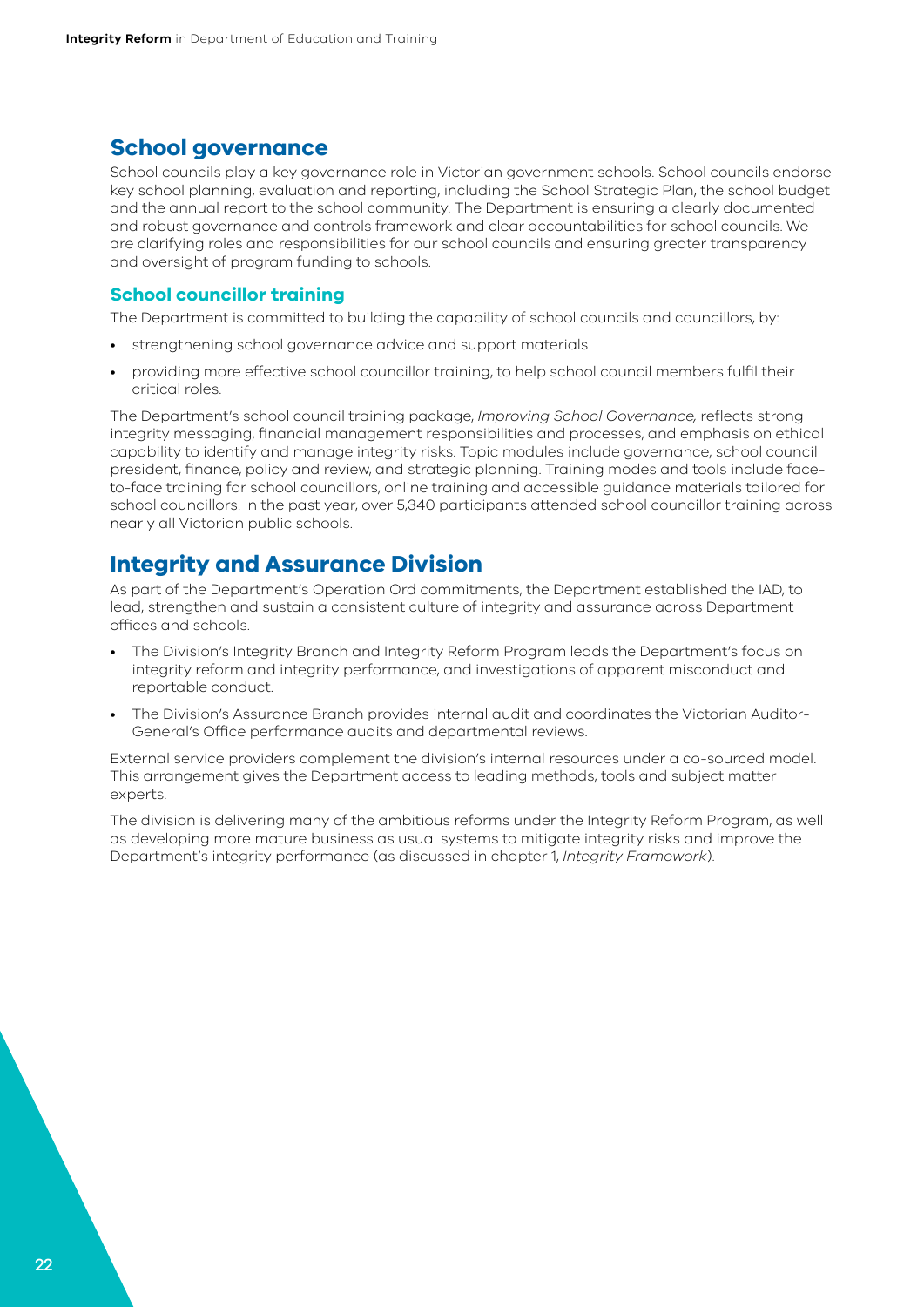# <span id="page-22-0"></span>**3 Improved systems**

IBAC's Operation Ord found many of the Department's systems and processes were inadequate, including systems used for financial services, procurement, funding governance, staff travel, fleet vehicles and fuel cards. These failings allowed unscrupulous individuals to exploit the vulnerabilities in the Department's systems over an extended period. In line with the Secretary's commitments, the Department introduced several initiatives, some of which are still underway, to improve the Department's systems, including:

- a new operating model for the Financial Services Division (FSD)
- a new corporate procurement operating model
- a new school procurement framework
- cessation of the central and regional funded Program Coordinator Schools (PCS) program, with all PCS funds reconciled
- an annual acquittal of the Student Resource Package (SRP)
- a school funding governance review resulting in a new school 'targeted' funding model
- a review of travel, fleet and fuel card policies.

## **Proposed new operating model for the Financial Services Division**

IBAC noted weaknesses in the FSD operating model, including gaps identified in its analytical capability and skills and second line of defence functionality. IBAC also identified cultural issues, where individual staff did not feel supported to challenge or question spending, particularly in relation to senior officers (IBAC's Operation Ord report, p. 105). IBAC also suggested establishing clear linkages between FSD and divisional business planning and budgeting processes.

In response to the IBAC Operation Ord hearings, the Secretary committed to strengthening the Department's financial control environment by:

- ensuring the division acts as policy makers for financial related transactions and activities
- assessing compliance with departmental financial policies and procedures with clear escalation processes for issues
- bolstering FSD's ability to challenge financial decisions of other divisions (Secretary's Legal Statement to IBAC, paras 371 (d)–(e), 432).

The division's current structure was assessed, and a new operating model and supporting structure was proposed, which clarifies the finance functions, roles and responsibilities, and prioritises the second line of defence through oversight functions. We are currently consulting with staff about the proposed model and the associated implementation plan.

The proposed operating model and supporting structure will support financial management capability and expertise at the Department's senior management level through corporate training in financial literacy and by introducing supporting technology.

We expect to implement the new operating model in 2017.

## **Procurement**

IBAC's Operation Ord report found 'a general failure of controls around procurement that contributed to corrupt conduct' (p. 13).

In response, the Secretary committed to improving both corporate and school procurement systems:

*Corporate procurement*

- reviewing the procurement environment across the Department (Secretary's Legal Statement to IBAC, para 427)
- ensuring all purchases provide value for money and raise no probity or process concerns (para 432)
- developing a comprehensive and mandatory training program for all employees with procurement responsibilities (para 83)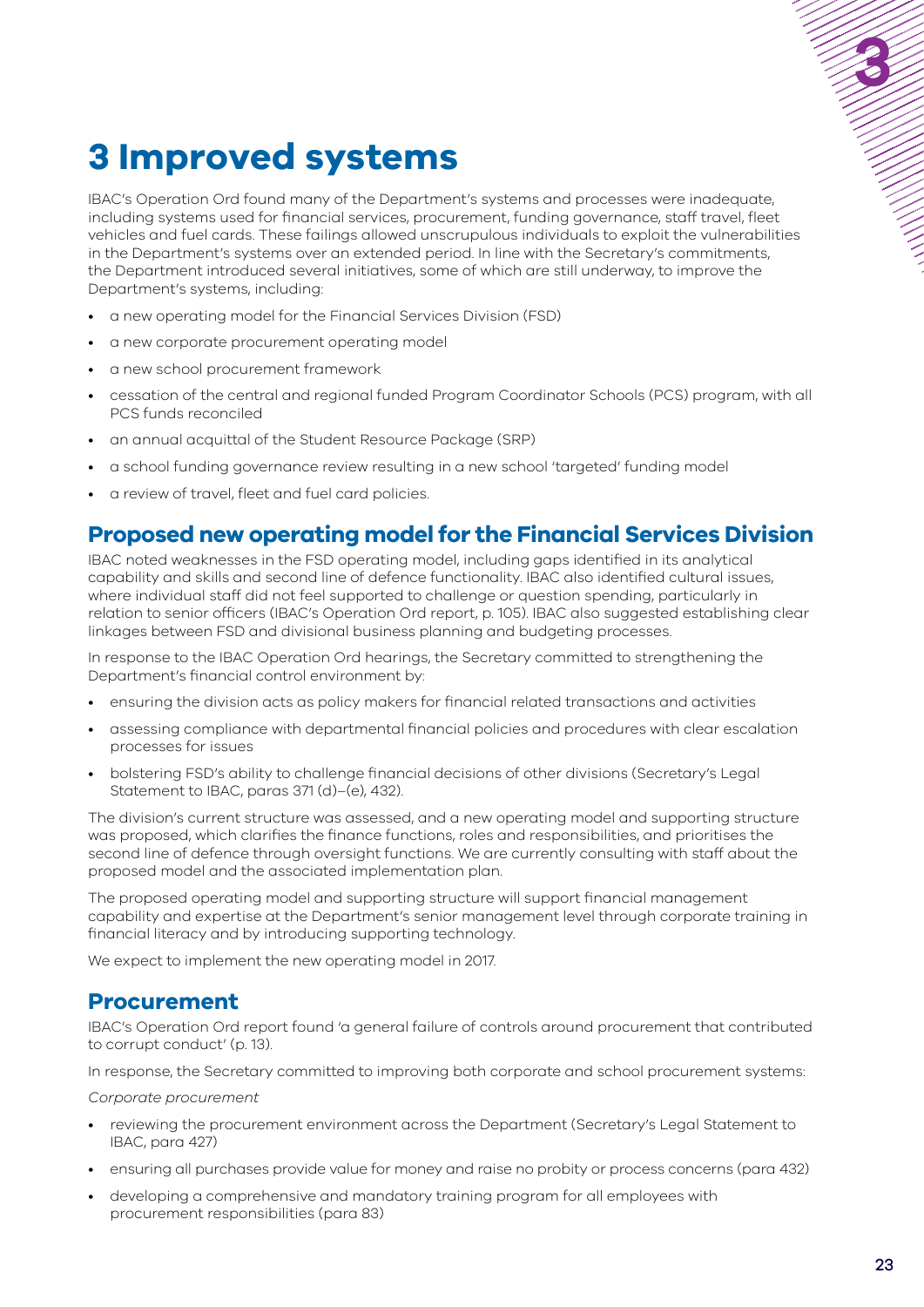#### <span id="page-23-0"></span>*Schools procurement*

- ensuring all purchases provide value for money and raise no probity or process concerns (para 33)
- requiring all schools and school councils to comply with purchasing rules (previously these rules were labelled guidelines) (para 26)
- developing a procurement governance and approval framework for schools and school councils (para 32)
- delivering practical support for schools to implement the new procurement framework, for example, by establishing a Schools Procurement Unit in central office for procurement policy advice, support and guidance to schools, as well as online procurement help (para 171).

## **Corporate procurement**

The Department is developing a new corporate operating model to transform corporate purchasing practices and systems. The aim is to make procurement easier and more efficient for the Department's business units, build capability and expertise in procurement, assure probity and deliver value for money. The new model is a fit for purpose centre-led procurement model, making procurement systems more intuitive and less onerous for staff to use. It builds procurement capability and expertise across business units and strengthens the quality and reach of strategic procurement advice.

The proposed model aligns with whole of Victorian Government Purchasing Board supply policies and improves:

- procurement governance
- procurement policies, processes, systems, controls and workflows
- the design and development of training.

### Procurement training

The Procurement Mindset course guides participants who will be engaging in procurement activities on the expected behavioural principles, attitudes and purpose of robust procurement practices. The course includes a section on ethical behaviour and DET procurement principles (e.g. value for money, probity, accountability, open and fair competition and risk management).

#### **School procurement**

The Department is developing a school procurement framework, to bring strong governance, assurance and value for money to the way schools purchase goods and services. The new framework aims to promote consistent purchasing practices, minimise probity risks and increase value for money. It includes improved systems and guidelines, training and support programs, data analysis tools and reporting. It also streamlines processes and reduces red tape to make purchasing easier and clearer for principals and school business managers.

Schools played a crucial role in developing the framework, with a representative sample of 350 schools providing their input throughout July 2016. Based on stakeholder feedback, the Department developed a preferred framework. A phased implementation of the framework will commence in 2017.

## **Funding systems**

The Operation Ord investigation exposed the abuse of PCS or 'banker schools'. Used legitimately, the PCS facilitated the payment of invoices on behalf of a region or a cluster of schools, such as an area-based student program. However, Operation Ord found certain senior departmental officers used schools to pay illegitimate or inflated invoices, as well as for goods and services unrelated to departmental activities, and inappropriate expenses (IBAC's Operation Ord report, p. 7).

The Department committed to abolish the PCS by:

- immediately ceasing funding of central and regional PCS arrangements, with the exception of binding contracts (Secretary's Legal Statement to IBAC, para 15)
- asking all school principals to identify and return funding transferred through central and regional PCS arrangements (para 20), and
- reviewing the governance of the Technical Support to Schools Program (TSSP) (paras 262, 304)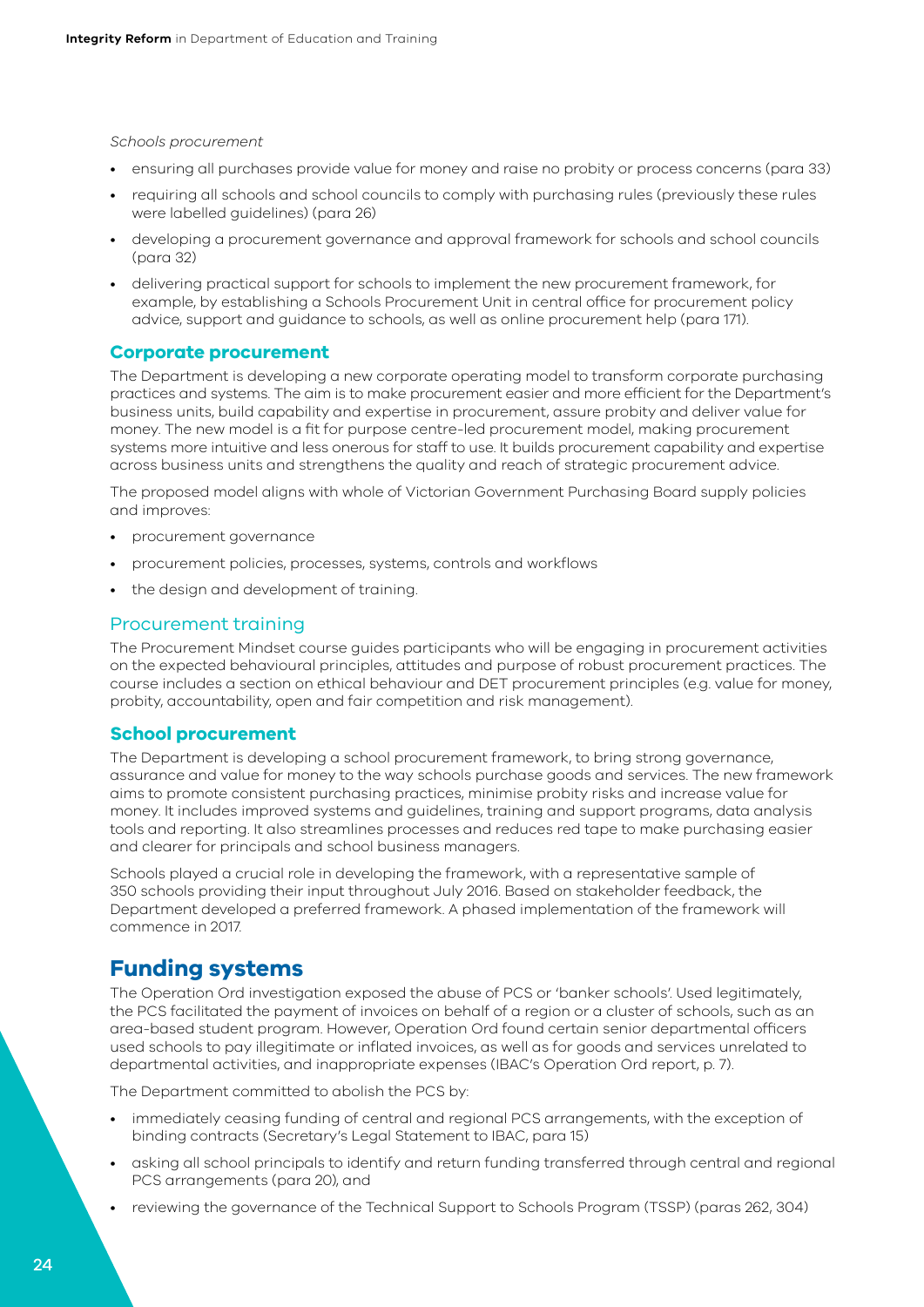## <span id="page-24-0"></span>**Cessation of the Program Coordinator Schools model**

## Program Coordinator Schools

The Department ceased PCS arrangements in 2015, and recalled PCS funds (valued at approximately \$6 million) in 2016. To do this, the Department reviewed and identified all PCS arrangements across the state. A PCS exemption register was developed to record binding PCS contractual arrangements. To ensure all PCS arrangements were captured, all schools had to declare funding held outside the SRP, which was reviewed to identify any potential PCS arrangements.

Schools declared all centrally or regionally funded PCS arrangements and 100 per cent of PCS funds were recalled and reconciled from schools, unless allowed to continue (with documented approval from the Secretary). Under new arrangements, departmental program areas retain responsibility for delivering their programs.

## Technical Support to Schools Program

The Department also audited a program using a similar funding model, the Technical Support to Schools Program (TSSP). The \$49 million a year TSSP (established in 1999) delivered specialist technical support to all Victorian government schools. A review of overall PCS arrangements identified two medium risk findings within the TSSP, covering:

- oversight of unused TSSP PCS funds
- control weaknesses in TSSP invoice and payment process.

The Department reconciled and repatriated unused TSSP PCS funds and instituted additional controls by requiring schools to electronically verify and approve technician timesheets. These actions were completed by August 2015.

TSSP PCS arrangements ceased on 10 January 2016 and funds from all TSSP PCS were reconciled in May 2016. The full repatriation totalling \$6.9 million was completed by 24 June 2016.

The program transitioned to a new central accounts payable model in January 2016 and continues to deliver technical support to all Victorian government schools.

## **Review of additional schools used as banker schools**

IBAC's recommendation 3 requested the Department 'undertake a review of, identify and audit any schools in addition to those identified by Operation Ord that may have been used inappropriately as banker schools to expend funds on behalf of either regional or central office' (IBAC's Operation Ord report, p. 15).

As part of ceasing the PCS arrangements, all schools reported and declared any central or regional office funds they held other than through the SRP. Based on this information, the Department identified in January 2016 11 schools that may have been used inappropriately as banker schools. The Department is currently assessing the scope and type of audits to be performed on these 11 schools.

## **New funding governance**

In its findings, IBAC noted that 'the program coordinator school model had much to commend it… however…it is a concept inherently vulnerable to abuse because it involves some degree of devolution of responsibilities and controls… [and] it is essential that the Department adopts a carefully considered approach to any new proposal' (IBAC's Operation Ord report, p. 41).

The Department is currently developing an alternative funding governance model to disburse funds to schools. This new funding model aims to strengthen oversight of targeted or 'grants' funding to schools from allocation to monitoring and acquittal. Targeted funding in 2014-15 represented approximately \$154 million, or 2.7 per cent of funding distributed to schools for that year.

The new funding governance model does more than just replace the PCS model; its scope includes all schools targeted funding outside the Student Resource Package. Under the proposed new model, the Department will hold targeted funds centrally, and individual program areas will direct how funds are spent. Instead of receiving targeted funding in advance, program areas will either pay for goods and services or schools will apply to program areas for reimbursement.

The Department will pilot the new funding governance model in term 1 2017 in approximately 100 schools.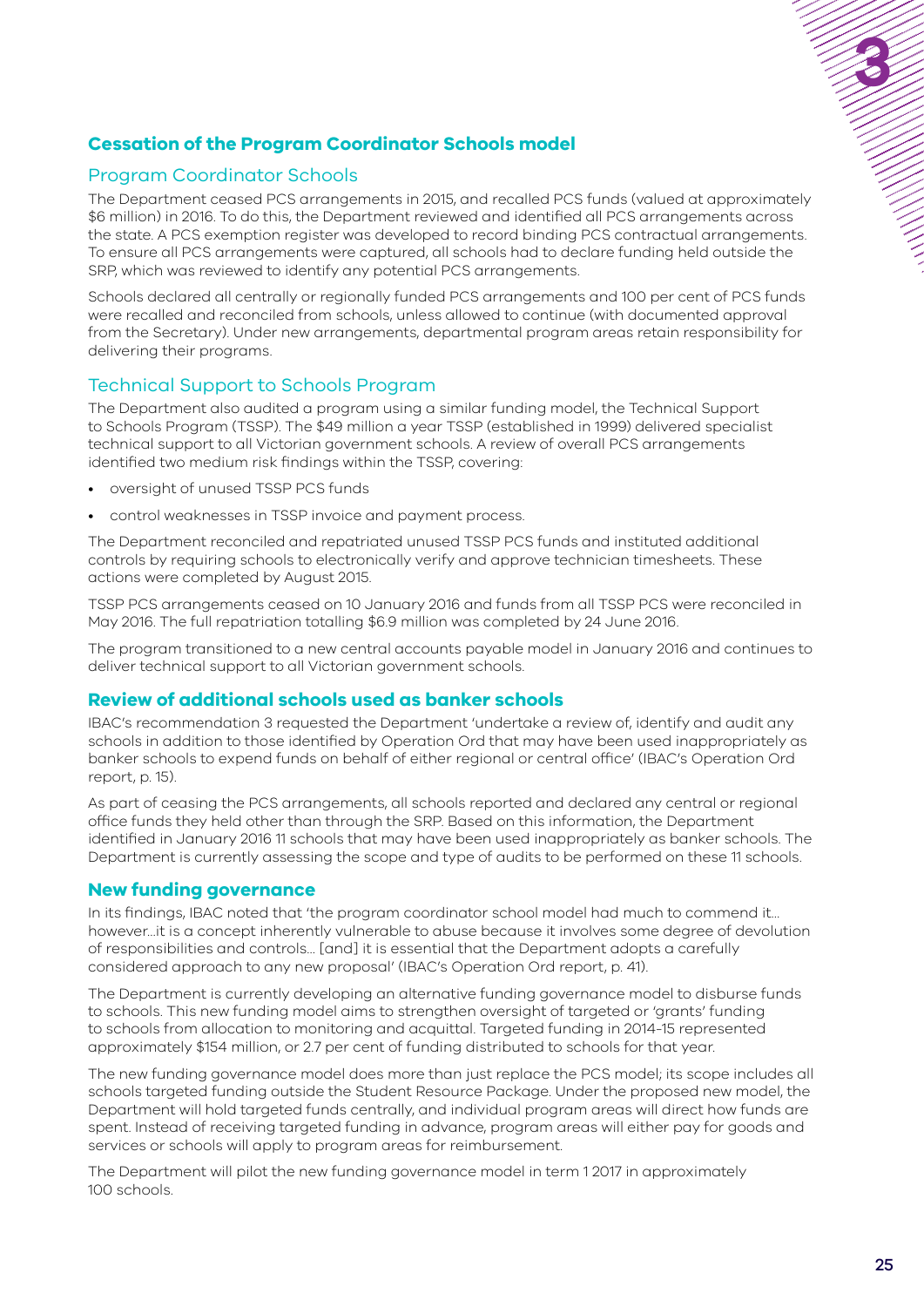#### <span id="page-25-0"></span>**Acquittal of the Student Resource Package**

Schools receive the vast majority of their funding through the SRP. The SRP derives a funding amount for each student and school based on a range of evidence-based factors. SRP funding comprises three major components: Student Based Funding, School Based Funding, and Targeted Funding.

In her statement to IBAC during Operation Ord, the Secretary committed to implementing a new process, that requires schools to acquit funding they receive from the Department, starting in 2015 (Secretary's Legal Statement to IBAC, para 161). This approach improves departmental oversight that SRP funds were spent as intended.

Changes have been introduced to strengthen the existing acquittal process, requiring school principals to not only acquit expenditure but also confirm it was used for its intended purpose. It is now mandatory for schools to confirm that funding was used for staff to deliver programs consistent with Department and school council policy and decisions.

In the first year of operation, the Department received acquittals from 99.5 per cent of schools (1,533 schools), with the remaining eight schools unable to complete attestations due to school closures before the new requirements were implemented.

## **Travel, fleet and fuel cards**

#### **Travel**

IBAC's Operation Ord found an attitude of non-compliance with DET's travel policies and procedures, and many instances where travel policy was frequency disregarded. The report noted '[e]vidence was given of inappropriate, unauthorised and/or seemingly excessive travel for certain employees including executives, principals and business managers and, in some instances, spouses' (p. 102).

The Department immediately put temporary travel restrictions for staff travel in place in June 2015, while it reviewed its travel policy for all corporate and school staff. An interim travel policy was introduced in December 2015, which commenced in January 2016.

The Department reviewed the interim travel policy during the first half of 2016, to identify weaknesses and vulnerabilities. The Department is currently developing a new travel policy for both schools and corporate staff, based on Whole of Victorian Government directions and feedback from schools and corporate staff, with a planned release in 2017. The new travel policy will subject all travel to integrity, accountability, restraint and transparency tests, and assess travel requests against the next best alternative for that expenditure.

## **Fleet and fuel cards**

In August 2015, the Department mandated an online booking tool for use across areas that access departmental operational vehicles. For fuel cards, and in line with the new Whole of Victorian Government State Purchase Contract (implemented January 2016), the Department now uses one main fuel supplier, and allows only secondary access based on exemption requests on a case-bycase basis. This approach was designed to minimise misuse of the cards, by making purchases easier to track in the system.

An external review of fleet and fuel card policy and processes was completed in 2016. The report included recommendations, guidelines and policy improvements. The new policy to be delivered in 2017 will include:

- clear processes for all users
- clear accountability of staff and suppliers with respect to fuel card use and consequences for breach of policy or contractual obligations
- improved controls to eliminate inappropriate use of vehicles and fuel cards
- transparent and efficient reporting to stakeholders to improve oversight and compliance monitoring
- clear processes to address non-compliance.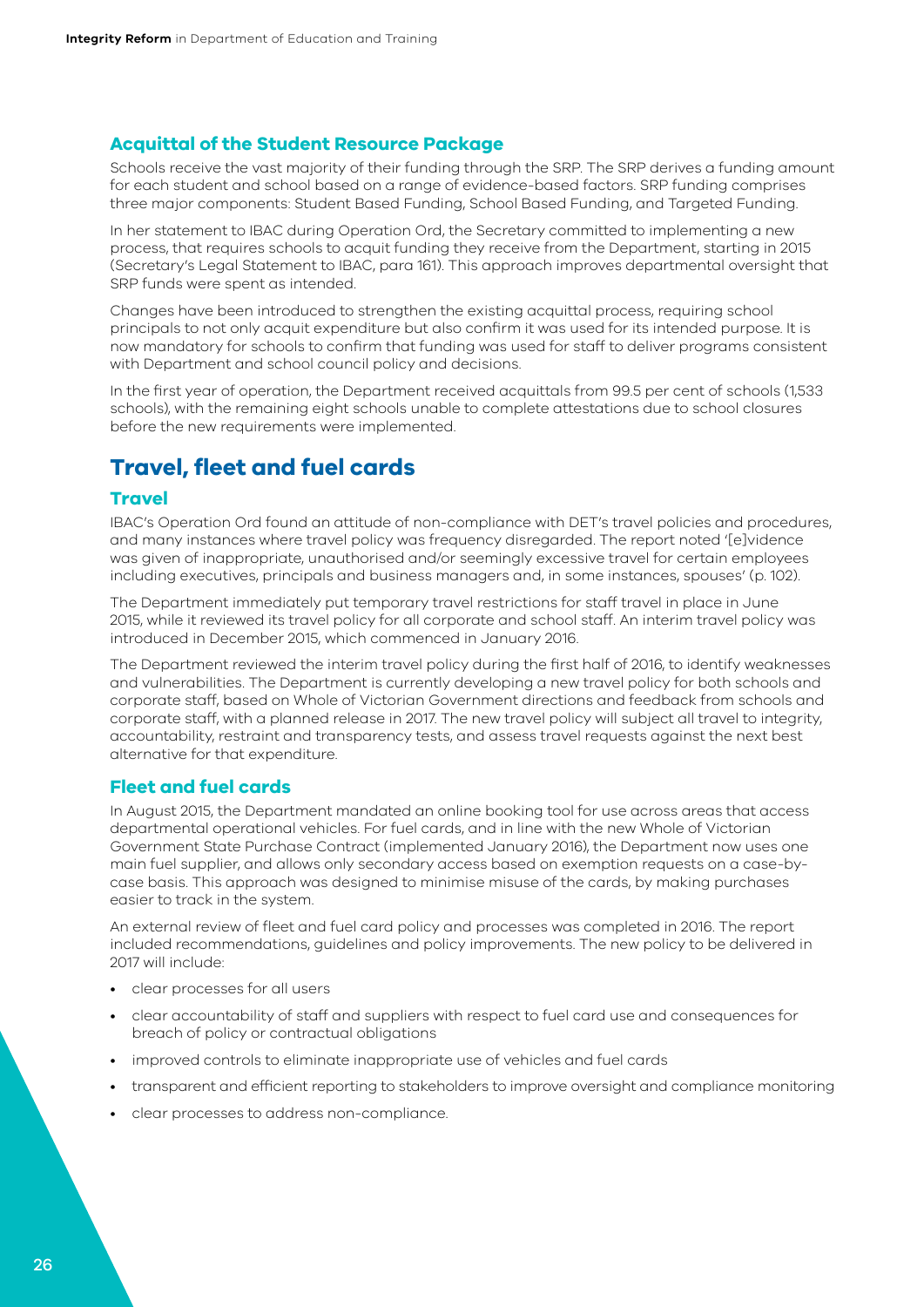## <span id="page-26-0"></span>**4 Improved controls**

IBAC's Operation Ord found an over reliance on internal audit to identify non-compliance and a failure to mitigate non-compliance through effective risk management. In response, the Department has instituted improved controls covering risk, audit and compliance. Specifically, we:

- introduced our new Risk Management Framework, which clearly articulates the 'three lines of defence' model
- redesigned our corporate and school audit processes and reporting
- developed a complete compliance framework
- delivered new legislation to more quickly, effectively and confidently remove staff for serious misconduct.

## **Risk**

In her statement, the Secretary committed to improve risk management within the Department through a number of actions (Secretary's Legal Statement to IBAC, paras 427, 431 and 434). The Department undertook to change the risk culture, to shift what was commonly perceived as a 'box ticking' compliance exercise to a meaningful and vital part of business planning and decision making, for both corporate areas and schools (para 427). A key product of the review of risk processes was the updated Risk Management Framework, the Department's key overarching guidance document. Specifically, it outlines how the Department manages risk (para 427). We also updated our organisational structure, to position risk and planning functions together within the new Strategy and Performance Group and reinforce the importance of risk-based planning (para 434).

### **Risk management framework**

The Executive Board approved the new Risk Management Framework (RMF) in June 2016, and its implementation is ongoing. The RMF establishes the Department's approach to risk across the business, and its implementation ensures risk management is embedded in our business processes.

## Introducing three lines of defence for risk management

The new RMF is based on the Three Lines of Defence risk management model (Secretary's Legal Statement to IBAC, paras 431–34).

## The model

| First line  | Functions that own and manage risks                                      |
|-------------|--------------------------------------------------------------------------|
| Second line | Functions that oversee and support the management of risks               |
| Third line  | Functions that provide independent assurance over the management of risk |

The updated RMF defines the responsibilities for each line within risk management processes. It articulates the responsibilities of operational managers in relation to owning and managing risks (first line) and aims to shift the organisational risk culture from administrative to strategic. It also clearly outlines the operational separation of risk (second line) and audit (third line), as recommended by Operation Ord.

The Three Lines of Defence risk management model aims to strengthen the ownership, accountabilities, resources and governance for risk management activities by ensuring each business area has the right support mechanisms and controls across frontline and central office functions. An education awareness program about the Three Lines of Defence will focus on articulating and communicating the roles and accountabilities of the three lines, particularly the first and second line functions. In addition, the Department will consider ways to enhance existing processes within the Three Lines of Defence model, with the relevant activities expected to commence in 2017.

The Department developed new and refined existing guides and tools, based on the updated RMF. In addition, we mapped three key processes (the operational risk review, strategic risk review and annual risk attestation) for managing risk in August 2016, providing a reference point for repeatability and further analysis for ongoing improvement. This review will occur annually.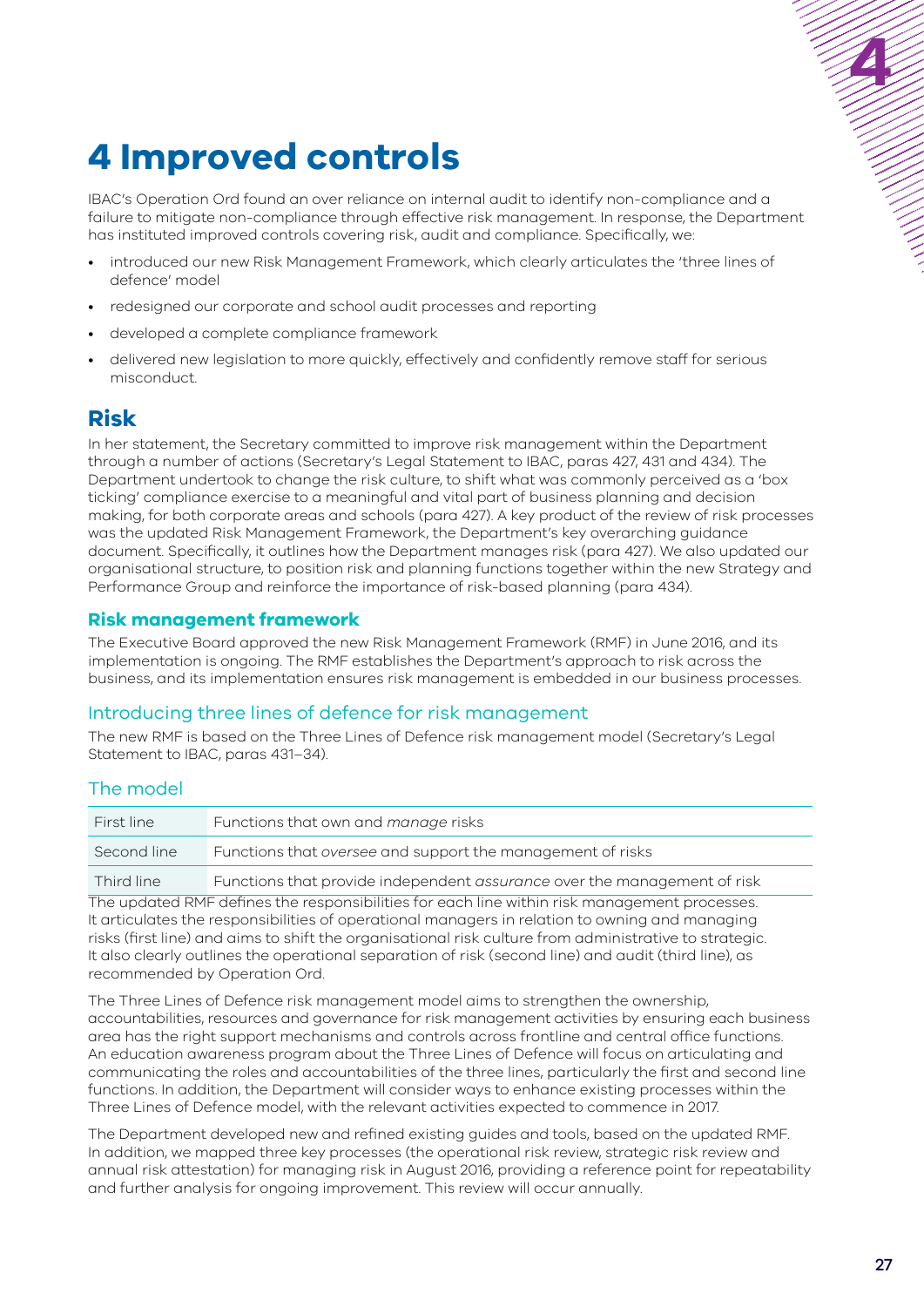## <span id="page-27-0"></span>Creating the Strategy and Performance Group

As well as separating the audit and risk functions within the Department, we further integrated and aligned other key corporate management functions into one Group – the Strategy and Performance Group. A single group is now responsible for risk planning, reporting, strategy development, project and program management and data evaluation. This approach drives deeper connections and linkages between these important corporate activities, improving decision making and enhancing resource prioritisation across the organisation.

The 2016-17 business plans (at both a group and at a divisional and regional level) built on this integration and strengthened the link between risk and planning. The link between planning and risk also highlights to first line functions the very important role risk management should play in guiding their day-to-day activities (as evidenced in their business plans), and their responsibility for 'maintaining effective internal controls and for executing risk and control procedures' (Secretary's Legal Statement to IBAC, para 431 (a)).

Risk management is also better integrated into corporate functions beyond the Strategy and Performance Group. The Integrated Corporate Management Calendar, updated in February 2016, now illustrates the role that risk plays in the operating cycle of the entire Department. And more robust and deeper links with other corporate processes (such as budgeting, people management and communications) will further enhance this process.

### Assessing risk culture

Importantly, the Department must understand the organisation's current risk culture, both at a corporate and a school level, before it can improve the culture. To do this, we will survey both corporate and school staff to gauge a benchmark level for risk and engagement, against which we can compare future results. These tools also highlight how and where the Department can improve and focus efforts.

As an example, the risk management area developed and uses a risk maturity assessment tool, which assesses the relative risk maturity of all business areas across five capability areas – 'Process', 'Monitoring and reporting', 'Roles and Responsibilities', 'Strategy and planning' and 'Communication and consultation'. Each risk element received a maturity rating – ineffective, developing, integrating, effective and advanced. The risk management area will use these results to identify opportunities to develop a more positive risk culture at division, region and Department level.

## **Audit**

The Department overhauled its audit processes, by designing and completing a new, more rigorous school audit program for the 2016 financial year and future years. This new process lifts assurance levels and allows the Assurance Branch to better identify and support schools and business units with higher needs. The Assurance Branch developed a comprehensive internal audit plan, and processes are in place to follow up any audits rated as 'unsatisfactory' or 'needs improvement' within 12 months of the report being finalised.

#### **School audit**

The public expects strong financial controls and compliance measures to monitor how we use public education funds. A weak control environment, a lack of compliance and a disregard for prudent and appropriate expenditure featured prominently in the Operation Ord hearings. Similarly, for its 2014–15 financial audit, the Victorian Auditor-General's Office (VAGO) issued a Disclaimer of Opinion on the Department's financial statements. VAGO considered it had insufficient evidence to support the Department's asset and schools' balances.

In response, the Department transformed the School Council Financial Audit (SCFA) approach. As outlined in the Secretary's statement in response to the Ord hearings, the SCFA review examined the objectives, scope and resourcing for the program (Secretary's Legal Statement to IBAC, para 434 (g)). Post review, the Department performed an expanded and rigorous audit program on a representative sample of 269 schools, focusing on:

- locally raised funds
- cash, deposits, investments and banking activities
- expenses and accruals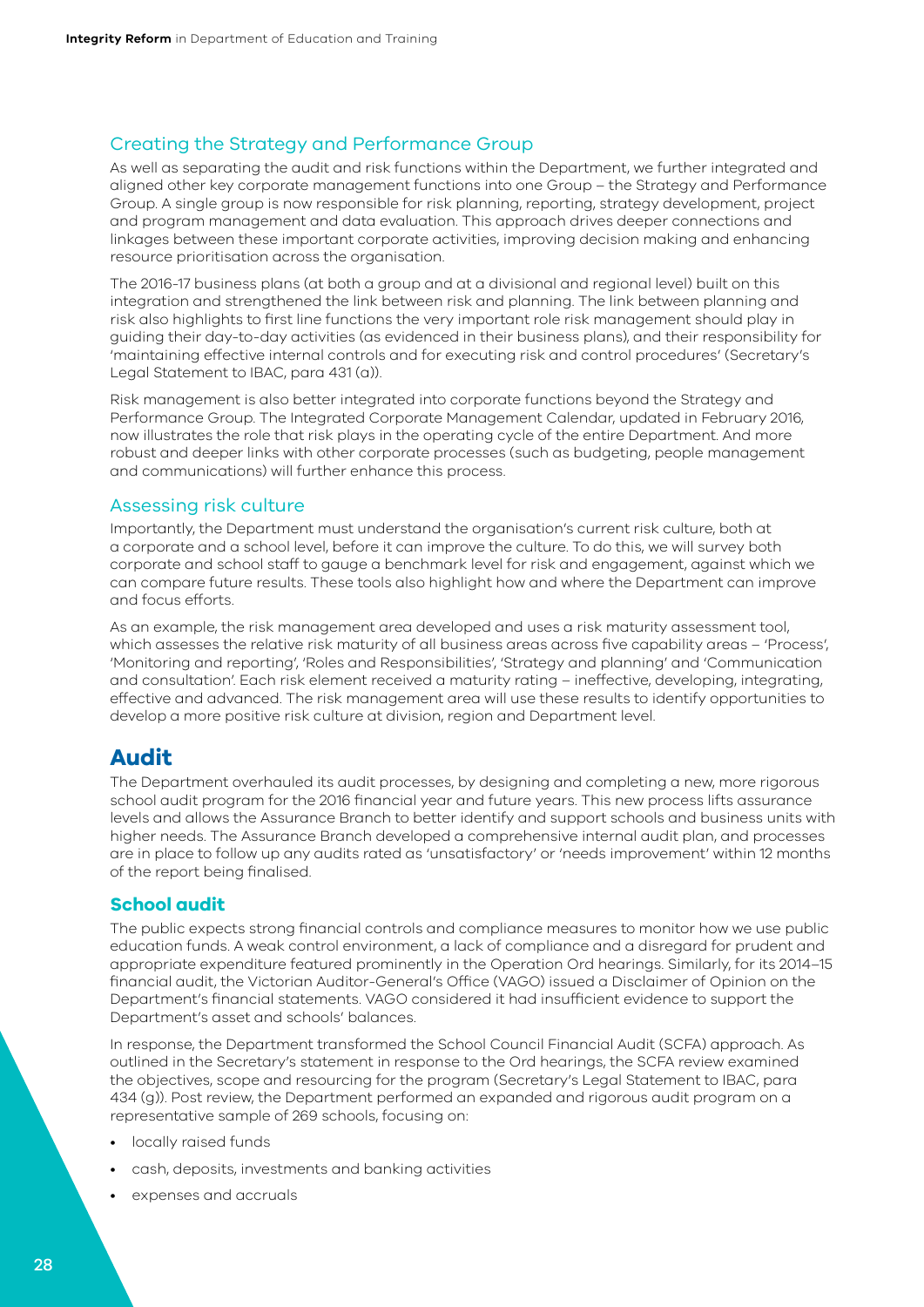- <span id="page-28-0"></span>• fixed assets
- local payroll
- school council governance.

We engaged external audit firms in April 2016 to ensure the planned audit was feasible and would be completed within the required timeframes. The Department engaged with schools to explain the differences with the 2016 audit process. Audit fieldwork started in April 2016 and was completed in July 2016.

Departmental staff analysed and evaluated the audit reports in July 2016, and rated the 269 schools as either 'good', 'acceptable', 'needs improvement' or 'unsatisfactory'. The results indicated 47 schools (17 per cent) were good, 142 schools (53 per cent) were acceptable, 76 schools (28 per cent) needed improvement, and 4 schools (2 per cent) were unsatisfactory.

In its audit opinion issued in September 2016, VAGO determined that all schools' transactions and balances were presented fairly for the year ending 30 June 2016.

At the conclusion of the program, the Executive Board considered a report on the 2016 school audit program, which summarised the lessons learnt and the actions to be taken for the 2017 program. The Department will continue to improve the program next year, to make it more flexible, and better support schools and auditors.

## **Internal audit plan**

In response to the IBAC Operation Ord hearings, the Secretary committed to a Portfolio Internal Audit Plan (PIAP), which identifies high risk processes requiring review by internal audit, including:

- grants and funding across the Department and schools
- performance management, particularly for poor performance and misconduct
- conflicts of interest, business planning, budget processes and discretionary expenditure (Secretary's Legal Statement to IBAC, para 435)*.*

The 2015-16 PIAP included some of these additional reviews, while the current 2016-17 PIAP included others. In addition, a small number of processes will be reviewed in the 2017-18 PIAP, because they are currently being reformed, and an audit in 2016-17 is considered premature.

The Portfolio Audit and Risk Committee endorsed the 2016-17 PIAP in October 2016, presenting the indicative plan for October 2016 to September 2020. The PIAP includes all the reviews the Secretary identified in her statement, and is executed as business as usual activity for the Department.

## Internal audit reporting

IBAC's Operation Ord report found that the audit program failed to detect problems; management did not follow up poor audit results in a timely way, and delayed responding to the Department's 2010 audit into Program Coordinator Schools, which was highly critical of the program (pp. 38–40). To address the IBAC's concerns, the Secretary committed to following up all internal audit reports rated as 'unsatisfactory' or 'needs improvement' within 12 months of the report being finalised, to ensure agreed management actions are implemented (Secretary's Legal Statement to IBAC, para 375).

All 'unsatisfactory' and 'needs improvement' audits are now included as a standing agenda item for the quarterly meetings between the Chief Audit Executive and Deputy Secretaries. Other actions (including follow ups, workshops and increased reporting) to improve governance of other previously identified issues are now accepted as business as usual practice.

## Assurance data analytics

The Secretary also committed to 'improved data assessment and reporting of patterns and anomalies, which are indicators of potential fraud' for the system (para 32). This commitment addresses the Department's limited data analytics capability, particularly relating to fraud and corruption control, the lack of a cohesive strategy, and the limited use of computer-aided audit tools (CAATs) in internal audits.

Data analytics increases the coverage of internal audit and compliance functions, to better understand risks and test controls. Data analytics uses the Department's vast amount of data to both reactively and proactively identify anomalies and trends.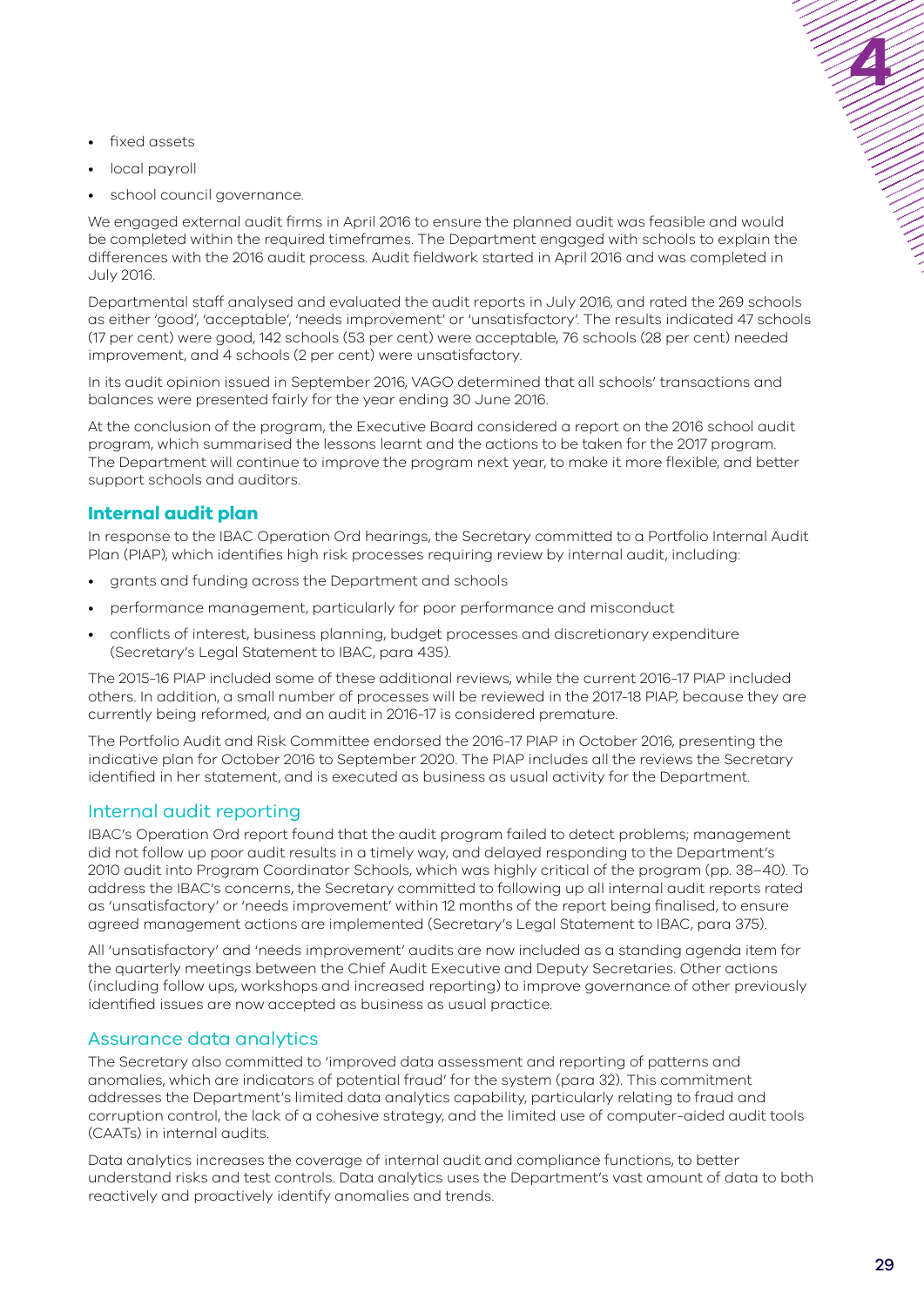<span id="page-29-0"></span>The Assurance Branch developed a data analytics strategy for the Integrity and Assurance Division, and work on an implementation plan and reporting framework is underway. Once implemented, the plan will transition to a data analytics reporting framework, which the Department will use to analyse and report in audit reports.

The data analytics strategy formalises the delivery of data analytics, fosters the use of CAATs in audits, strengthens the supporting IT infrastructure, and develops data analytics capabilities of Departmental employees through education and training.

### Financial services data analytics

The IBAC Operation Ord report found financial transactions were not transparent and lacked oversight, particularly relating to school finances and low value transactions (p. 99). In response, the report recommended increasing ongoing monitoring activities.

As a companion to the Integrity and Assurance data analytics strategy, the Department is developing a data analytics strategy for the Financial Services Division (FSD), which monitors key corporate and school financial transactions including low value transactions. The FSD data analytics strategy was finalised in December 2016 and will be implemented alongside the new operating model and supporting structure for the FSD (discussed in chapter 3, *Improved system*s).

Once implemented, the plan will transition to a data analytics reporting framework, which the Department will use to report on the results of the analysis. We expect the Victorian Auditor-General's Office will use results of the FSD analytics to assure the Department's financials.

## **Compliance**

In response to the IBAC Operation Ord hearings, the Secretary committed to establishing a separate compliance function that monitors various specific risks, such as non-compliance with applicable laws and regulations (Secretary's Legal Statement to IBAC, para 431 (b) (ii)).

A newly designed compliance project aims to meet several objectives, including:

- ensuring the Department has a documented and complete compliance framework with known high risk areas
- ensuring the Department has a dedicated compliance function
- clarifying responsibility, ownership and accountability for compliance risks
- clearly articulating compliance requirements that are up to date
- identifying any non-compliance early and rectifying it effectively before an incident occurs
- reducing incidents of non-compliance.

The project is in its initial stages, with staff identifying and reviewing the Department's compliance obligations in all applicable legislation, regulations, standards, guidelines and policies. So far, staff have identified a significant number of compliance obligations that apply to the Department. We are consulting with the relevant divisions within the Department, focusing on known high risk areas such as Financial Services Division, Regional Services Division, the Risk and Decision Branch and Assurance Branch. A full consultation process will commence in January 2017.

The new compliance framework, accompanied by a program that effectively feeds into risk management and audit functions, will form part of business as usual processes by July 2018. Senior management or the relevant governing body will receive regular comprehensive reports on compliance issues.

## **Changes to the legislative and regulatory framework**

The Department swiftly supported the Government to deliver new legislation that allows it to more quickly, effectively and confidently remove staff for serious misconduct. In response to IBAC's Operation Ord, the Secretary committed to:

- making staff more accountable by introducing legislative and regulatory change to remove staff, including school staff, for serious misconduct (Secretary's Legal Statement to IBAC, para 74)
- examining opportunities to enhance legislative and regulatory frameworks for school staff streamline investigation and decision making procedures (para 156).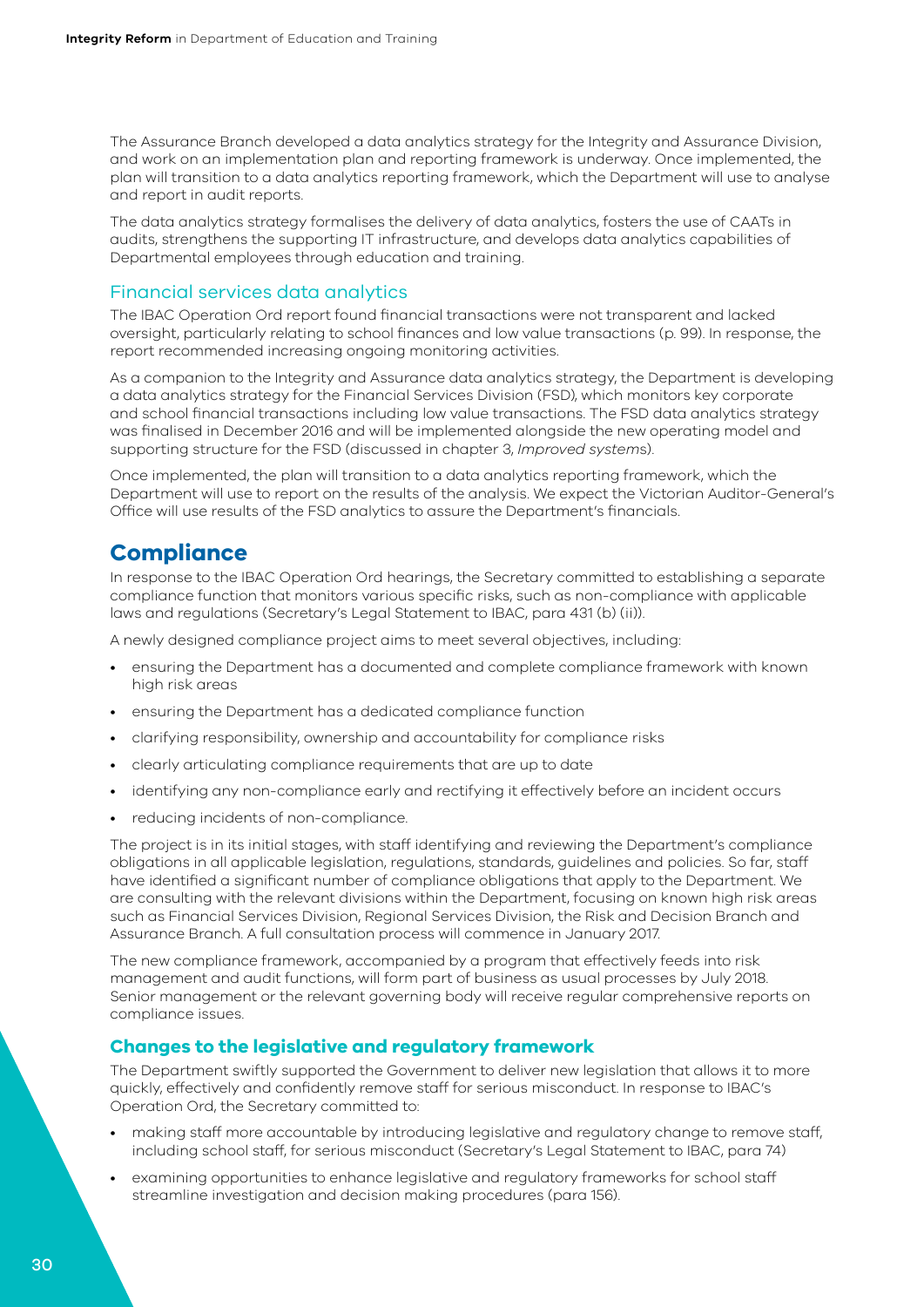<span id="page-30-0"></span>The *Education and Training Reform Amendment (Miscellaneous) Act 2016* (ETRA Amendment Act) amends the *Education and Training Reform Act 2006* (ETRA), to give the Secretary the power to summarily dismiss a member of the teaching service for serious misconduct. The ETRA Amendment Act passed both Houses of Parliament on 17 August 2016 and commenced operation on 29 September 2016.

This summary dismissal power signals clearly to the Victorian Public Sector that the Government has zero tolerance for serious misconduct and will close identified legislative or regulative gaps to protect public money and safety. The Department worked closely with unions and principal groups to establish a consensus for reform and to ensure procedural fairness for all staff.

The Department can now manage serious misconduct consistently across the corporate and teaching workforce, and has the clarity, certainty and confidence to deal quickly and fairly with serious misconduct whenever it occurs. To date, the Secretary has not exercised her summary dismissal power.

## **Preventing improper practices**

Prior to the end of Operation Ord, the Department had already commenced a range of employment actions to exclude people whose conduct was alleged to be improper or corrupt from working with the Department, including in our schools (IBAC, p.108).

Those employment actions have now been finalised in relation to all persons who it was considered should be removed from the Department.

In accordance with existing processes, the Department has also put in place limitations on the ability of these former employees to obtain a position in the Department into the future, to ensure rigorous testing of any future employment applications, including through referees.

No other entities have been identified through Operation Ord where contractual arrangements have needed to be terminated due to conduct identified through Operation Ord.

However, the Department is considering what processes if any would be needed to ensure that where misconduct and corruption of former employees has been found through Operation Ord that they are not able to otherwise obtain work from the Department, for example through contracts with the Department.

A standalone project will help the Department identify appropriate steps to exclude people or entities whose behaviour has been found to be improper or corrupt from obtaining work with the Department (including schools).

The Department will review project objectives and start the project after IBAC tables its report into Operation Dunham, given that investigation identified similar issues of engaging people and entities that have acted improperly in the past. This project will ensure a consistent approach to all aspects of the problem identified by IBAC's investigations. The Department will progress its response as efficiently as possible.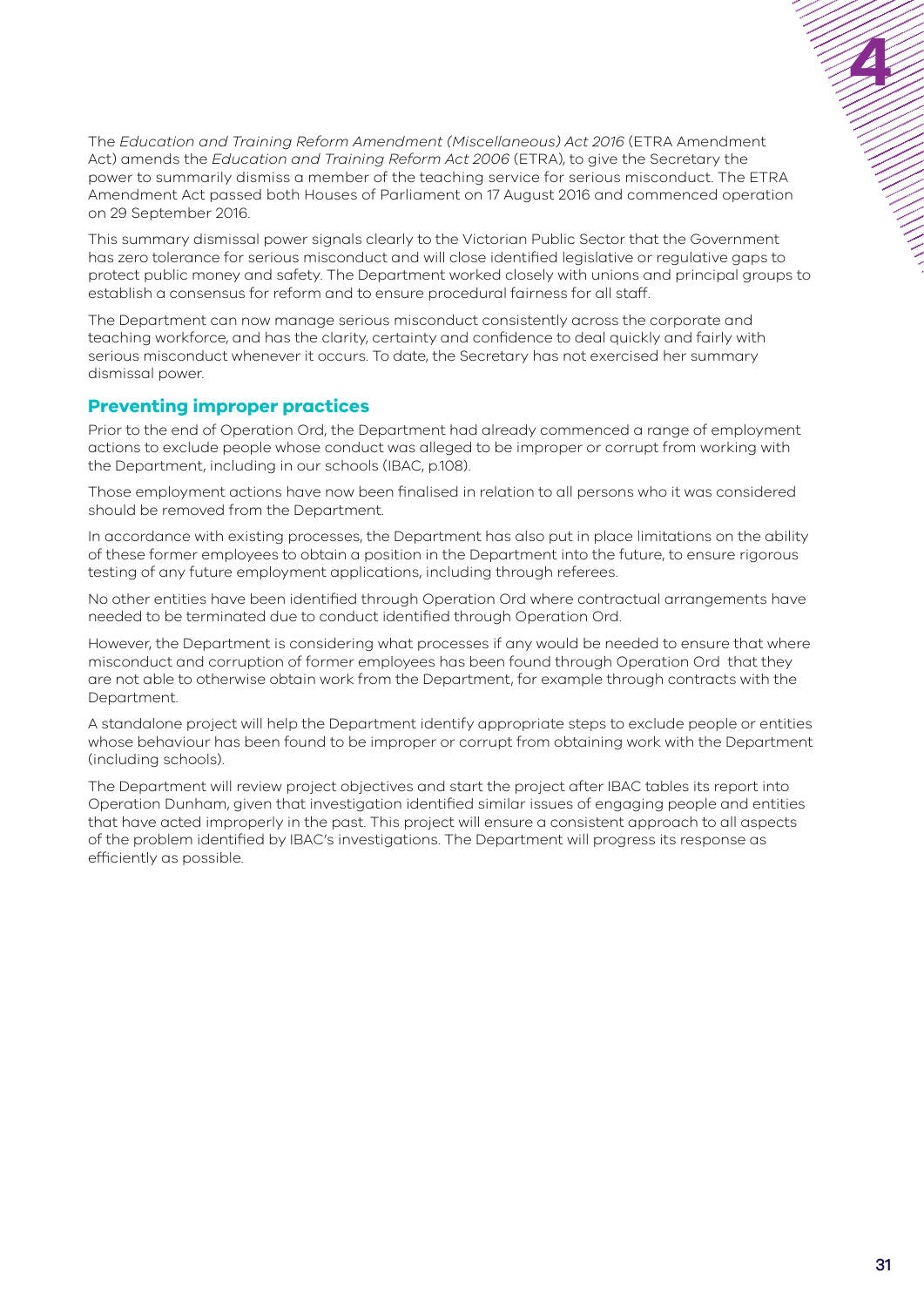# SECTION 3: **PEOPLE**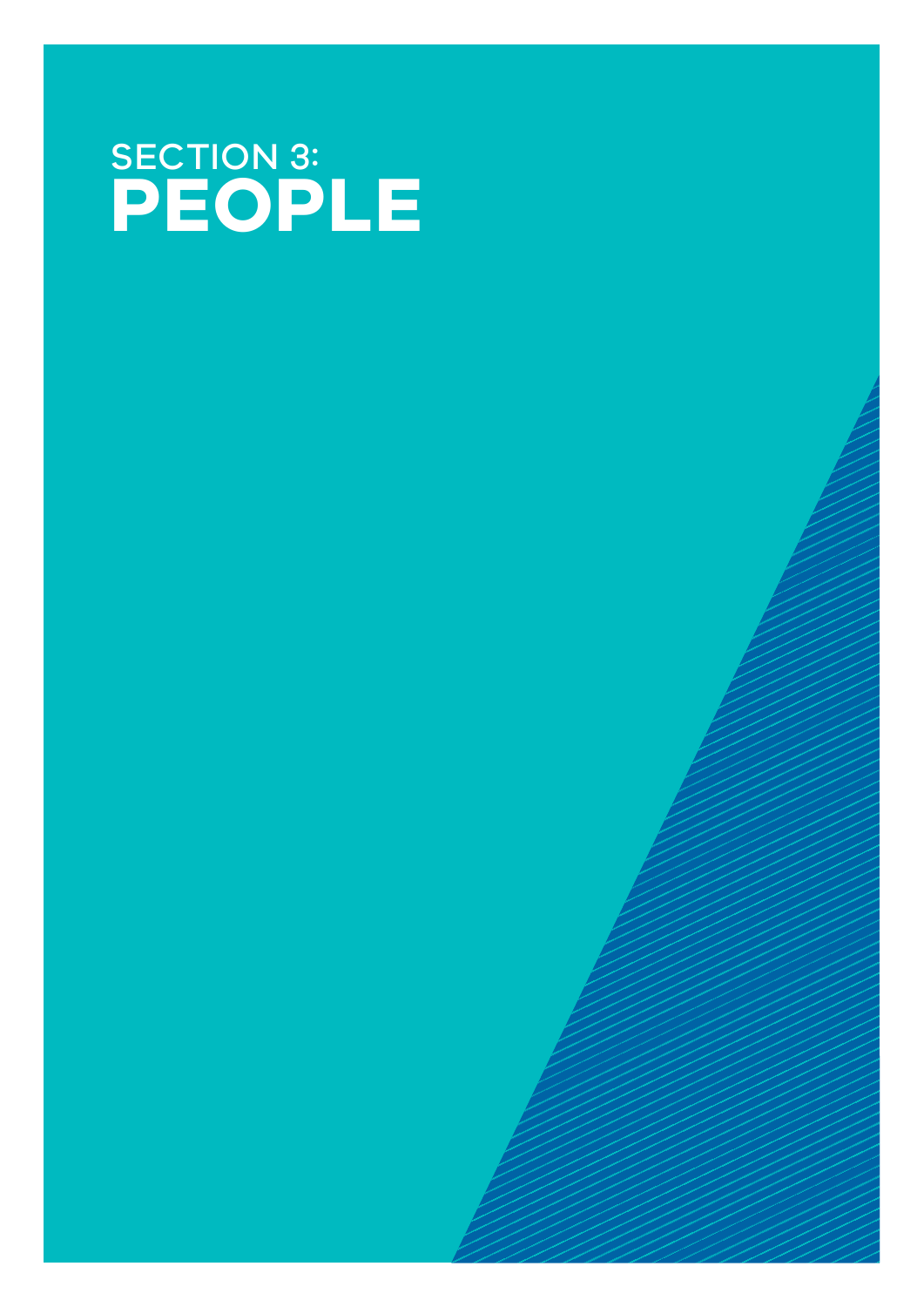# <span id="page-32-0"></span>**5 A culture of integrity and respect**

In her statements at the IBAC Operation Ord hearings, the Secretary was clear that corruption does not happen without a culture that allows it to occur. The Department's culture was not 'unethical', but it was ethically neutral. We did not talk openly about ethical issues or see them as a priority. We did not properly acknowledge ethical conduct or call out conduct that fell short of public expectations. We created a vacuum in which unethical behaviour went unchecked, and in some pockets, simply became 'how we do things around here'.

The Department is now focused on creating a positive ethical culture and ensuring the Victorian Public Sector values are explicit in discussions, actions, decision making, relationship building and service delivery. The cultural reform work has a much broader and deeper focus than 'integrity' and seeks to address a range of issues that affect how people think, feel and act at work.

Highlights include:

- a new staff development strategy (*Investing in Our People*)
- the DET Values project
- developing leadership capability (discussed in chapter 7, *Ethical leadership*).

Cultural reform is being led by the People Division within the Department.

## **Investing in Our People**

The Department's approach to cultural change is encompassed in our *Investing in Our People* strategy, which identifies five key objectives:

- safe and inclusive workplaces
- culture of integrity and respect
- learning-driven organisation
- accountability for outcomes
- responsible and effective leadership.

The Department's Executive Board endorsed these five objectives, which clearly direct the organisation via a range of programs (figure 3). The strategy will be implemented in 2017.

We are also developing a dedicated supporting strategy and implementation plan to foster a culture of integrity and respect. By doing so, integrity will remain a core long term focus area for the Department and embedded in our culture.

#### Figure 3: Our people: Capable, Empowered, Valued and Supported

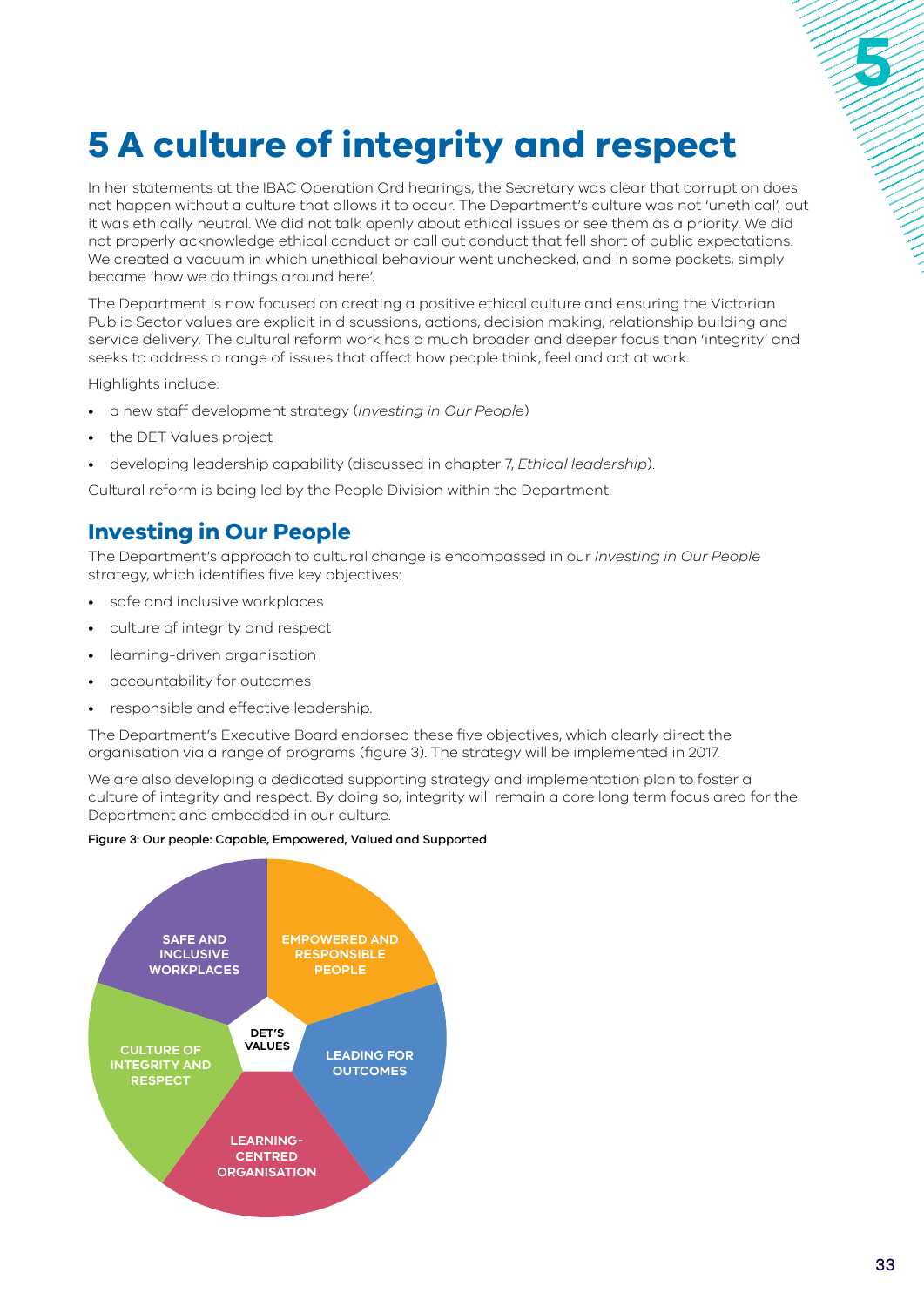## <span id="page-33-0"></span>**DET Values**

The Department has placed renewed focus on the Victorian Public Sector Values by adopting and launching these as the Department of Education and Training (DET) Values (figure 4). The values are responsiveness, integrity, impartiality, accountability, respect, leadership and human rights. We are currently implementing a detailed plan to embed the values across the Department, including in schools.

#### Figure 4: Understanding DET Values



We developed new materials to communicate the DET Values and also incorporated the values into existing departmental documents. New materials include posters, conversation cards, power point slide training packs, facilitator guides and guides to the DET Values. Box 1 explains the aim of the conversation cards.

Further, DET Values have been included in corporate professional development plans, in position descriptions and in induction material for new employees. We are also communicating the DET Values through Integrity Leadership Groups, principal networks, and each school via regional offices and corporate executives. Supporting materials link the DET Values with school values, professional codes of conduct and the Framework for Improving Student Outcomes.

The recent People Matter survey conducted in the corporate workforce in 2016 demonstrated a strong awareness of the Public Sector Values.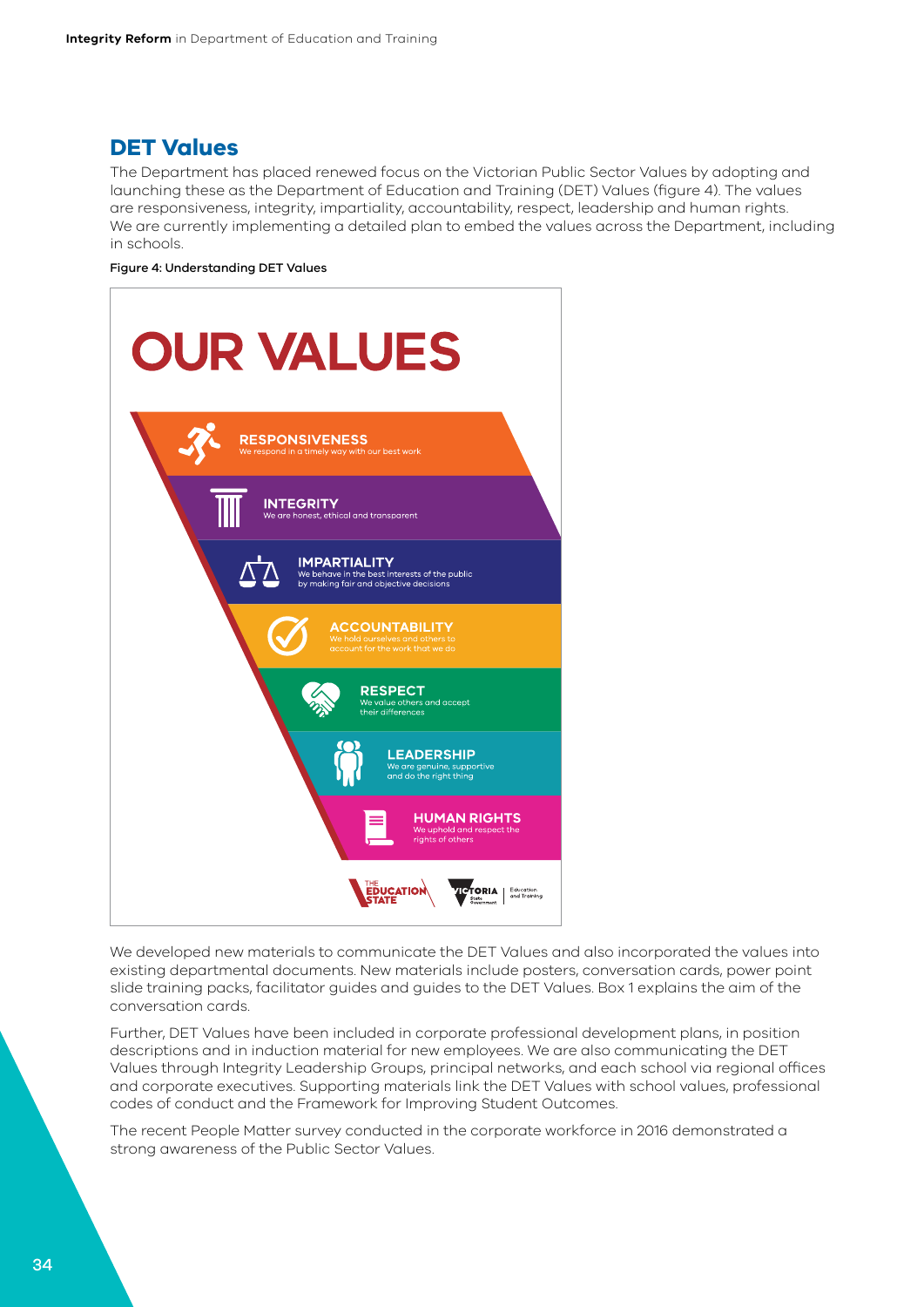#### <span id="page-34-0"></span>**Box 1: Using conversation cards to create a positive ethical environment**

Conversation cards set out real-life ethical dilemmas that our staff face at work. The cards challenge staff to consider and discuss these scenarios and how the DET Values can help guide behaviours. The cards aim to deepen learning and engagement through discussion and participation, rather than top-down, centralised communication. Our corporate and school leaders received packs, along with guidance on what they mean and how they can be used.

Sample DET Values conversation card



#### eLearning modules

Supporting the DET Values launch, the Department developed DET Values eLearning modules. These modules are available in schools and our corporate offices.

#### Integrity moments

At the March 2016 All Staff Forum, the Secretary asked staff to start team meetings with 'Integrity moments'. 'Integrity moments' contribute towards a positive ethical culture, and in some cases, can be used to inform the development of additional resources and guidance.

The Department's Executive Board, Integrity Committee and five Integrity Leadership Groups model this behaviour, by including Integrity moments as a standing item. An example is a discussion about public sector's vulnerabilities to organised crime, using a real life example relating to the Sydney Harbour Authority.

We also developed resources – *Practical Ways to Talk About Integrity* – giving staff ideas about how to have conversations in the workplace about integrity and what it looks like in our day-to-day work. These resources are available on a dedicated staff integrity portal and are updated regularly. The site also holds an overview of the Integrity Reform Program, ethical decision making resources, training information and de-identified misconduct case studies, which demonstrate consequences for misconduct. It is promoted regularly through school and corporate communications channels.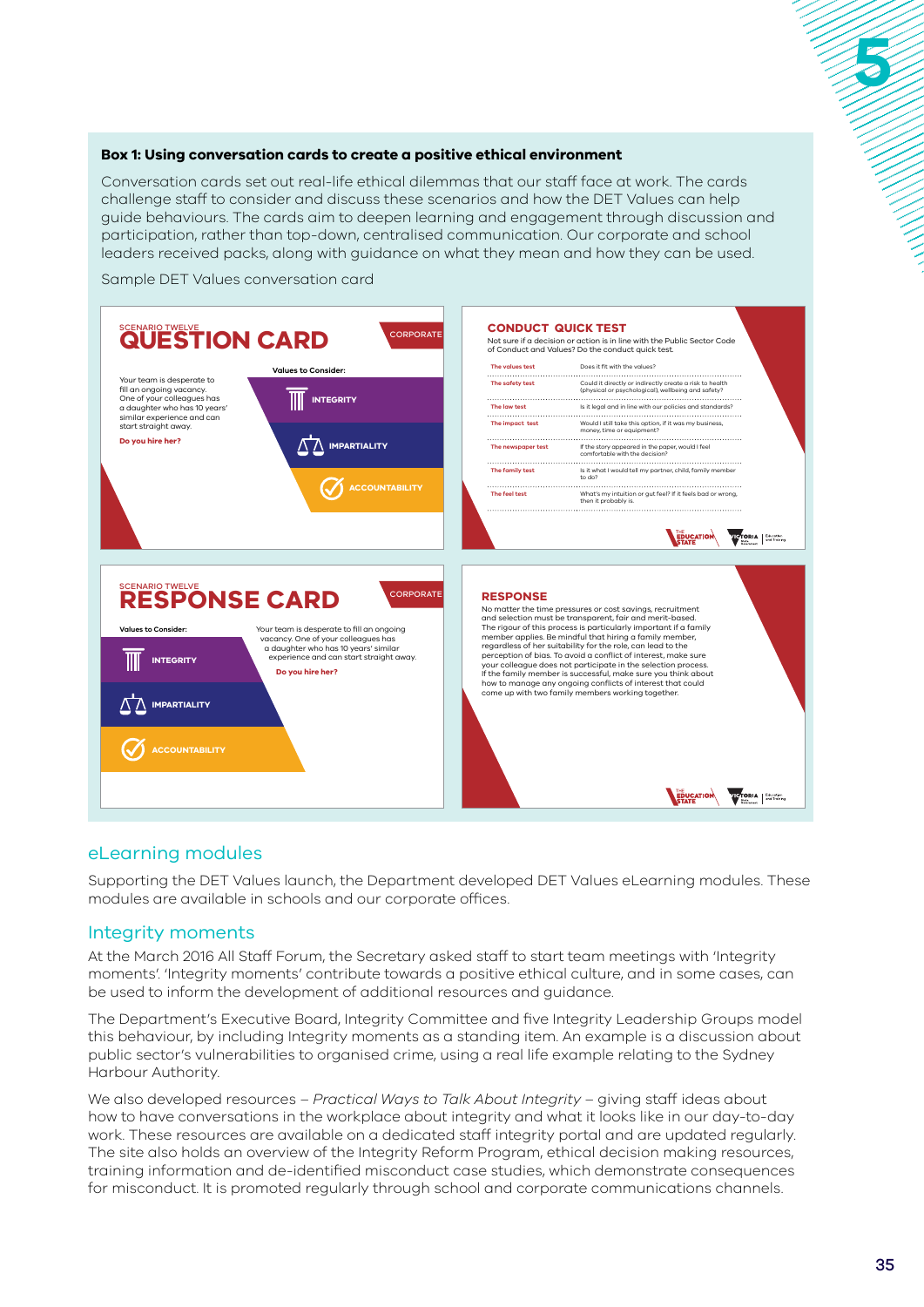### <span id="page-35-0"></span>**Assessing cultural change**

The Department will assess cultural change through surveys either currently in place or being rolled out in 2017. Workforce data (such as turnover rates), data about misconduct or conflict of interest and individual performance measures provide additional insight.

The survey program includes:

*Corporate staff*

- the annual public sector-wide People Matter survey
- the new DET-specific 'pulse check' culture and risk survey, held six months after People Matter, and designed to delve deeper into issues identified in the first People Matter survey. The survey, conducted in December 2016, assesses the Department's current culture and forms a baseline from which we will to measure our progress towards change.
- the employee exit survey

#### *School staff*

- annual school staff surveys will included additional modules for 2016 and beyond:
	- » wWe will combine the results from the school staff survey in August (just under 50,000 respondents) with the results from the culture and risk survey, to provide a whole-ofdepartment assessment. We expect to report in January 2017, including recommending actions to change our culture.

Regular reporting on cultural initiatives occurs at executive and regional meetings.



To announce the launch of DET's Investing in Our People Strategy, a giant Values pathway was placed at the main entry into 2 Treasury Place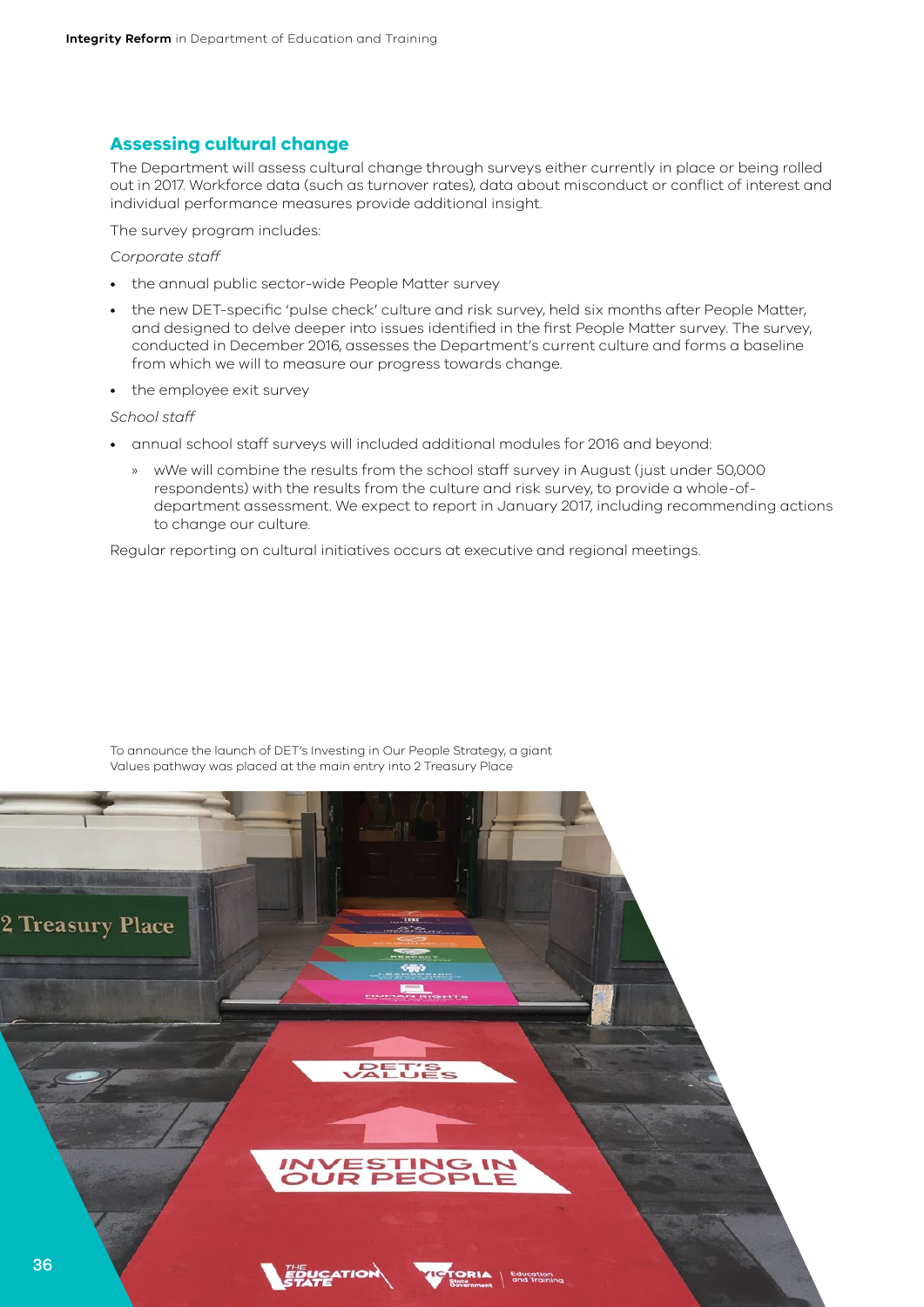# <span id="page-36-0"></span>**6 Ethical leadership**

IBAC's Operation Ord identified the following ethical leadership failures:

- lack of accountability for decisions and enforcing actions
- lack of awareness of how to address concerns
- decisions made on trust and history, and not on policies or procedures
- lack of connectivity between schools and corporate
- lack of awareness about conflict of interest (COI) and its relevance to the way we do business
- COI declarations not made consistently and no repercussions for noncompliance. When made, school staff declarations were not kept centrally and could not be interrogated.

The Integrity Reform Program has raised the bar for ethical leadership across the Department. All senior leaders have committed to a Leadership Charter that has ethical leadership at its heart. An executive development program measured their ability to lead with integrity, and meet the critical people and financial management demands of strong ethical leaders. This process helped the Department build our leaders' strengths and address gaps in their skills and experience.

We are also supporting staff of all levels to lead ethically, by raising ethical competency and making them more aware of ethical issues. We are supporting these skills via our performance and development process, which now includes DET Values.

We are enriching the Department's organisational leadership through structured pathways for school staff to move into corporate roles, and by ensuring leaders model accountability and impartiality by better managing COI issues. In the past 18 months, we started the following ethical leadership projects:

- established Integrity Leadership Groups
- implemented a Leadership Charter
- developed a Leadership Capability Framework
- established a DET Executive Officer Development Centre
- established a COI register
- developed an ethical decision making model
- established a career pathways and rotation program.

As discussed in chapter 1 (*Integrity Framework*), COI policies and systems are being comprehensively reviewed to strengthen and consolidate their impacts.

## **Integrity Leadership Groups**

The Department established Integrity Leadership Groups in each of the four regions and central office, to drive the Integrity Reform Program from the ground up and to influence ethical behaviour throughout the Department's teams, workplaces and networks. The groups bring together people from schools and offices who are acknowledged as ethical leaders.

The groups meet regularly to discuss and consult on changes and improvements and advise colleagues about the reforms. They also shape the Department's Integrity Reform Program by providing expert advice to policy makers.

In 2016, the groups helped improve the Speak Up service, design an ethical decision making model and improve business manager and principal training.

## **Integrity Liaison Officers**

Each region also has an Integrity Liaison Officer, who coordinates the Integrity Leadership Groups and engages regional and school staff, and offers advice on integrity.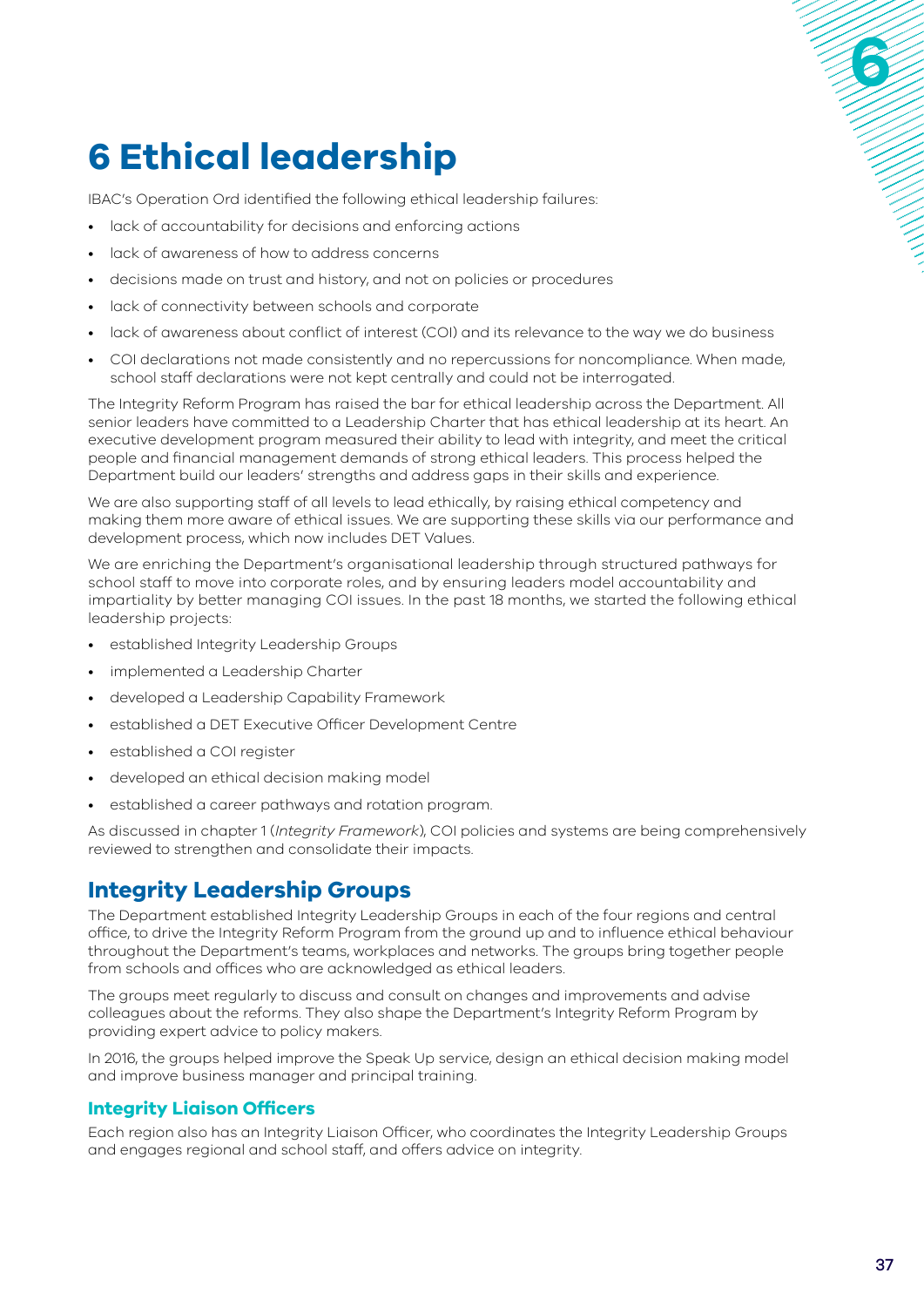## <span id="page-37-0"></span>**DET's Leadership Charter and Capability Framework**

In December 2015, leaders signed a Leadership Charter, and committed to living the values and modelling the behaviours the Department and the community rightly expect. The charter is critical to lifting organisational performance, because it guides how Department leaders work, make decisions, form relationships and bring out the best in staff.

Under the charter, our leaders promise to:

- work as one
- be accountable and work with integrity
- invest in and empower staff
- always focus on the wellbeing and outcomes of the children, young people, adults and families they serve.

Drawing on the binding Code of Conduct for Victorian Public Sector Employees, the charter outlines the leadership capabilities that Department leaders should strive to uphold:

- thinking strategically
- leading change
- leading with integrity
- possessing business acumen
- working collaboratively
- building relationships
- being able to influence and negotiate
- managing people
- delivering results
- practising self-mastery and awareness.

These capabilities are reflected in executive performance development plans, recruitment and induction processes, and professional development activities.

#### **Executive Officer Development Centre**

The Department runs an Executive Officer Development Centre, where participants undertake:

- 360-degree surveys (feedback from manager, colleagues, staff and internal and external stakeholders)
- a half day development activity including role plays, presentations and group problem solving
- an intensive debrief and coaching session to guide officers through their results and establish their development plan.

To date, over 120 Executives have completed the program. The Department uses the program to develop individual plans and to identify strength and development areas for the Executive cohort as a whole. The program will continue in the future.

#### **Career pathways and rotation program**

In her statement to IBAC, the Secretary committed to design, develop and implement structural pathways into public policy and administrative roles for senior school staff and principals. These pathways will foster healthy networks, retain good people and better connect schools and corporate officers (Secretary's Legal Statement to IBAC, para 77). The Department has introduced or is considering several initiatives:

- We are making corporate roles for school staff more visible, by advertising them in our School Update email list and ensuring school staff can view corporate vacancies.
- We will make the online performance and development system (currently available for corporate staff) available to school staff in January 2017. This initiative highlights the skills and development goals of individual school staff, and helps the Department match staff to roles.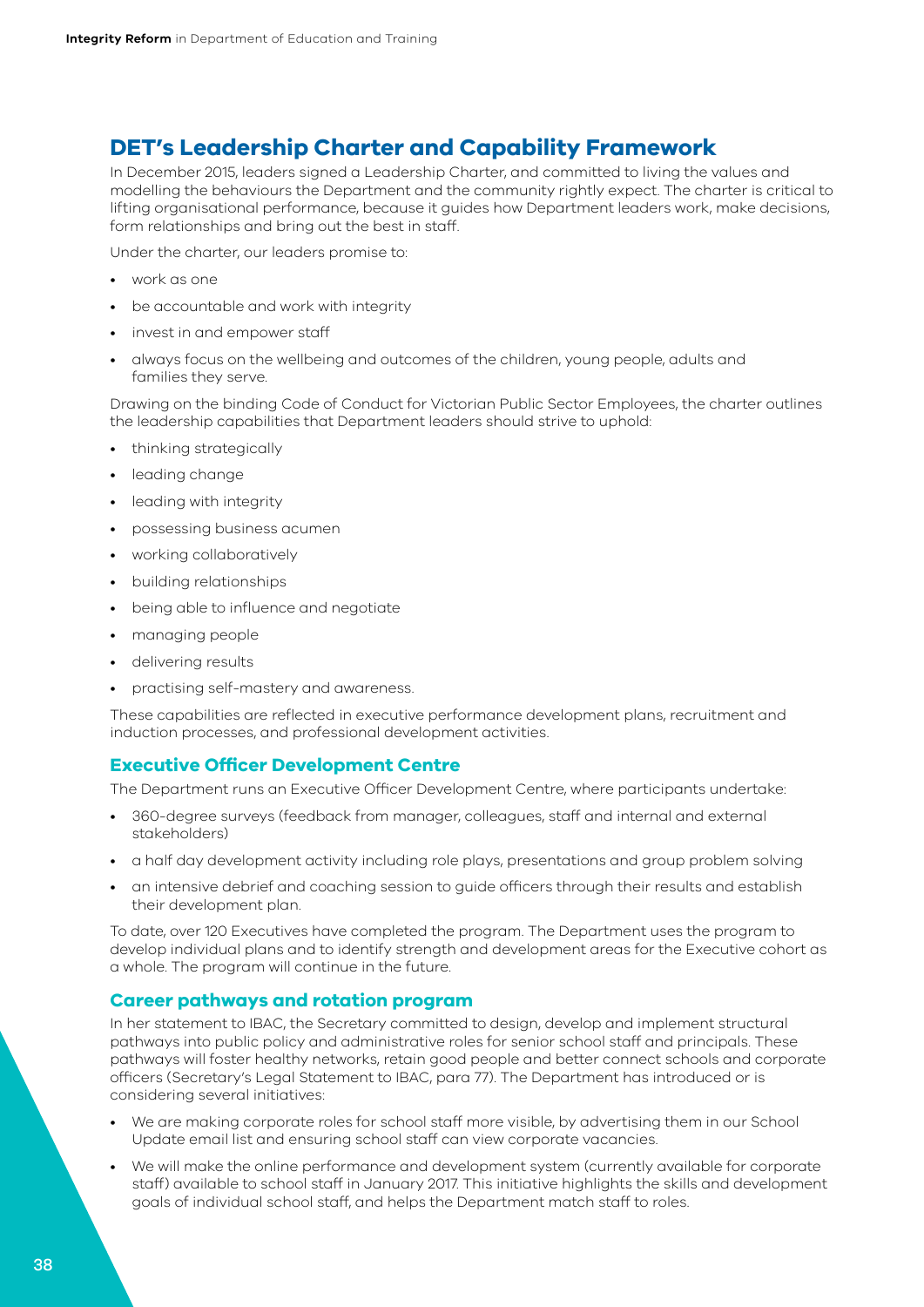<span id="page-38-0"></span>• We are developing a 'Pathways to DET' program, which will rotate 15 senior school staff per cohort into the corporate environment. If approved, we will pilot the program in 2017.

We are also implementing the Executive Rotation Program for corporate staff. The Executive Rotation Program facilitates short term placements and other arrangements for executive officers to foster learning and development. The objectives of the program are to promote a strong culture, and to encourage our executive group to learn about other areas within the organisation.

## **Managing conflicts of interest**

The Australian Public Service Commission notes agency heads, leaders and managers, as well as individual employees, are responsible for managing conflicts of interest. However, the more senior an employee, the more likely such conflicts are and the bigger the consequences of not responding to them appropriately.<sup>2</sup> In response to the Operation Ord investigation, the Secretary committed to strengthening COI management, including to design, develop and implement COI training and other suites of support (para 49).

As discussed in chapter 1 (*Integrity Framework*), COI policies are core to the Department's Integrity Framework. The policies embed, animate and assure DET Values, the VPS Code of Conduct and legislative accountabilities, and mitigate integrity risks. Other key policies for managing conflicts of interest include gifts, benefits and hospitality (GHB), sponsorship, and probity in procurement.

A maturity assessment of COI policies is progressing well and will inform integrity actions throughout 2017 to strengthen how we manage conflicts of interest. Other initiatives include:

- a dedicated COI intranet page, that provides resources for managers and staff
- a COI toolkit with information sheets, checklists and case studies that provide practical ways to address day-to-day COI situations
- a fact sheet that outlines the measures principals must take to manage conflicts of interest if a family member applies for a job in their school.

Staff may also seek advice and guidance from our Conduct and Ethics Branch.

In the Victorian Public Sector Commission's 2016 People Matter survey, 87 per cent of respondents agreed they received information about our policy on giving and receiving gifts or benefits, and 77 per cent agreed they received information about our policies and procedures to assist employees avoid conflicts of interest.

A specialist eLearning developer will build and deliver a comprehensive eLearning module on identifying and managing conflicts of interest. This module will be tailored for corporate and school staff, and is expected to be completed by the end of this financial year. We are also exploring options for a centralised COI register.

## **Ethical decision making model**

Leaders and managers, through their own actions, must be champions of ethical decision making and behaviour.<sup>3</sup> In her statement, the Secretary committed to strengthening the Department's training to support transparent ethical decision making (Secretary's Legal Statement to IBAC, para 418 (d) (ii)).

To do this, we developed an Ethical Decision Making Guide and model (figure 5), to help staff make ethically sound decisions at work. This guide expands on the DET Values, providing practical advice about how to make good choices in ethically challenging situations. Staff are encouraged to apply the model throughout the decision making process — not after a decision is made or to judge the qualities of an action already taken.

This guide is embedded in existing training programs for staff, 'Integrity moment' conversations, case study and scenario discussions and will be incorporated into relevant future programs.

<sup>2</sup> Australian Public Service Commission 2009, *In whose interests? Preventing and managing conflicts of interest in the APS*, Commonwealth of Australia, Canberra, p. 3.

<sup>3</sup> Australian Public Service Commission 2009, *In whose interests? Preventing and managing conflicts of interest in the APS*, Commonwealth of Australia, Canberra, p. 15.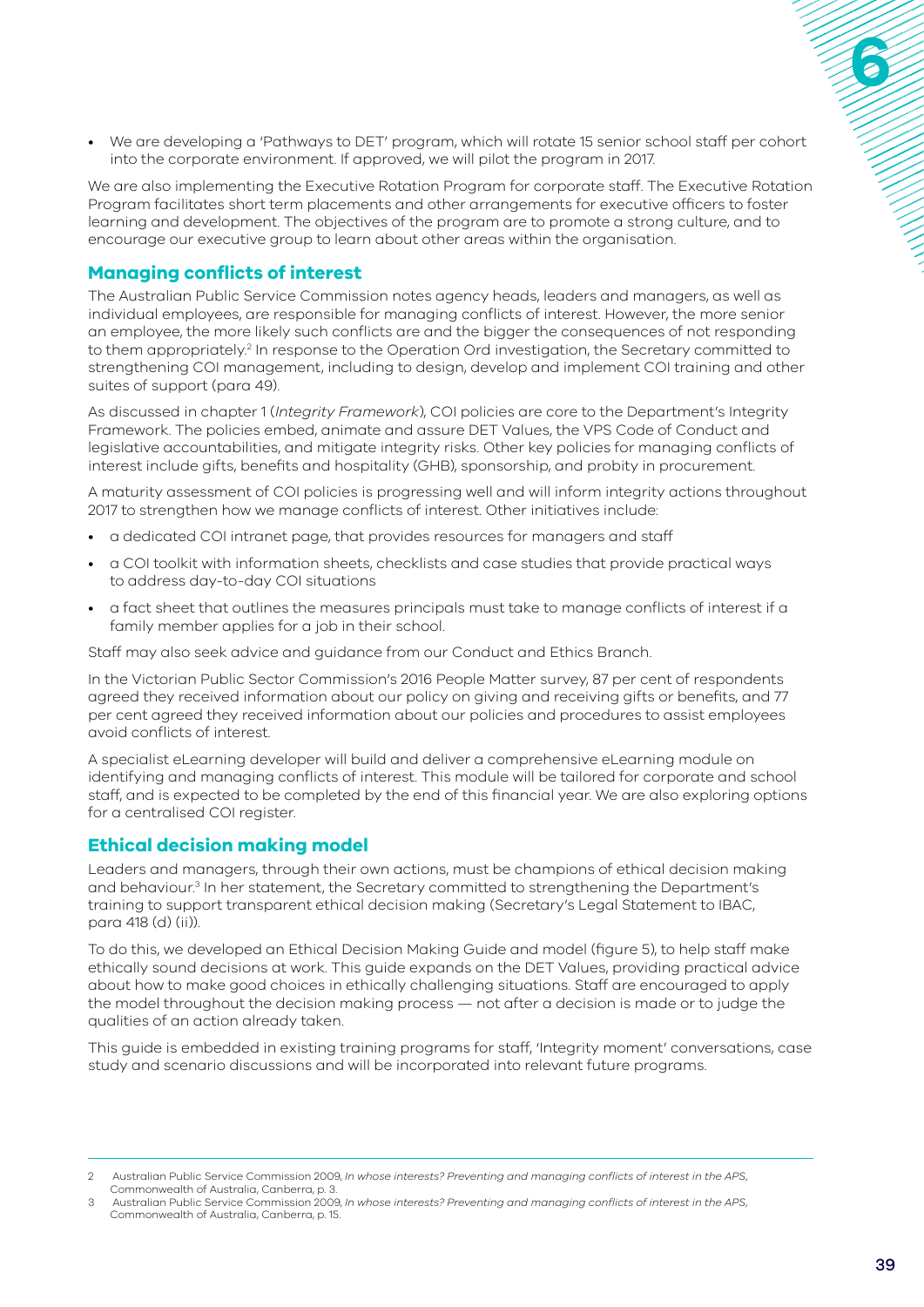#### Figure 5: Ethical decision making model

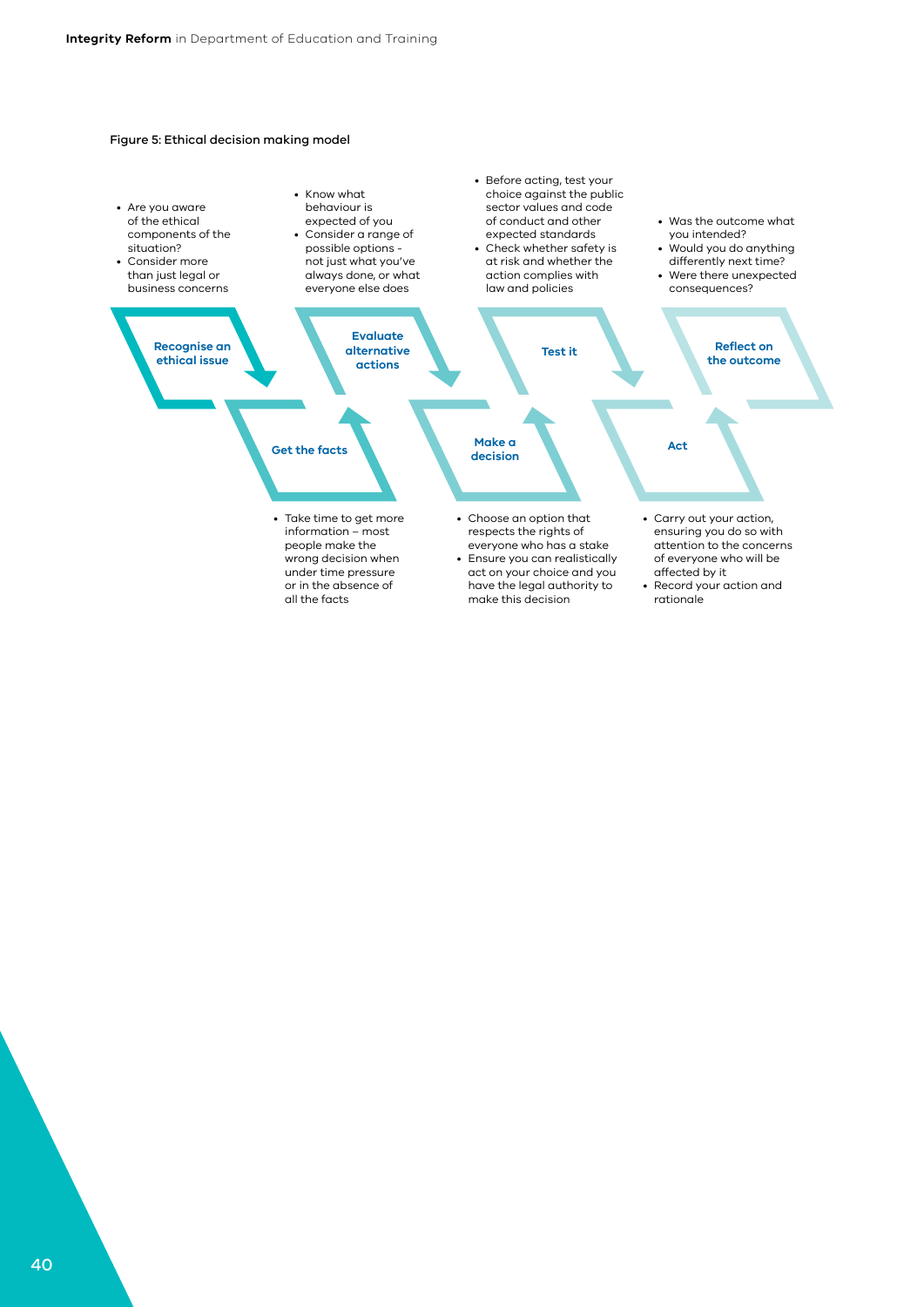## <span id="page-40-0"></span>**7 Staff support and development**

In addition to the extensive system improvements that will address IBAC's Operation Ord findings, improving our integrity culture is central to sustainable change. Chapter *5*, *A culture of integrity and respect*, discusses the Department's overarching cultural reform strategy, which includes embedding ethical values across the Department, and general behavioural change through our staff development strategy. This chapter focuses on the reporting mechanisms, specific policy changes and training programs that underpin cultural reform, to support staff and develop key competencies.

Specifically, these initiatives:

- provide staff with a safe, supportive and easy-to-use avenue to report concerns about improper conduct, through Speak Up
- embed the DET Values in position descriptions
- lay the foundations for increased trust, accountability and transparency in recruitment processes
- make integrity awareness a fundamental element of induction for new corporate staff.

Other projects currently underway will:

- increase compliance with the performance development process and make it more consistent, with a greater focus on integrity
- deliver professional skills training to school business managers
- provide a high quality induction program for new staff in schools.

## **Staff support**

In its Operation Ord report, IBAC found that 'a consistent theme was that those staff who did raise issues or concerns eventually felt they had nowhere to turn to raise concerns or complaints' (p. 106). Although avenues existed for whistleblower complaints and for staff to raise concerns through reporting structures, they were not well publicised and staff had little confidence that their concerns would be taken seriously or that they would be supported through the process. Recognising the importance of this issue, Operation Ord's recommendation 2(f) requires the Secretary to report specifically on '[m]echanisms to encourage and support employees to speak up and report suspected misconduct or corruption, and to ensure appropriate assessment, escalation and investigation of such matters' (IBAC's Operation Ord report, p. 108).

In her statement, the Secretary committed to establish and communicate a revised whistleblower process across the organisation (Secretary's Legal Statement to IBAC, para 426) and review the current complaints process and identify and implement improvements (para 71). The Department fulfilled the first of these commitments, by launching the Speak Up service in December 2015. To address the second commitment, the Department is developing an end-to-end complaints management system.

## **Mandatory notification**

Parliament recently introduced changes to Victoria's integrity system to strengthen accountability and integrity within the Victorian Public Sector. From 1 December 2016, all relevant principal officers of a public sector body must notify IBAC of any matter the principal officer suspects on reasonable grounds involves corrupt conduct. The Department is raising awareness about this new obligation among staff and introduced a process to meet this mandatory notification obligation.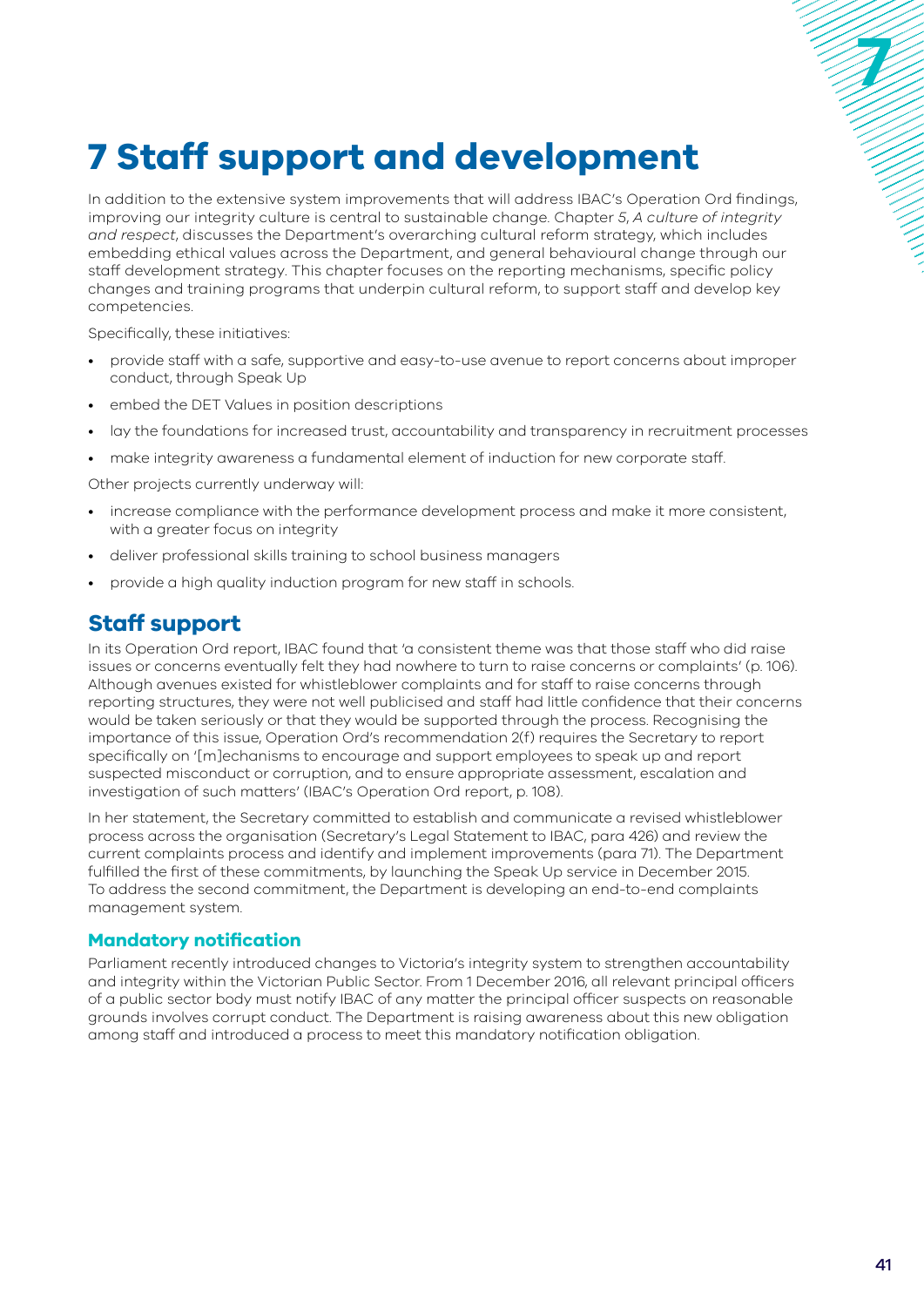## <span id="page-41-0"></span>**Speak Up**

Launched via a video message from the Secretary to 70,000 staff, Speak Up is a service for employees (including contractors and consultants) concerned about something that does not look or feel right. They can report their concerns confidentially and anonymously to an independent external provider. Speak Up also provides an additional entry point to the existing complaints management framework, where established policies and legal protections apply.

Each report is 'triaged', based on its merits and reports warranting further consideration are referred to the relevant area of the Department. Areas manage reports in line with existing complaints guidelines and employment protections. The triage process balances people's need to feel safe to raise legitimate concerns about suspected fraud and corruption, and upholding the rights of those against whom allegations are made, particularly relating to vexatious, mischievous or repeat complaints. Reports that meet the criteria for protected disclosures are identified and managed in accordance with the Department's protected disclosure guidelines.

Since it started in December 2015, 223 cases have been reported to Speak Up. This success proves staff are willing to come forward and report their concerns, if they have a safe reporting environment and an organisation that demonstrates a commitment to addressing valid complaints.

### **Complaints management**

The Department's complaints framework is based on the principles of inclusion, respect, transparency and empathy. The framework also recognises complaints provide an opportunity to continuously improve our practices and services.

The Department is developing a new end-to-end complaints process, which we expect will include the following benefits:

- automated workflows leading to better, more transparent and faster resolutions
- prompt identification of bottlenecks
- workflows to assist regions with investigations
- visibility of cases handled by other departmental divisions (where appropriate) to help avoid duplication
- better communication with the person making a complaint, to keep them informed during the investigation and afterwards.

Scoping is currently underway for the corporate complaint management system, which will clarify resource requirements and the project timeframe.

## **Staff development**

In her statement to IBAC's Operation Ord, the Secretary said 'we must ensure we have an integrity culture underpinned by clear accountabilities and performance standards, to ensure integrity becomes the norm – in head office, in regions, and in schools' (Secretary's Legal Statement to IBAC, para 7).

To achieve the cultural and systemic change necessary to meet the Integrity Reform Program's objectives, the Department is introducing or has introduced a range of staff development initiatives and workforce strategies that will:

- clarify what we expect of staff from the point they commence working with us
- document the capabilities people in key roles need to operate with integrity
- provide appropriate professional development to people in key roles
- position our values as a key performance indicator in performance management processes.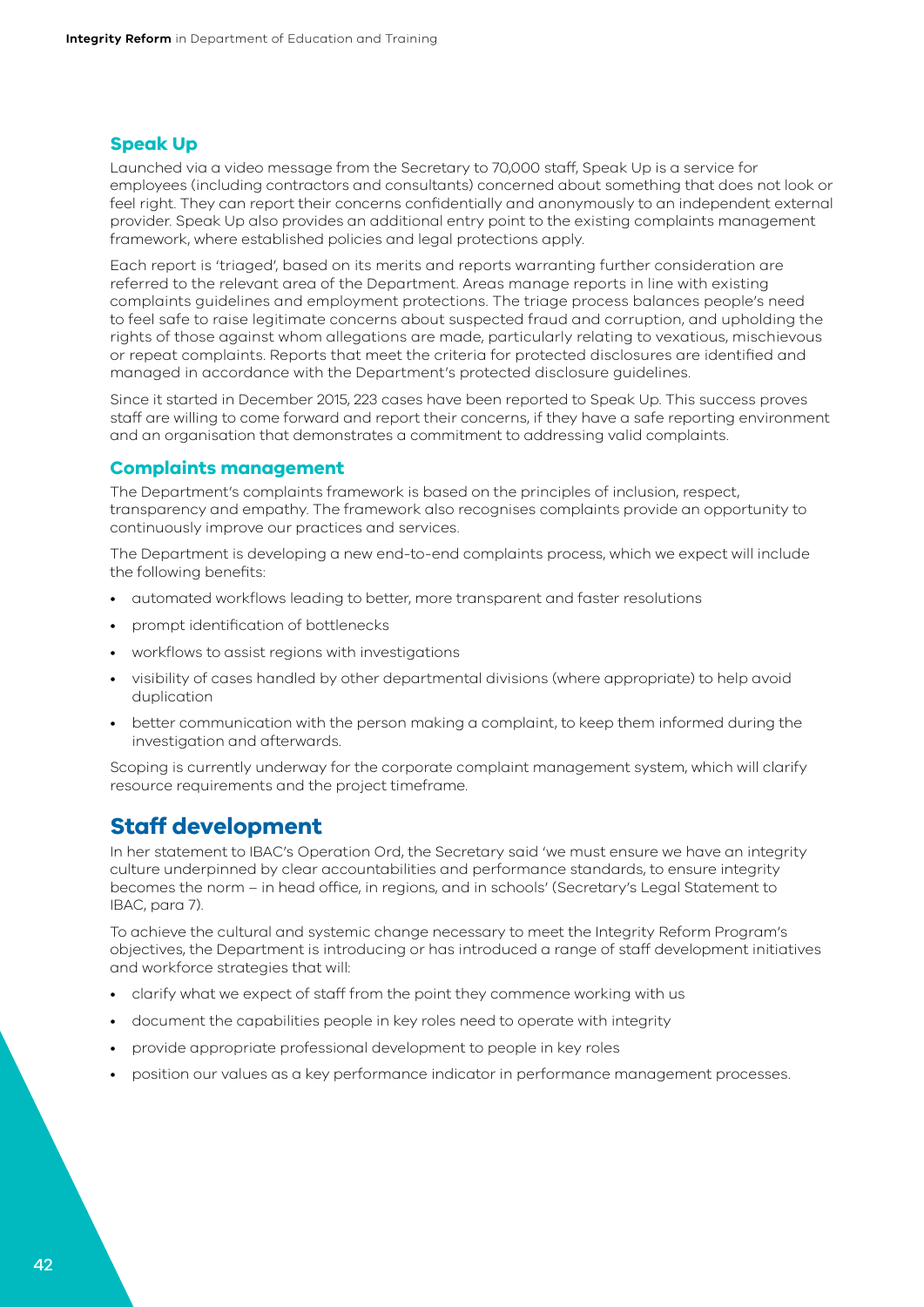## <span id="page-42-0"></span>**Position descriptions**

Including DET Values in position descriptions (PDs) makes these principles visible at the earliest stage of an individual's employment. The Department is reviewing PDs progressively as positions are advertised, to include the right skills, values, qualifications and experience, so employees can perform their roles successfully.

## **Recruitment**

In her statement, the Secretary committed to ensuring that the right people, with the right skills and the right values, are appointed to senior positions (para 7). We need recruitment processes and guidelines that promote transparency and engender confidence across the existing workforce and potential employees to achieve this goal. To embed these principles in recruitment processes and activities, we:

- reviewed the Schools Recruitment Guide against the Integrity Framework
- published the fact sheet, *Managing Conflicts of Interest in the Recruitment of Family Members*
- ensured staff in schools can view and apply for corporate vacancies.

We reviewed and updated recruitment guidelines for corporate staff in April 2016, and we will further enhance recruitment and selection processes for corporate staff.

## Participating in selection panels

The Merit Protection Board provides face-to-face training for staff intending to participate in selection panels. The training is competency-based and includes significant content related to the integrity of panel members, the selection process and the integrity of candidates. This training was reviewed and updated to include extra scenarios and discussion opportunities about ethical decisions in recruiting. Selection panels must comprise at least one member who successfully completed this training.

## **Induction**

Recognising that induction training is a prime opportunity to build integrity awareness in our workforce, the Department's formal induction program for all new corporate staff now includes a dedicated session on Working with Integrity. This presentation covers:

- what integrity means
- Speak Up and how to report concerns
- the Integrity Reform Program
- how we demonstrate a culture of integrity
- threats to integrity
- applying integrity at work
- case studies for discussion.

The induction program for new school staff is currently being updated. Refreshed and updated online induction material for new teachers and principals was launched as part of the Excellence in Teacher Education reform.

## **Business manager capability framework**

We are developing a capability framework for school business managers, with a draft currently out for consultation with stakeholders. This framework will cover the core capabilities for business managers, including integrity and ethical practice as part of agreed professional standards.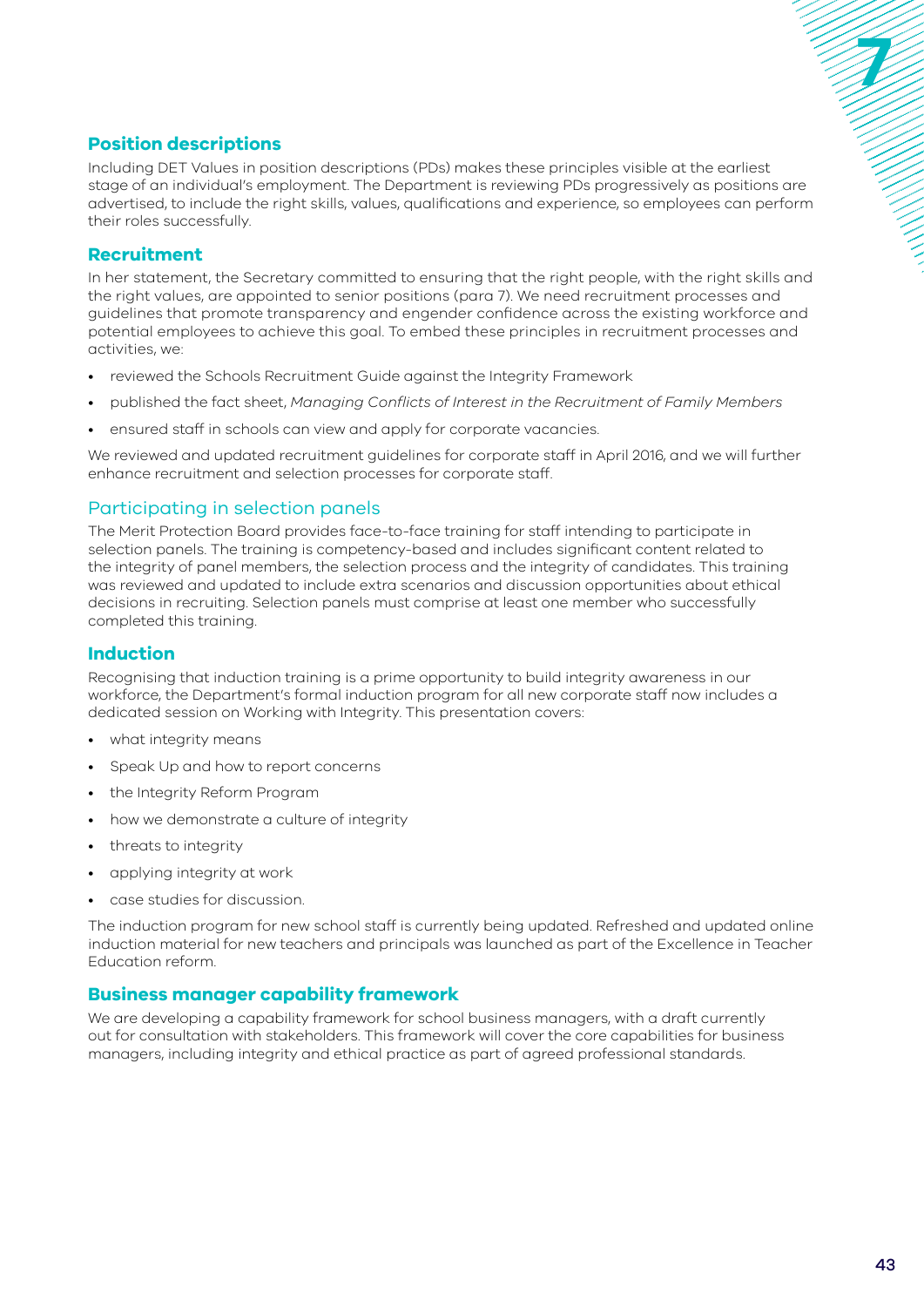#### <span id="page-43-0"></span>**Professional development for principals and business managers**

Some roles in the Department and schools have a high level of exposure to potential integrity risks, such as principals and business managers, given their responsibility for procurement and expenditure. These officers need high quality training in financial management and other professional skills, so we reviewed and amended the existing specialised financial management training programs for principals and business managers, *Dollars and Sense* and *Talking Finance*.

Courses now include information about the Code of Conduct for Victorian Public Sector Employees, scenarios and our Quick Conduct Test. Since April 2016, we recorded 2,099 attendances at 113 *Dollars and Sense* and *Talking Finances* sessions.

The Department's training centre for school principals, the Bastow Institute of Educational Leadership, included the Ethical Decision Making Guide and model into the School Governance module of the Strategic Management for School Leaders course. It complements other course content on legal, financial, people and asset management:

- recognising the nature of the issue
- getting the facts
- evaluating alternate actions
- making a decision
- testing and carrying out actions
- reflecting on outcomes.

### **Performance development plans**

We launched a new performance development plan system in August 2016. The new automated system includes a performance measure related to the DET Values. The launch was supported by training for executive officers, managers and staff, with 108 courses attracting 1,405 registrants.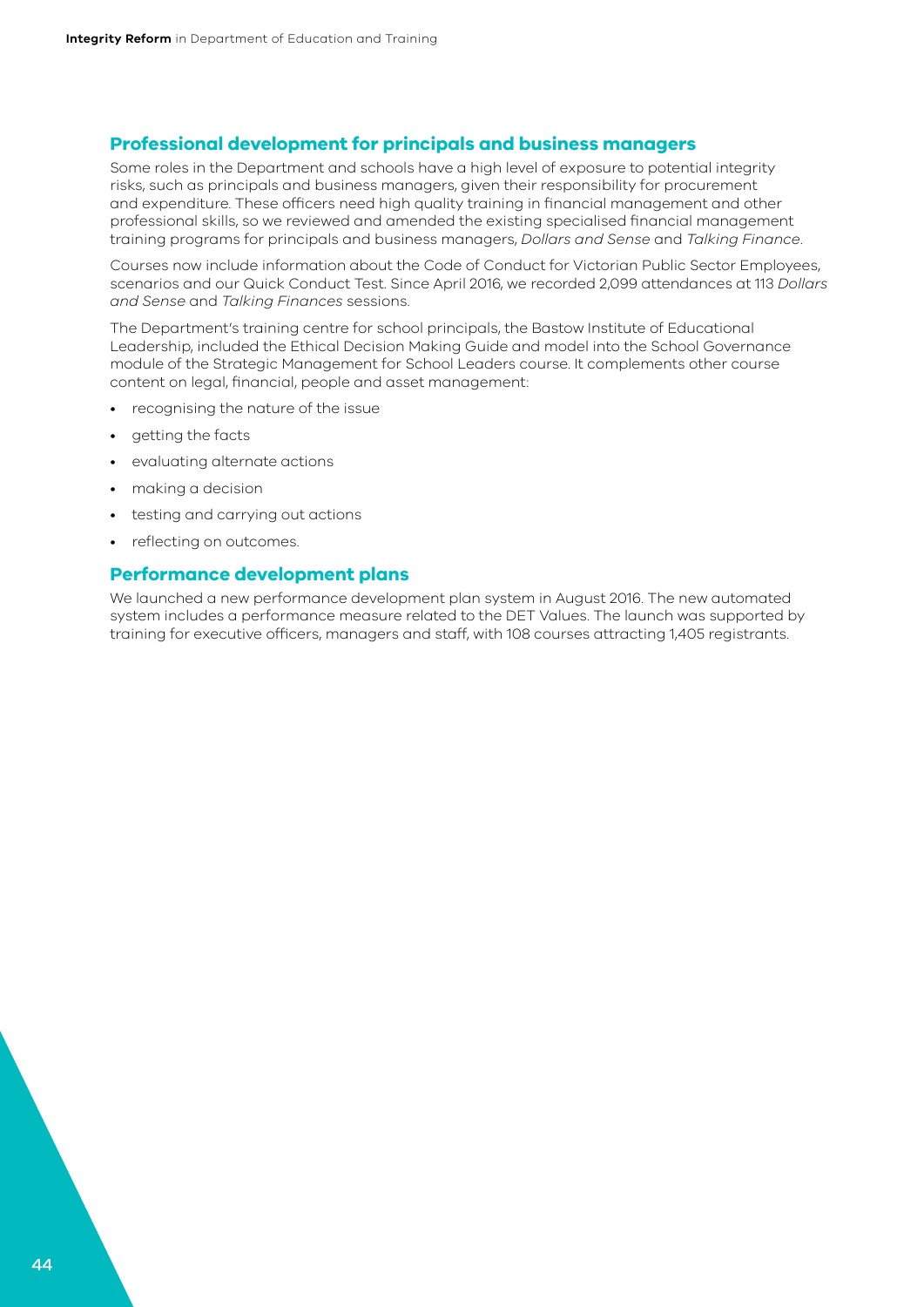# **Final report to IBAC in 2017**

The Department is committed to developing and sustaining a culture of integrity and respect in our corporate offices and in our schools.

We are taking significant action to address the issues identified during IBAC's Operation Ord and to restore confidence in our stewardship of Victoria's public education system. Specifically, we are strengthening our governance, leadership, systems and controls and embedding a culture underpinned by public sector values.

We appreciate the opportunity to demonstrate to IBAC our progress via this report, and look forward to delivering to IBAC by 30 September 2017 a final report that demonstrates these reforms were effective.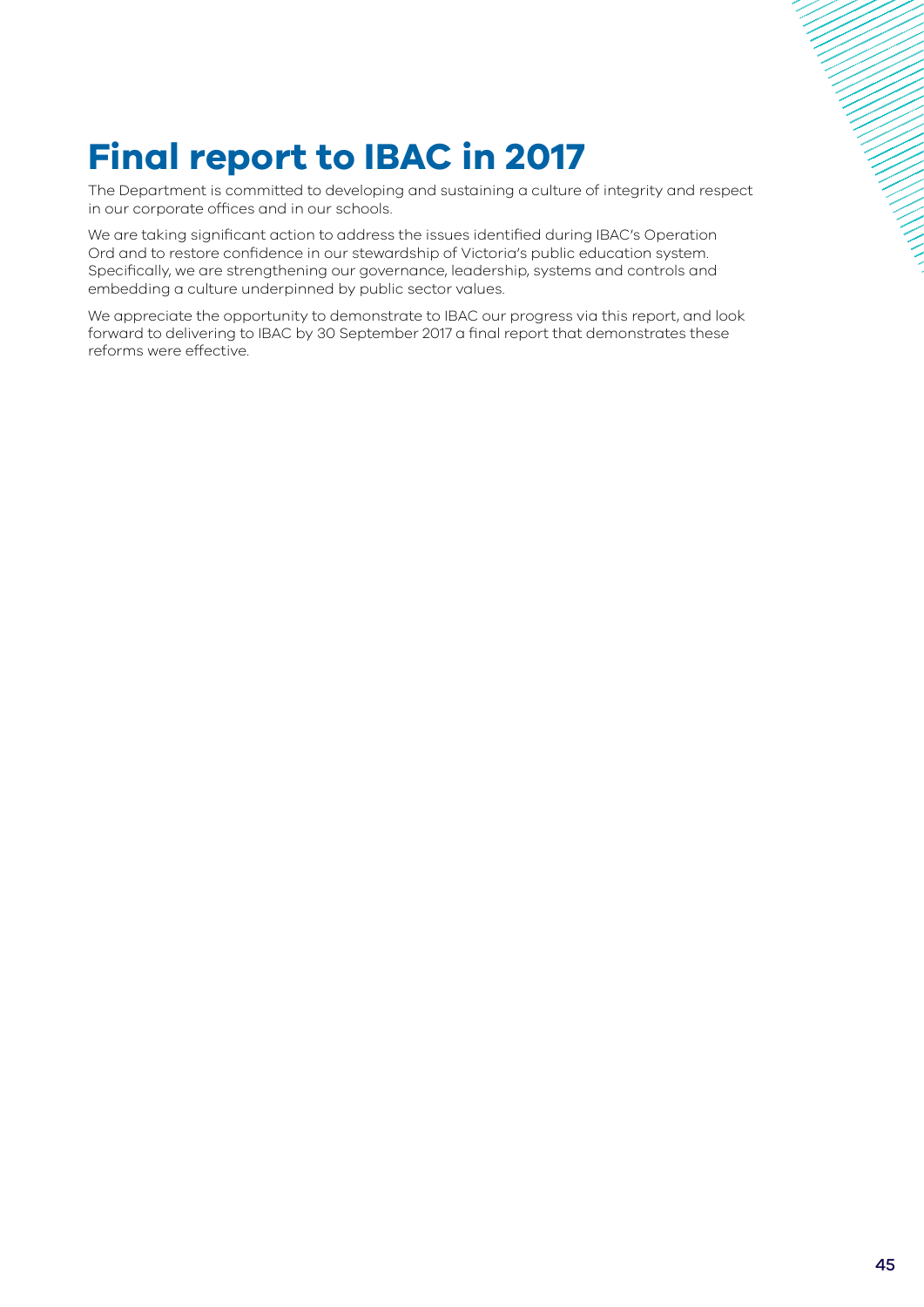## APPENDIX 1: **List of governance committees**

| Committee                                                       |                                                                                                                                                                                                                                                                                                                                       |  |  |
|-----------------------------------------------------------------|---------------------------------------------------------------------------------------------------------------------------------------------------------------------------------------------------------------------------------------------------------------------------------------------------------------------------------------|--|--|
| Policy and<br>Implementation<br>Committee (PIC)                 | PIC oversees the development, implementation and evaluation of<br>strategically significant policy initiatives to strengthen Victoria's<br>education services and assets. It brings a 'whole of lifecycle' approach<br>to development and executing policy, by drawing on expertise of all staff<br>including the teaching workforce. |  |  |
| Information<br>Management and<br>Technology Committee<br>(IMTC) | IMTC provides strategic oversight of the Department's information<br>management and technology functions, priorities and systems, including<br>information security.                                                                                                                                                                  |  |  |
| Performance and<br><b>Evaluation Committee</b><br>(PEC)         | PEC supports an integrated, consistent and comprehensive approach to<br>performance monitoring and evaluation strategy across the Department.                                                                                                                                                                                         |  |  |
| <b>Budget and Financial</b><br>Management<br>Committee (BFMC)   | BFMC advises the Secretary on priorities for the budget, and oversees<br>effective strategic development and coordination of DET finances and<br>physical assets.                                                                                                                                                                     |  |  |
| Procurement and<br>Probity Committee<br>(PPC)                   | PPC provides strategic oversight of procurement activities within the<br>Department, to ensure value for money, accountability and probity,<br>including compliance with Victorian Government Purchasing Board<br>(VGPB) requirements.                                                                                                |  |  |
| Workforce Development<br>Culture Committee<br>(WDCC)            | WDCC monitors and oversees the development, implementation<br>and evaluation of strategies and activities to promote exceptional<br>organisational culture and capability across central and regional offices<br>and the teaching workforce.                                                                                          |  |  |
| Portfolio Integrity<br>Committee (IC)                           | The IC supports the Secretary in overseeing and assuring all staff act<br>and conduct themselves with integrity. It supports staff in DET offices and<br>schools to understand and uphold the highest standards of integrity and<br>public trust and to resist corruption.                                                            |  |  |
| Portfolio Audit and Risk<br>Committee (PARC)                    | PARC assists the Secretary to fulfil governance responsibilities and<br>obligations under the Financial Management Act 1994.<br>It advises the Secretary directly on governance, risk management, audit<br>and control assurance activities.                                                                                          |  |  |
| Executive Development<br>and Remuneration<br>Committee (EDRC)   | The EDRC ensures a consistent and rigorous approach to setting and<br>adjusting executive officer remuneration, as well as addressing their<br>individual development needs.                                                                                                                                                          |  |  |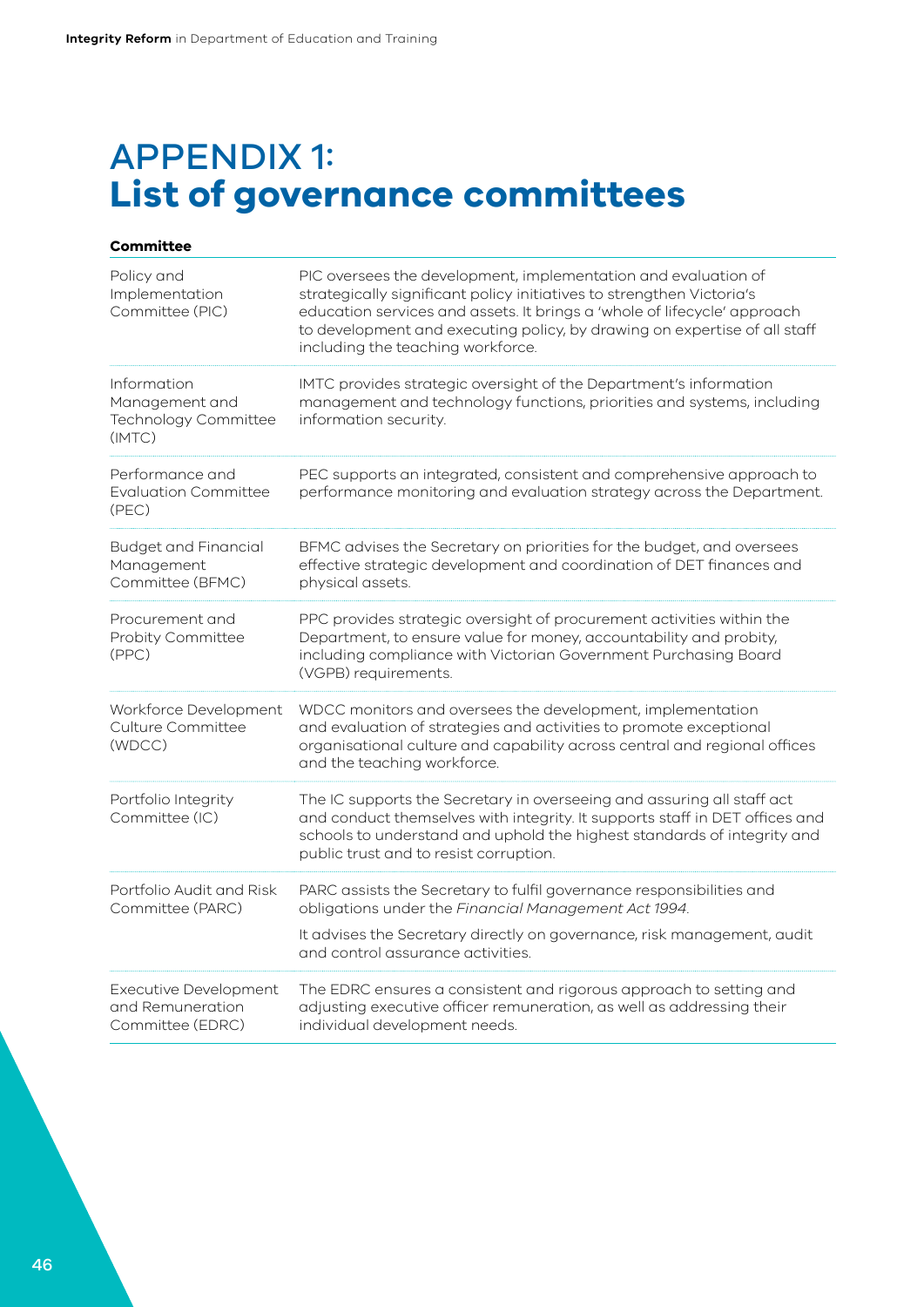#### Published by the Department of Education and Training

Melbourne, December 2016

© State of Victoria (Department of Education and Training) 2016

The copyright in this document is owned by the State of Victoria (Department of Education and Training), or in the case of some materials, by third parties (third party materials). No part may be reproduced by any process except in accordance with the provisions of the Copyright Act 1968, the National Education Access Licence for Schools (NEALS) (see below) or with permission.

An educational institution situated in Australia which is not conducted for profit, or a body responsible for administering such an institution may copy and communicate the materials, other than third party materials, for the educational purposes of the institution.

Authorised by the Department of Education and Training,

2 Treasury Place, East Melbourne, Victoria, 3002.